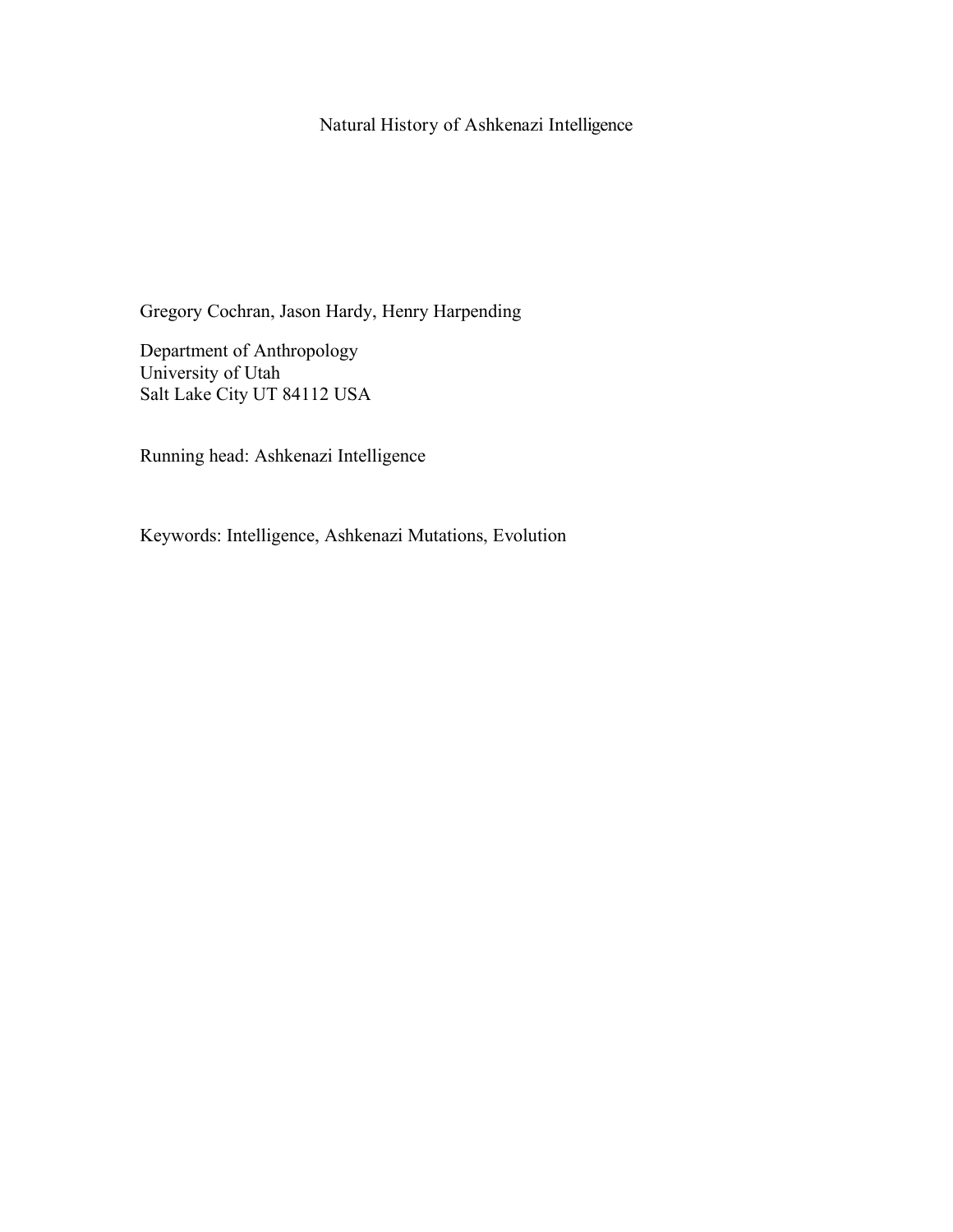This paper elaborates the hypothesis that the unique demography and sociology of Ashkenazim in medieval Europe selected for intelligence. Ashkenazi literacy, economic specialization, and closure to inward gene flow led to a social environment in which there was high fitness payoff to intelligence, specifically verbal and mathematical intelligence but not spatial ability. As with any regime of strong directional selection on a quantitative trait, genetic variants that were otherwise fitness reducing rose in frequency. In particular we propose that the well-known clusters of Ashkenazi genetic diseases, the sphingolipid cluster and the DNA repair cluster in particular, increase intelligence in heterozygotes. Other Ashkenazi disorders are known to increase intelligence. Although these disorders have been attributed to a bottleneck in Ashkenazi history and consequent genetic drift, there is no evidence of any bottleneck. Gene frequencies at a large number of autosomal loci show that if there was a bottleneck then subsequent gene flow from Europeans must have been very large, obliterating the effects of any bottleneck. The clustering of the disorders in only a few pathways and the presence at elevated frequency of more than one deleterious allele at many of them could not have been produced by drift. Instead these are signatures of strong and recent natural selection.

#### **Introduction**

Albert Einstein is reputed to have said that "Things should be described as simply as possible, but no simpler." The same principle must be invoked in explaining Einstein himself. We evaluate the hypothesis that the high intelligence test scores observed in the Ashkenazi Jewish population are a consequence of their occupation of a social niche over the last millennium that selected strongly for IQ. We summarize the evidence of high intelligence test scores in this population, approximately one standard deviation higher than the northwestern European average, and then the relevant social history. We suggest that there was an increase in the frequency of particular genes that elevated IQ as a byproduct of this selective regime, which led to an increased incidence of hereditary disorders.

There are several key observations that motivate our hypothesis. The first is that the Ashkenazi Jews have the highest average IQ of any ethnic group, combined with an unusual cognitive profile, while no similar elevation of intelligence was observed among Jews in classical times nor is one seen in Sephardic and Oriental Jews today.

The second is that the Ashkenazim experienced very low inward gene flow, which created a favorable situation for natural selection.

The third is that they experienced unusual selective pressures that were likely to have favored increased intelligence. For the most part they had jobs in which increased IQ strongly favored economic success, in contrast with other populations, who were mostly peasant farmers. They lived in circumstances in which economic success led to increased reproductive success.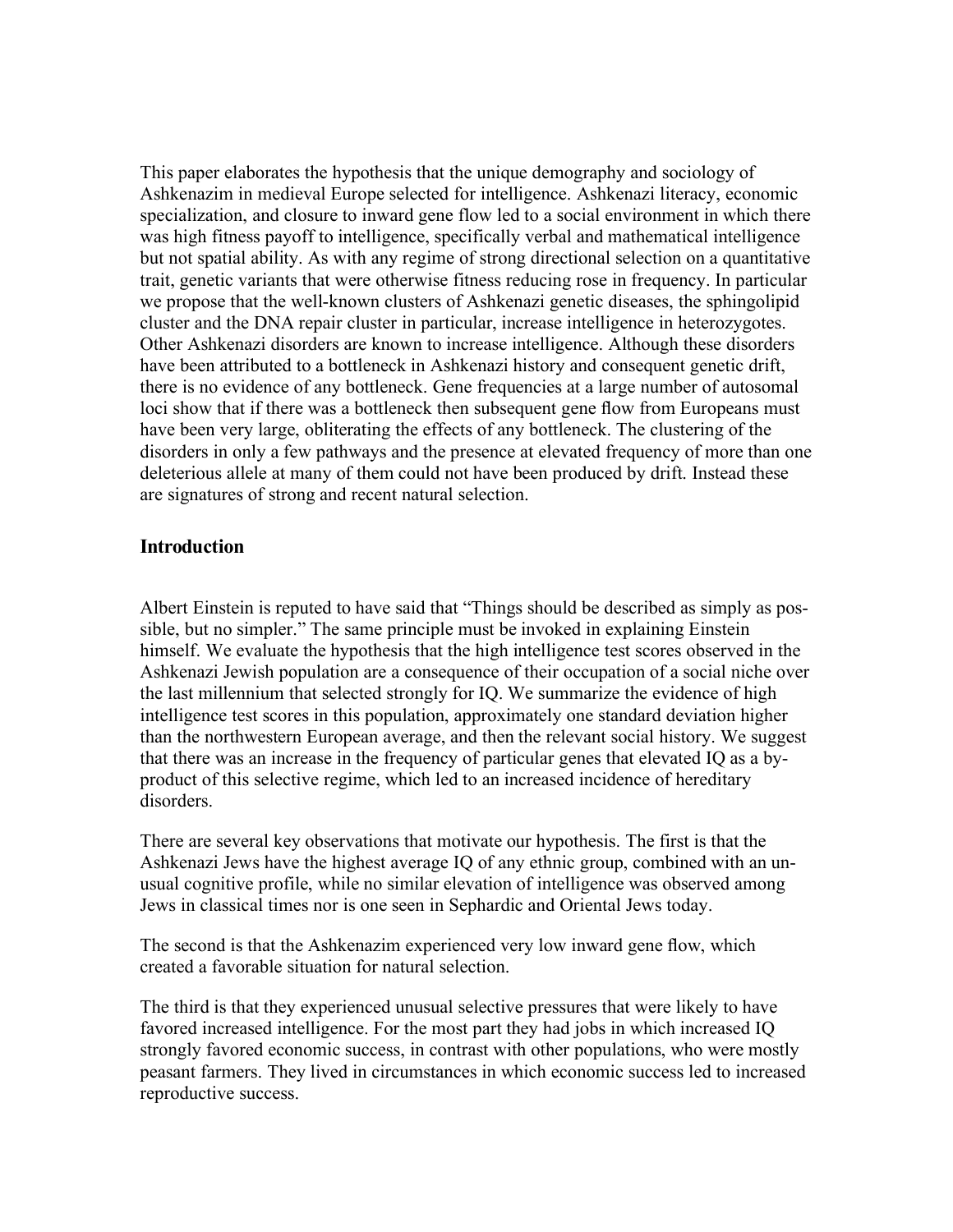The fourth is the existence of the Ashkenazi sphingolipid, DNA repair, and other disease clusters, groups of biochemically related mutations that could not plausibly have reached their present high frequencies by chance, that are not common in adjacent populations, and that have physiological effects that could increase intelligence.

Other selective factors have been suggested. "Winnowing through persecution" suggests that only the smartest Jews survived persecution. Why this should be so is not clear. There was no similar outcome in other groups such as Gypsies who have faced frequent persecution (Crowe and Kolsti, 1991). Another theory suggests that there was selective breeding for Talmudic scholarship. This seems unlikely to have been an important selective factor, since there weren't very many professional rabbis, certainly less than one percent of the population. A selective force that only affects a tiny fraction of the population can never be strong enough to cause important evolutionary change in tens of generations. A plausible variant of the Talmudic scholarship model suggests that it was like a sexually selected marker and that rich families preferred to marry their daughters to males who excelled (Weyl and Possony, 1963; MacDonald, 1994) so that the payoff to intelligence was indirect rather than direct as we suggest. Without detailed historical demographic information it will be difficult to evaluate this hypothesis.

We proceed by summarizing IQ psychometrics and IQ as a quantitative genetic trait. We then describe relevant aspects of Ashkenazi social and demographic history with a focus on the centuries between 800 and 1600AD, after which we think many of the unique selective pressures were relaxed. We show that plausible mechanisms of social selection lead to large changes on a scale of centuries and that such selection also can lead to increases in the frequency of otherwise deleterious mutants, a phenomenon well known in agricultural genetics. Ashkenazi diseases have often been attributed to population size bottlenecks in their history: we review population genetic evidence of a bottleneck and find no support in the data for any bottleneck at all. If there were one or more bottlenecks with large effect then subsequent gene exchange with other groups has been large enough to erase the signature, and gene flow of this magnitude, greater than about 1% per generation cumulative, would have overwhelmed genetic drift. We describe two main clusters of Ashkenazi inherited disease, the sphingolipid cluster and the DNA repair cluster, reviewing evidence that these modulate early central nervous system development. A sample of Gaucher disease patients show a startling occupational spectrum of high IQ jobs, and several other Ashkenazi disorders, idiopathic torsion dystonia and non-classical adrenal hyperplasia, are known to elevate IQ. Finally we describe functional genomic associations between Ashkenazi mutations in order to formalize the argument that they are concentrated in a few biochemical pathways, more concentrated than could have occurred by chance alone.

#### **The Psychometric Evidence about Ashkenazi IQ**

Ashkenazi Jews have the highest average IQ of any ethnic group for which there are reliable data. They score 0.75 to 1.0 standard deviations above the general European average, corresponding to an IQ 112-115. This has been seen in many studies (Backman, 1972; Levinson, 1959; Romanoff, 1976), although a recent review concludes that the advantage is slightly less, only half a standard deviation Lynn (2004). This fact has social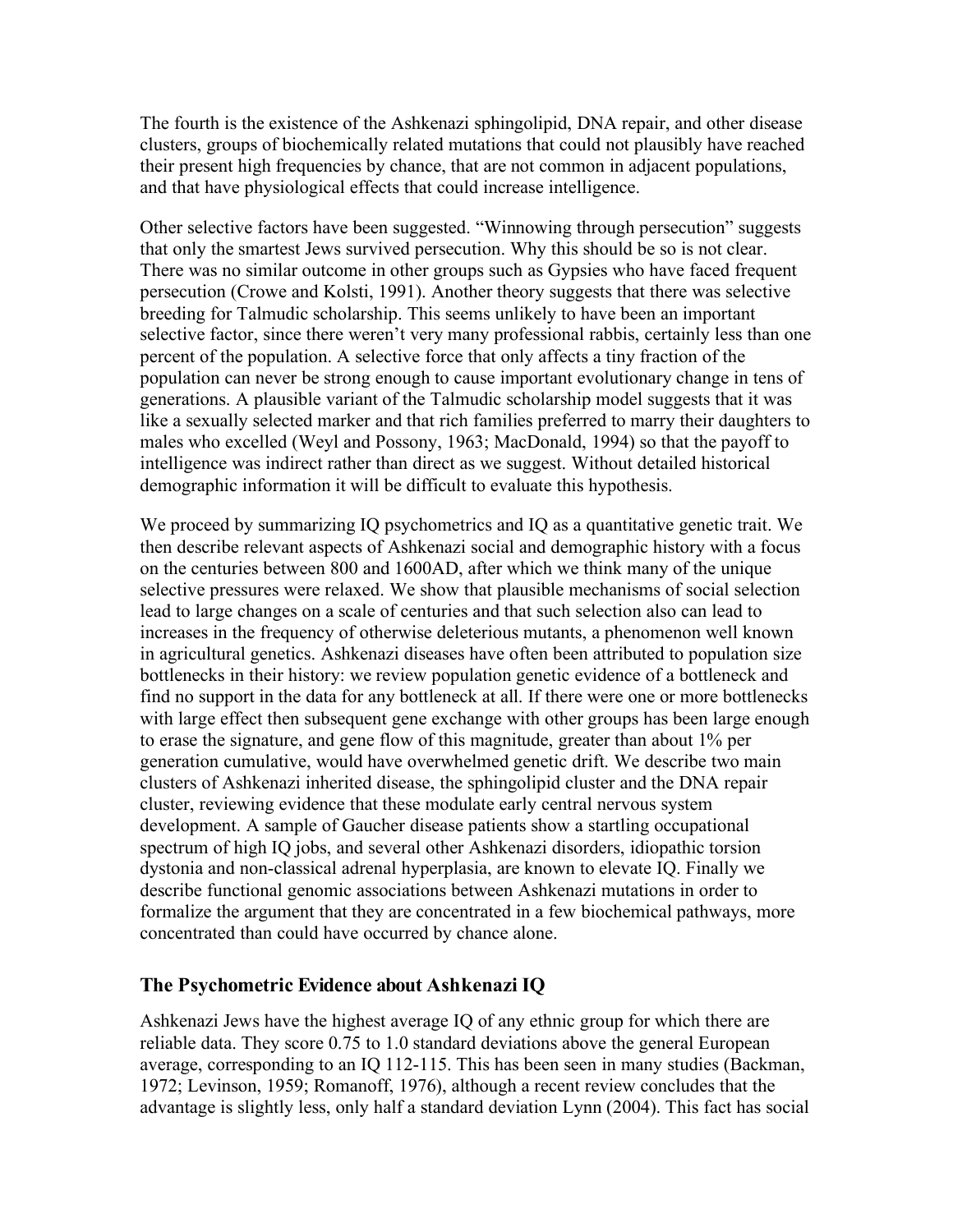significance because IQ (as measured by IQ tests) is the best predictor we have of success in academic subjects and most jobs. Ashkenazi Jews are just as successful as their tested IQ would predict, and they are hugely overrepresented in occupations and fields with the highest cognitive demands. During the 20th century, they made up about 3% of the US population but won 27% of the US Nobel science prizes and 25% of the ACM Turing awards. They account for more than half of world chess champions.

While the mean IQ difference between Ashkenazim and other northern Europeans may not seem large, such a small difference maps to a large difference in the proportion of the population with very high IQs (Crow, 2002). For example if the mean Ashkenazi IQ is 110 and the standard deviation is 15, then the number of northern Europeans with IQs greater than 140 should be 4 per thousand while 23 per thousand Ashkenazim should exceed the same threshold, a six fold difference.

This high IQ and corresponding high academic ability have been long known. In 1900 in London Jews took a disproportionate number of academic prizes and scholarships in spite of their poverty (Russell and Lewis, 1900). In the 1920s a survey of IQ scores in three London schools (Hughes, 1928) with mixed Jewish and non-Jewish student bodies showed that Jewish students had higher IQs than their schoolmates in each of three school, one prosperous, one poor, and one very poor. The differences between Jews and non-Jews were all slightly less than one standard deviation. The students at the poorest Jewish school in London had IQ scores equal to the overall city mean of non-Jewish children.

The Hughes study is important because it contradicts a widely cited misrepresentation by Kamin (Kamin, 1974) of a paper by Henry Goddard (Goddard, 1917). Goddard gave IQ tests to people suspected of being retarded, and he found that the tests identified retarded Jews as well as retarded people of other groups. Kamin reported, instead, that Jews had low IQs, and this erroneous report was picked up by many authors including Stephen Jay Gould, who used it as evidence of the unreliability of the tests (Seligman, 1992).

Ashkenazi Jews have an unusual ability profile as well as higher than average IQ. They have high verbal and mathematical scores, while their visuospatial abilities are typically somewhat lower, by about one half a standard deviation, than the European average (Levinson, 1977; Levinson and Block, 1977). Han Eysenck (Eysenck, 1995) noted "The correlation between verbal and performance tests is about 0.77 in the general population, but only 0.31 among Jewish children. Differences of 10-20 points have been found in samples of Jewish children; there is no other group that shows anything like this size difference." The Ashkenazi pattern of success is what one would expect from this ability distribution-great success in mathematics and literature, more typical results in representational painting, sculpture, and architecture.

It is noteworthy that non-Ashkenazi Jews do not have high average IQ test scores (Ortar, 1967), nor are they overrepresented in cognitively demanding fields. This is important in developing any causal explanation of Ashkenazi cognitive abilities: any such theory must explain high Ashkenazi IQ, the unusual structure of their cognitive abilities, and the lack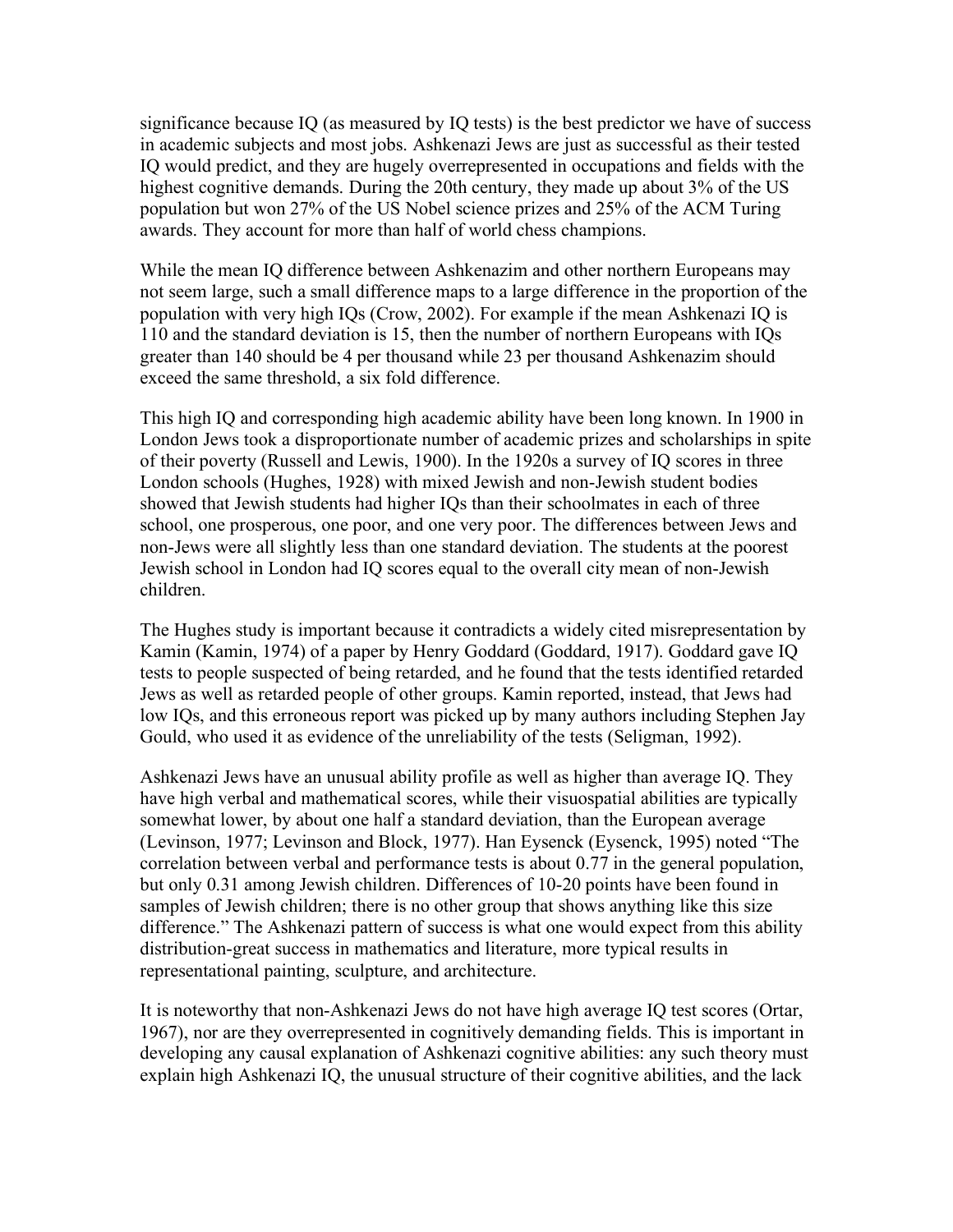of these traits among Sephardic and Oriental Jews (Burg and Belmont, 1990; Patai, 1977).

# **IQ as a Quantitative Trait**

The study of human variation in intelligence appears controversial from the outside but there is little controversy in the field itself. IQ tests predict a host of characteristics of individuals including educational attainment, job performance, income, health, and other non-obvious characteristics like susceptibility to Alzheimer's disease. In general the search for social and nutritional causes of IQ differences has not led to any convincing results and most workers now regard IQ as a biological rather than a social variable. It is highly heritable—correlations between identical twins reared apart are 0.7–0.8. Genetic manipulation can raise intelligence in mice (Routtenberg et al., 2000), and it is our hypothesis that natural selection has hit upon several similar IQ-boosting chemical mechanisms in the history of the Ashkenazi population.

The basis of intelligence testing is that when people are given a battery of cognitive ability tests broadly defined—anything from general knowledge to vocabulary to digit memory to tasks requiring mental rotation of three dimensional objects—those who do well on one of these tend to do well on all of them and people who do poorly do poorly on all of them. Different cognitive abilities are highly correlated with each other, and the underlying ability responsible for the correlations is called *g*. While the development of theory about general intelligence or *g* was entirely based on tests and correlations, it has recently become apparent that there is a neurobiological basis for variation in *g*, reflected for example in correlations between intelligence and brain volume, volumes of specific brain regions, current density tomography, reaction times, brain glucose utilization rate, and so on (Gray and Thompson, 2004).

There is variation in the way different subtests contribute to IQ. Males, for example, usually outperform females on spatial and quantitative tasks while females do better on tasks related to language. There are also group differences: Ashkenazim do not show any marked advantage on spatial tasks while they excel at linguistic and arithmetic tasks. Northeast Asians have high spatial scores for a given overall IQ.

Whatever the reality or nature of *g*, for our purposes the important observation is that IQ test scores work in the sense that they are the best available predictor of academic success and job performance, especially for complex jobs (Herrnstein and Murray, 1994; Gottfredson, 1997, 2002). They are also one of the best predictors available of family stability, criminality, health, and lifespan (Gottfredson, 2004).

IQ test scores are highly heritable, almost always greater than 0.5 when adult scores are studied. Lower heritability estimates are found for children's IQ: the IQ of children does seem to reflect in part environmental influences like the social class of the home in which the child is reared, but these influences disappear as the child matures and are essentially gone in adulthood. In the same way enrichment programs like Head Start cause a transient elevation in IQ scores of children but these effects disappear as the child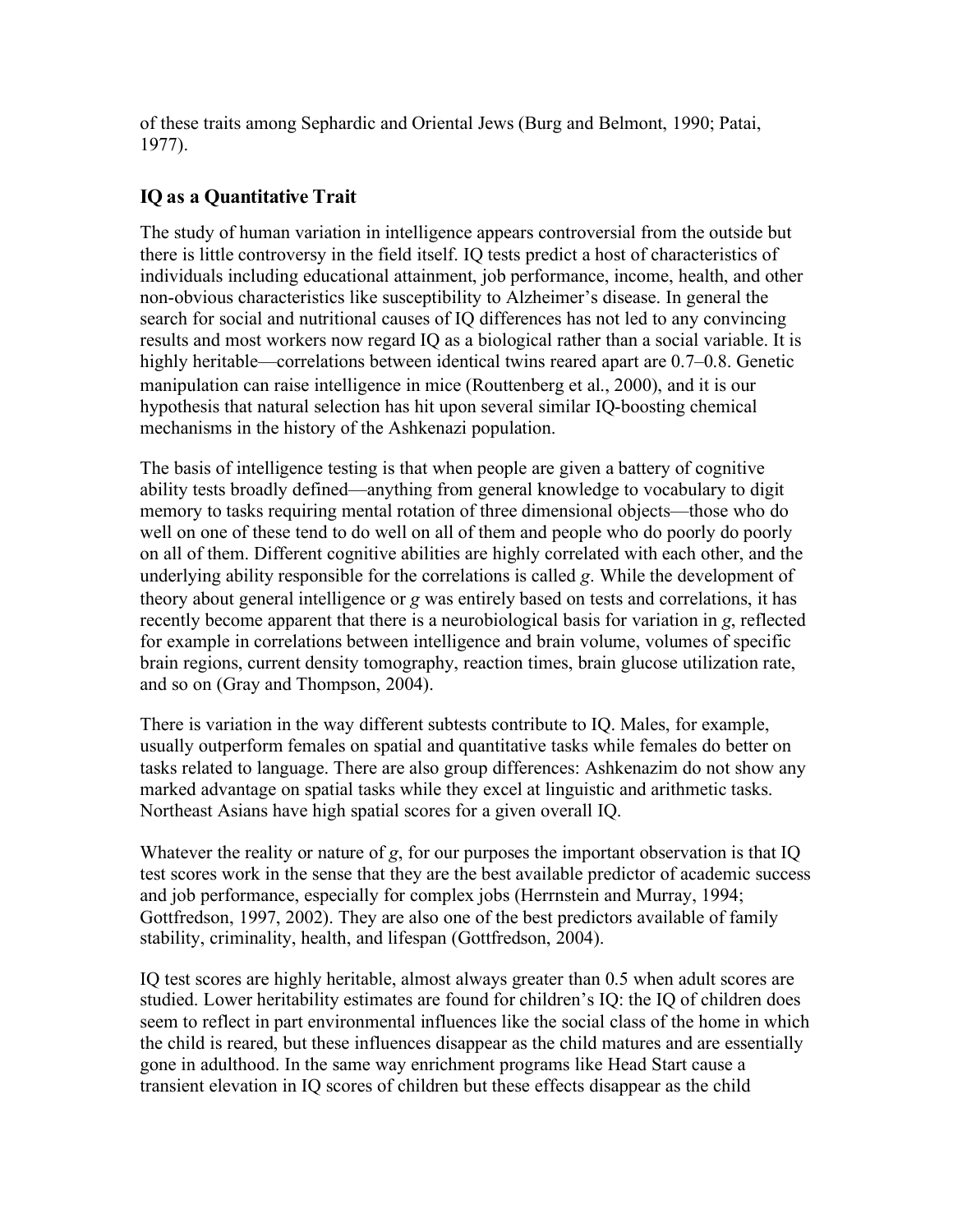matures. The phenomenon of heritability increasing with age is characteristic of many quantitative traits in mammals (Falconer, 1981).

The heritability of IQ is probably lower than 0.80 in most human populations, and it may be as low as 0.50, so there are apparently some environmental effects on IQ. Since siblings and twins raised apart are as similar as those raised together, it has become commonplace to speak of "non-shared environment", which means that siblings are exposed to different environments even when raised together. It is important to realize that so-called environmental effects include non-additive gene interactions like dominance and epistasis as well as testing error. The correlation between one IQ test score and another taken later may be as low of 0.8 or so.

There is an apparent secular trend in many countries in IQ scores: people today score much higher on old IQ tests than people did at the time. The gain varies among countries but on average is about five points per decade. This "Flynn effect" (Flynn, 1987) may include some real increases in IQ that reflect improvements in biological well being better nutrition, vaccination, antibiotics for childhood disease, etc. A perhaps more likely explanation is the increase in school attendance, leading to familiarity with the format of short-answer timed tests. Whatever its basis, the gain has occurred uniformly across ethnic groups and social classes so relative group differences have remained unchanged. It also seems to have stopped in recent decades (Jensen, 1998).

Some would suggest that, even though IQ scores are heritable, there are no biological differences in mean IQ between populations and that the well-known differences among ethnic groups in North America are the result of racism or deprivation or some other social cause. Similarly one might argue that high Ashkenazi scores are the result of home environments that encourage scholarship. There is scarcely any support in the literature for social effects like home environment on IQ (Rowe, 1993). A standard textbook on IQ, after reviewing environmental effects, concludes that "..., it is all too easy to throw up one's hands in despair" (Mackintosh, 1998), despair presumably because there is a widespread desire to find environmental effects that can be manipulated. So far, after intensive searching, no one has found any, and the current consensus is that variation in IQ reflects variation in the underlying biology rather than in the social environment. This parallels the current consensus that mental illness is a biological phenomenon and that the folk beliefs of half a century ago about causes—harsh toilet training, aloof fathers, etc have no empirical basis (Haier, 2003).

Quantitative traits like height or IQ are influenced by many genes. The response of quantitative traits to selection is described by the fundamental relationship

$$
R = h^2 S \tag{1}
$$

where R is the response to selection, S is the selection differential, the difference between the mean value in the population and the mean value in parents, and  $h^2$  is the narrow sense heritability of the trait. This simple robust formulation is applicable to animal breeding, laboratory experiments, and evolution in natural populations (Falconer, 1981; Lande, 1976). Estimates of the narrow-sense heritability of IQ vary, but generally range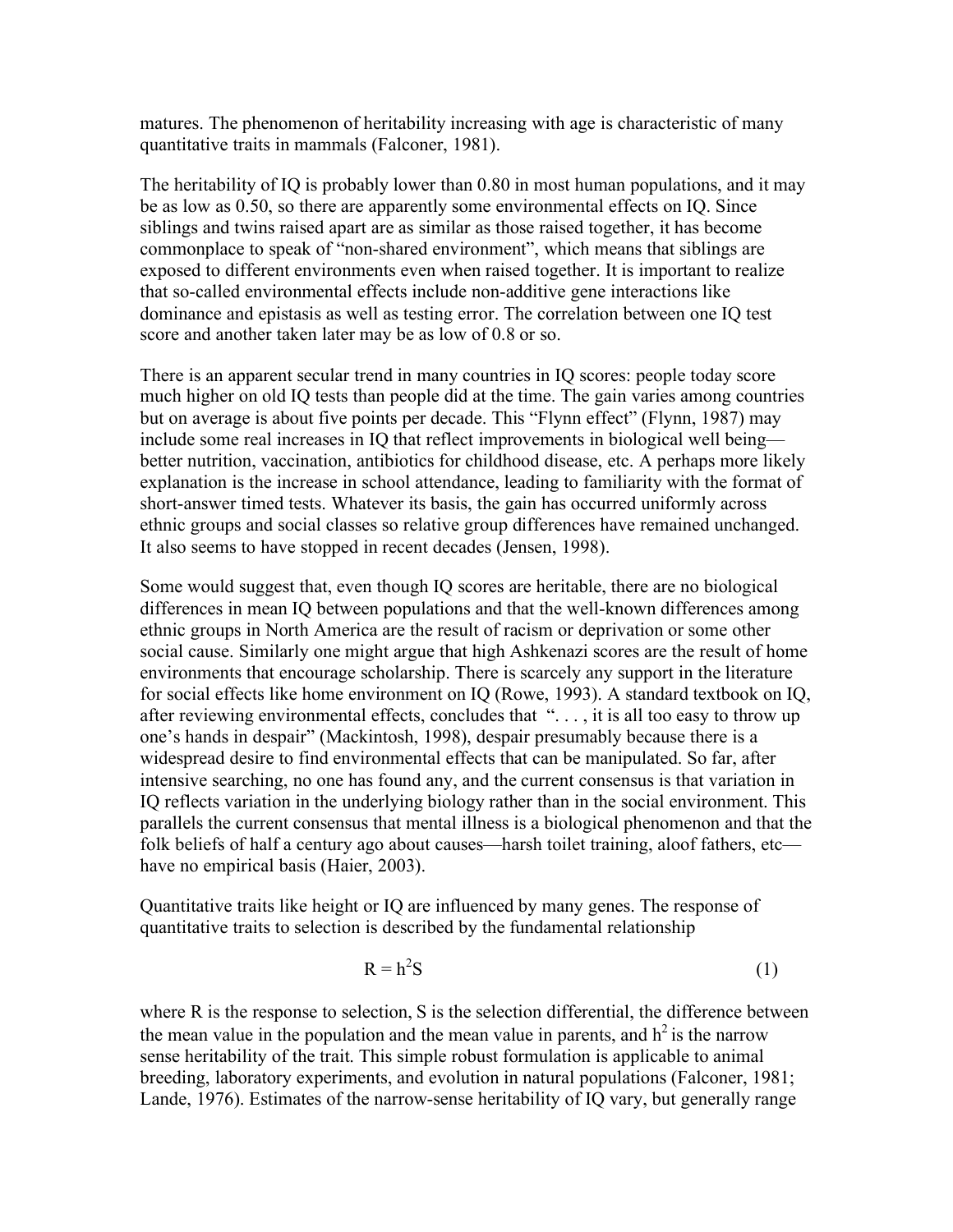between 0.3 and 0.5 in children (Devlin et al., 1997) up to 0.7 or higher when measured in adults (Jensen, 1998). Heritability must vary between populations since it is sensitive demographic phenomena like assortative mating, the extent to which spouses are similar to each other with respect to IQ, and inbreeding. Assortative mating increases IQ heritability. Inbreeding lowers offspring IQ and so could contribute extra variance to the IQ distribution, lowering heritability.

With its high heritability, IQ should respond rapidly to directional selection according to equation 1. Assuming, for example, that the narrow-sense heritability of IQ is 0.8 and that the parents of the next generation have an average IQ one point above the population mean, the average IQ increases by 0.8 points per generation. In 20 human generations, about 500 years, it would increase by 16 points—slightly more than the difference between average Ashkenazi IQ scores and average European IQ scores. Change of this magnitude over historical time is not at all implausible.

Detailed demographic data about early medieval Ashkenazim are lacking, but we can infer plausible parameters from the scarce information that we do have. First, their jobs were cognitively demanding since they were essentially restricted to entrepreneurial and managerial roles as financiers, estate managers, tax farmers, and merchants. These are jobs that people with an IQ below 100 essentially cannot do. Even low-level clerical jobs require something like an IQ of 90 (Gottfredson, 2003).

We also know that there were large fitness differentials between the rich and poor, the rich having large surviving families and the poor not. Such a strong positive correlation between fitness and wealth was characteristic of European societies before the demographic transition beginning in the eighteenth century and it is characteristic of low technology societies today where it has been studied.

Assume, for example, that the correlation between income and IQ is 0.4 (about the correlation in the United States today) and that individuals in the top 10% of income have twice the average fitness. The mean wealth of parents would be .16 standard deviations above the population average and the mean IQ of parents would be 0.4×0.16 or 0.064 IQ standard deviations, that is 1 IQ point above the population mean. This is the selective differential, and with a heritability of 0.8 IQ would increase by 0.8 points per generation. In 500 years—20 generations—average IQ would increase by 16 points.

Another plausible scenario is that individuals with IQ lower than 80, i.e. individuals who could not join the United States army because of low IQ, could not find spouses: it is likely that such individuals could not participate in the early medieval Ashkenazi economy and simply drifted away from their natal ethnicity to become farmers or to find other work. In this scenario the mean IQ after one generation of selection changes from 100 to 101 if the selection applies only to males and the heritability is 0.7. A gain of 1 point per generation over five centuries, 20 generations, would lead to a population mean IQ of 120.

These model scenarios assume no gene flow from a population not subject to selection for IQ. Gene flow can substantially limit population response to selection. If S is the local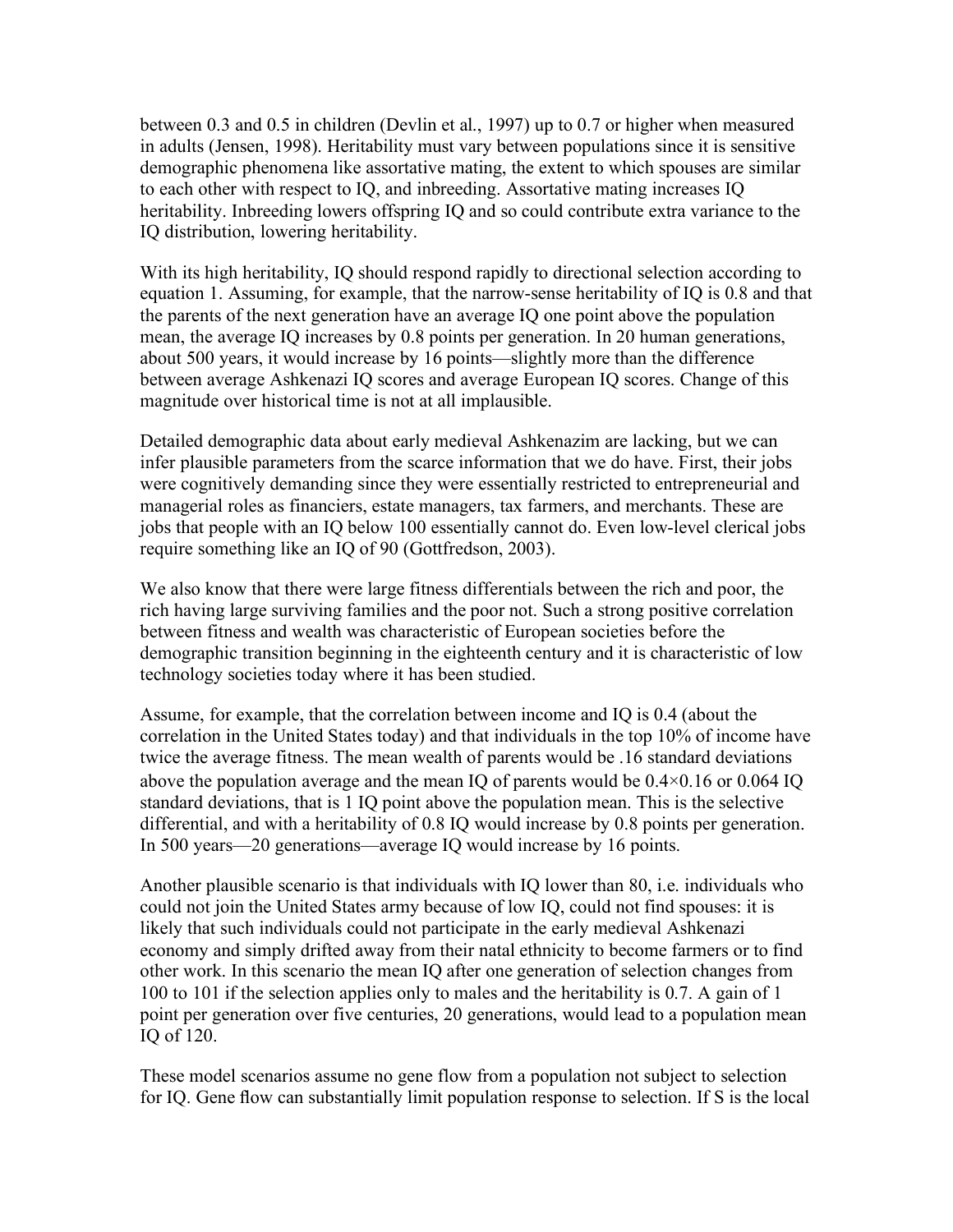selective differential, the change per generation is  $R = h^2S$  with no gene flow. If the local population experiences a fraction *m* of inward gene flow per generation with a large outside population not subject to this selection, the change per generation is

 $R = h^2 (1-m) S + m$  (global average–local average)

The maximum possible difference between the local and global average is  $\text{Sh}^2(1-m)/\text{m}$ .

Assume that a population experienced selective pressures similar to those posited for the Ashkenazim, such that the parents of the next generation averaged one half an IQ point higher than the current average while also experiencing significant gene flow from the general population. For 10% gene flow and a narrow-sense heritability of 0.7, the maximum IQ increase over many generations would be 3.2 points. For 20% gene flow, the maximum increase would be 1.4 points. Clearly, any significant amount of gene flow greatly inhibits local adaptation. We know, however, that the Ashkenazim experienced very limited inward gene flow, on the order of 0.5% per generation (Hammer et al., 2000).

Gene flow also limits the natural increase of locally favorable mutations. In a reproductively isolated population, a mutation that increases fitness in heterozygotes but is lethal to homozygotes will eventually (if not lost by chance shortly after its origin) reach an equilibrium frequency of  $s/(s+1)$ , when s is the heterozygote selective advantage. But if s is smaller than *m* (the fractional gene flow), the mutation will not reach this equilibrium in fact, it will on average not increase in frequency at all. This means that in a reproductively isolated population  $(m < 1\%)$  subject to strong selection for IO like the Ashkenazim, mutations increasing IQ or other locally favored traits could well have increased to polymorphic frequencies. Naturally, these would be mutations that increase IQ with costs attached–mutations that produced a 'free' increase in IQ, with no associated costs at all would probably have already occurred and reached fixation in all human populations.

Since strong selection for IQ seems to be unusual in humans (few populations have had most members performing high-complexity jobs) and since near-total reproductive isolation is also unusual, the Ashkenazim may be the only extant human population with polymorphic frequencies of IQ-boosting disease mutations, although another place to look for a similar phenomenon is in India. In particular the Parsi are an endogamous group with high levels of economic achievement, a history of long distance trading, business, and management, and who suffer high prevalences of Parkinson disease, breast cancer, and tremor disorders, diseases not present in their neighbors (see "The UNESCO Parsi Zoroastrian Project", http://www.unescoparzor.com).

## **Cost of Selection**

Falconer (1981, page 303) describes what he calls an "equilibrium population" as one that has reached a selection limit for fitness. He acknowledges that this is an abstraction that would require an environment to have remained unchanged for a very long time, but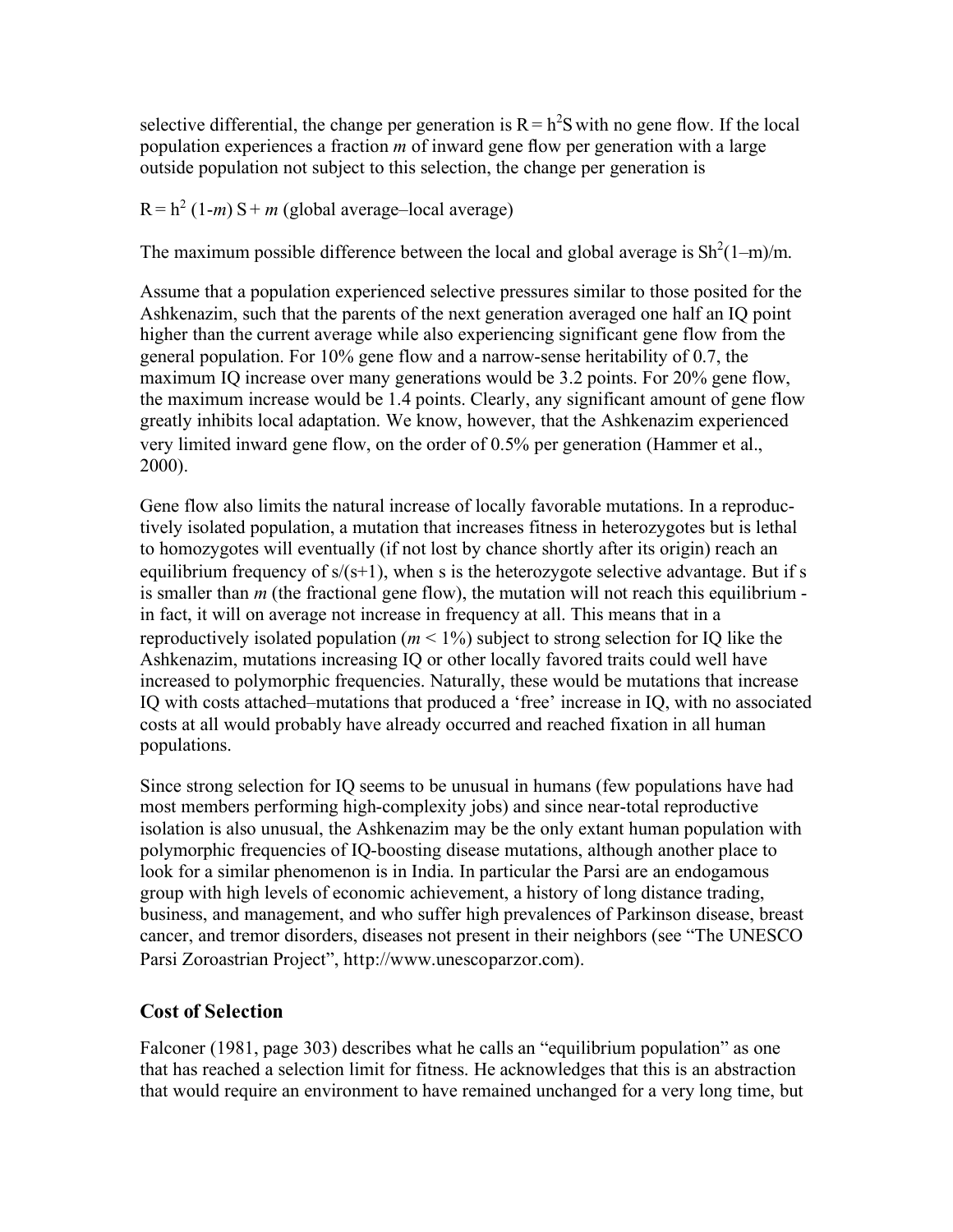"most populations studied are probably near enough to equilibrium that we can infer from them what the genetic properties of an equilibrium population are."

In such a population close to equilibrium, selection for a metric character that is not fitness itself must reduce mean fitness unless the character and genes controlling it are completely neutral. Falconer goes on to say that "This expectation is amply born out by experience: experimental selection for metric characters almost always results in a reduction of one or more of the major components of fitness. To give just one example: the mean fitness of Drosophila was estimated as a competitive index after five generations of selection for abdominal bristle number (Latter and Robertson, 1962). There were two lines selected upwards and two downwards. The mean fitness, relative to an unselected control, was 79 per cent in the upward selected lines and 65 per cent in the downward selected lines."

Rapid selection does not always yield efficient solutions. Overdominant mutations that increase heterozygote fitness and harm homozygotes are favored in the short run, but over longer periods, modifier genes decrease the associated genetic load (Hammerstein, 1996). Sickle cell, the canonical example of overdominance in humans, is a response to a recent selective influence, since falciparum malaria in its present form is probably only a few thousand years old. We usually think of overdominant mutations as defenses against infectious disease, and indeed many are, but rapid selection for metric traits other than disease resistance can also result in polymorphic frequencies of overdominant alleles. There are illustrative examples in domesticated animals, which have of course been subject to strong selection on metric characters.

Multiple ovulations are uncommon in most breeds of sheep. Presumably this was adaptive among the wild ancestors of sheep, since it is considerably harder to feed and protect twins. Singleton births were probably the optimal course until recent years, when some sheep farmers have created far more favorable environments than existed in the past. In such environments, twinning is favored by selection, and mutations favoring twinning have reached polymorphic frequencies in some breeds of sheep. Inverdale sheep (Galloway et al., 2000) carry a naturally occurring X-linked mutation of the BMP15 gene (bone morphological protein 15, a growth and differentiation factor expressed in ovaries) which causes increased ovulation rate and twin and triplet births in heterozygotes, but sterility due to primary ovarian failure in homozygotes. Hanna sheep carry a different mutation in BMP15 with similar effects. It is interesting that in these cases, the very function that is hypertrophied in heterozygotes and favored by selection is completely destroyed in homozygotes. Booroola sheep (McNatty et al., 2001) carry a mutation in the receptor of BMP-1B, another member of the bone morphological protein family. In this case ovulation is increased even further in homozygotes. Note the tendency of selection to affect genes that are closely biochemically related because they lead to similar outcomes.

In another example of overdominance resulting from quantitative trait selection, several breeds of cattle (such as Belgian Blue and South Devon) have polymorphic frequencies of a mutation of the myostatin gene that caused muscular hypertrophy (Wiener 2002). This mutation has a frequency of 37% in the South Devon breed, where it significantly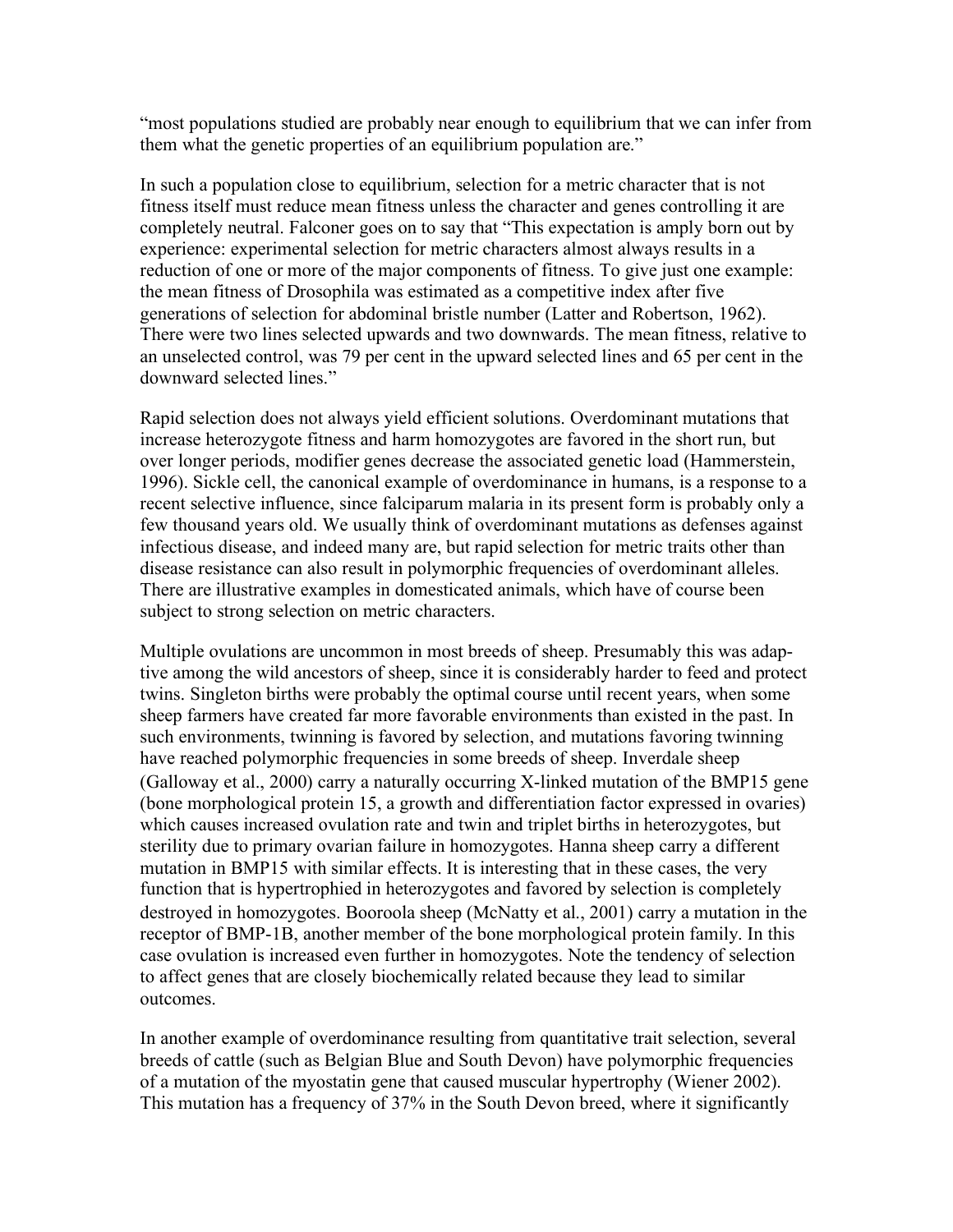increases muscle mass but increases calving difficulty. The fact that this mutation has not gone to fixation, even though selection favors heterozygotes, suggests that it is overdominant.

Selection for IQ among the Ashkenazim then would have had associated costs. First, genetic changes that aided fitness in a urban environment where most jobs had high IQ elasticity almost certainly reduced fitness in more typical environments, simply because any such gene frequency change is change away from the optimum mix for a traditional environment. The expectation is that Ashkenazim would most likely suffer competitive disadvantage as peasant farmers or hunter-gatherers, for example.

Mutations that increased heterozygote fitness in the unique environment experienced by the Ashkenazim (by increasing IQ, for example) while harming homozygotes could have become relatively common, just as sickle cell has. Our hypothesis is that many, perhaps most of the characteristic Ashkenazi genetic diseases fall into this category. Selection has imposed a heavy human cost—not crippling at the population level, cheaper than the malaria-defense mutations like sickle-cell and G6PD deficiency, but tragic nonetheless.

### **Ashkenazi Economic and Social History**

The ancient Jewish population suffered remarkable vicissitudes—the Babylonian exile, the Hellenistic conquest and Hasmonean state, the revolts against the Roman Empire but most of that history is probably irrelevant to our thesis, except to the extent that it helped create necessary cultural preconditions. Irrelevant because in pre-Diaspora times, the Jews did not occupy an unusual ecological niche nor did they yet exhibit unusual cognitive traits. Most Jews then were farmers, just as in nearly all settled populations, and they must have experienced evolutionary pressures similar to those experienced by other peoples of the region. A fair amount of classical commentary on the Jews has been preserved, and there is no sign that anyone then had the impression that Jews were unusually intelligent. Certain aspects of Jewish culture were probably crucial in setting the stage for this unusual evolutionary phenomenon, but for the most part pre-Diaspora Jewish genetics seems not to have been remarkable in any way. The exact extent of Middle Eastern ancestry of the Ashkenazim is only important to our thesis insofar as it helps us estimate the extent of gene flow between the Ashkenazi and neighboring populations. In much the same way, the details of the Ashkenazi settlement of and migrations in Europe interest us because of their potential for creating genetic bottlenecks.

The key cultural precondition among the Jews was a pattern of social organization that required literacy, strongly discouraged intermarriage, and that could propagate itself over long periods of time with little change. Literacy (which does not itself require high intelligence) was probably important in the shift from a nation to an urban occupational caste (Botticini and Eckstein, 2002), acting as an entree to many urban professions in which Jews, at first, had no special biological advantages.

After the Bar-Kochba revolt in 135 AD, most Jews lived outside Israel. They were concentrated in the Parthian (later Sassanid) empire, and in the eastern half of the Roman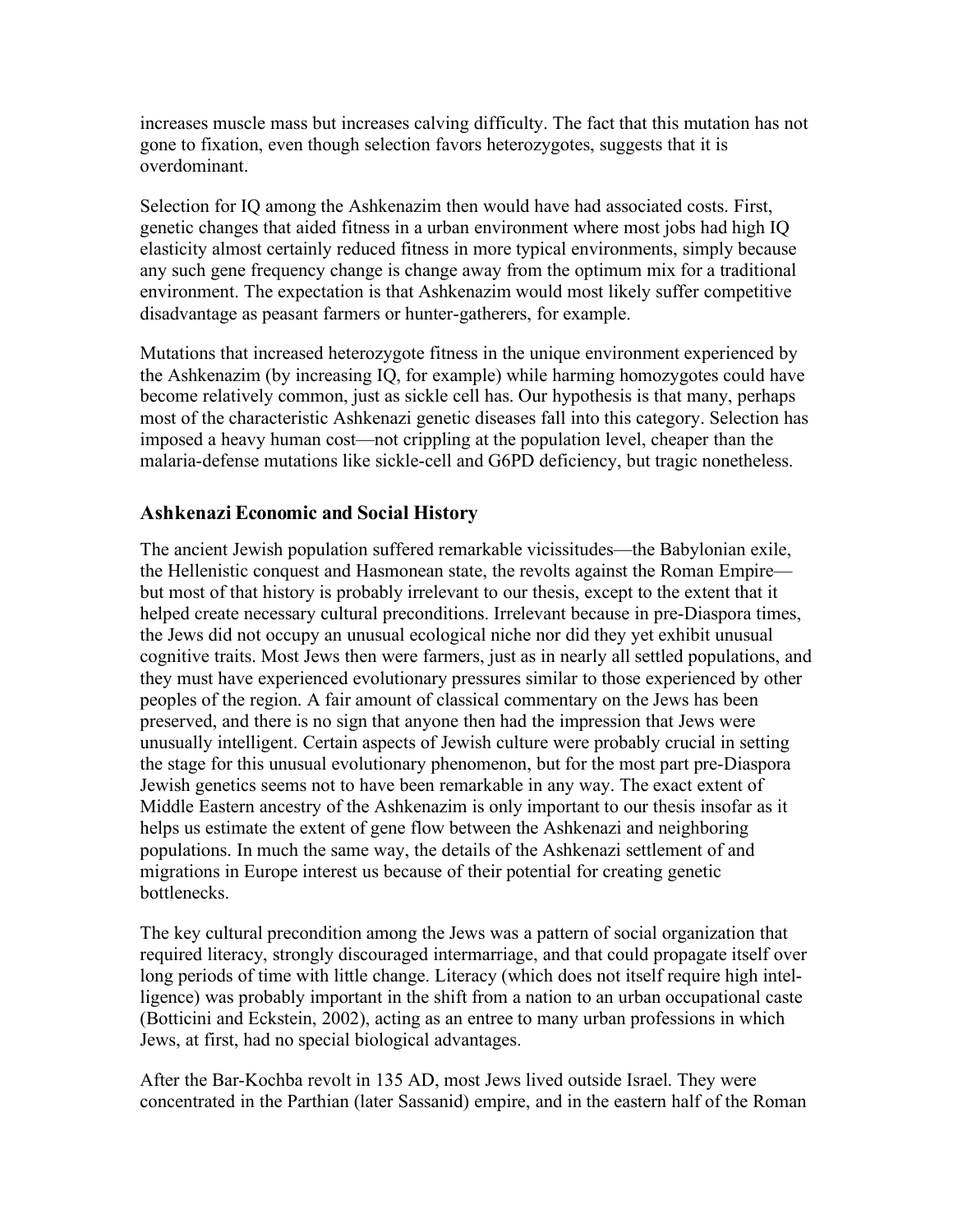Empire, but there was a substantial population of Roman Jews, along with other poorly documented western settlements such as Cologne. After the Moslem conquests, the great majority of Jews lived under Islamic rule.

The Ashkenazim, the Jews living north of the Alps and Pyrenees, appear in the historical record in the eighth and ninth centuries. Their origins are misty. There are three different threads that may have led to the foundation of the Ashkenazi Jews, but their relative importance is unclear.

The first possibility is that the Ashkenazim—or some fraction of them—had already lived in France and the Rhineland for a long time, perhaps going back to Roman times. We know that there were Jews in Cologne around 300 AD (Williams, 2002), and that there were Jews living in France under the Merovingian monarchs (Gregory of Tours, 1982) in the fifth and sixth centuries. However, King Dagobert of the Franks ordered that the Jews of his lands convert, leave, or face execution in his lands in 629. This conversion edict may have pushed them out of most of France. Certainly we hear little about French Jews for the next 150 years or so. The size, even the existence of this population is uncertain.

The second thread involves Jewish merchants originating from the lands of Islam, as far as Palestine and Iraq. The Carolingian kings encouraged and protected these merchants, who brought luxury items such as silks and spices from the East according to Agobard of Lyons (Ben-Sasson, 1976). A few such traders served as interpreters on diplomatic missions: one brought Charlemagne an elephant from Haroun Al-Rashid.

The third thread, generally thought to be the best supported, is that most of the founding Ashkenazi population migrated from southern Europe, especially Italy. There are accounts about particular individuals and families moving there from Italy; for example, the Kalonymus family is said to have migrated to Mainz from Lucca in Italy in 917 (Ankori, 1979; Ben-Sasson, 1976; Weinryb, 1972; Barnavi, 1992).

When we first see them in the historical record, the Ashkenazim were long-distance merchants who traded with the Moslem world. This is the beginning of an occupation pattern that is very different from those of other Europeans and from those of other Jewish groups, as well. The majority of Jews had already given up agriculture (Botticini and Eckstein, 2002), but the Jews of Islam, although urban, mostly worked in various crafts. The Ashkenazim, from their beginnings and for a long time, seldom had such jobs. This pattern is detailed in Gross (1975, p. 147): "Two entirely different patterns in the practice of crafts and their place in Jewish life and society are discernible throughout the Middle Ages. One characterizes the communities in countries around the Mediterranean, including in the south those in the continents of Asia and Africa, and in the north extending more or less to an imaginary demarcation line from the Pyrenees to the northern end of the Balkans. The other, in the Christian countries of Europe, was more or less north of the Pyrenees-Balkans line." and (p. 151) "North of the Pyrenees and in the Balkans crafts played a very small role as a Jewish occupation, from the inception of Jewish settlement there."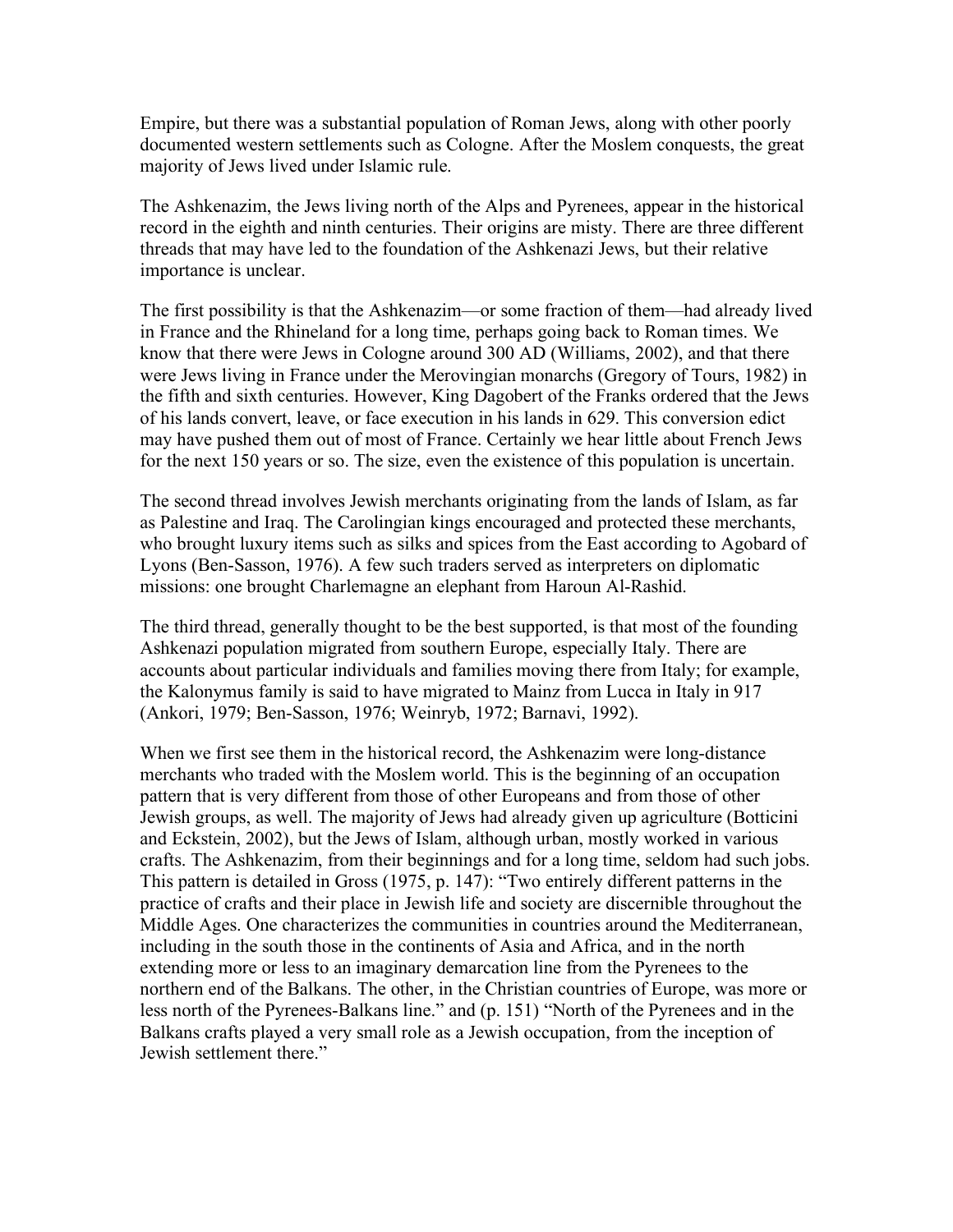The Ashkenazi population, established in northern France by the early 900s, prospered and expanded. They settled the Rhineland and England after the Norman Conquest. At first they were international merchants who acted as intermediaries with the Moslem world. As Moslems and Christians, especially Italians, increasingly found it possible to do business directly, Ashkenazi merchants moved more and more into local trade. When persecution began to be a serious problem and the security required for long-distance travel no longer existed, the Ashkenazim specialized more and more in one occupation, finance, left particularly open to them because of the Christian prohibition of usury. The majority of the Ashkenazim seem to have been moneylenders by 1100 AD (Ben-Sasson, 1976; Arkin, 1975), and this continued for several centuries. Such occupations (sales, trade, finance) had high IQ demands, and we know of no other population that had such a large fraction of cognitively demanding jobs for an extended period.

In some cases, we have fairly detailed records of this activity. For example (Arkin, 1975, p.58), concerning the Jews of Roussilon circa 1270: "The evidence is overwhelming that this rather substantial group of Jews supported itself by money lending, to the virtual exclusion of all other economic activities. Of the 228 adult male Jews mentioned in the registers, almost 80 percent appear as lenders to their Christian neighbors. Nor were loans by Jewish women (mostly widows) uncommon, and the capital of minors was often invested in a similar manner. Moreover, the Jews most active as moneylenders appear to have been the most respected members of the community."

The Jews in this period were prosperous. Ben-Sasson points out (p. 401) that "... Western Europe suffered virtual famine for many years in the tenth and eleventh centuries, there is no hint or echo of this in the Jewish sources of the region in this period. The city dweller lived at an aristocratic level, as befitted international merchants and honored local financiers." Their standard of living was that of the lower nobility (Roth, 2002).

Although prosperous, they were not safe. The first major crisis was the First Crusade, resulting in the death of something like a quarter of the Jews in the Rhineland. Religious hostility, probably exacerbated by commercial rivalries, increased, manifesting itself in the form of massacres and expulsions culminating in the expulsion of the Jews from most of Western Europe. They were expelled from England in 1290, from France in 1394, and from various regions of Germany in the 15th century. The expulsions had greater effect in the long run than massacres and persecutions. Jewish population growth rates were high due to prosperity and distaste for family limitation; so numbers tended to recover from attacks after a generation or two. But the potential for such population recovery decreased as Jews were excluded from more and more of Western Europe.

Many of the Jews moved east, first to Austria, Bohemia and Moravia, then to the Polish-Lithuanian Commonwealth. The Polish rulers welcomed Jewish immigrants who could help modernize and reconstruct the country, which had been devastated by Mongol raids. Jews were welcome as urban investors and initiators of trade. Other skilled immigrants were also welcome, but some of those groups brought political risks, particularly the Germans through their connection with the Teutonic Knights. The Jews were politically neutral and therefore safe.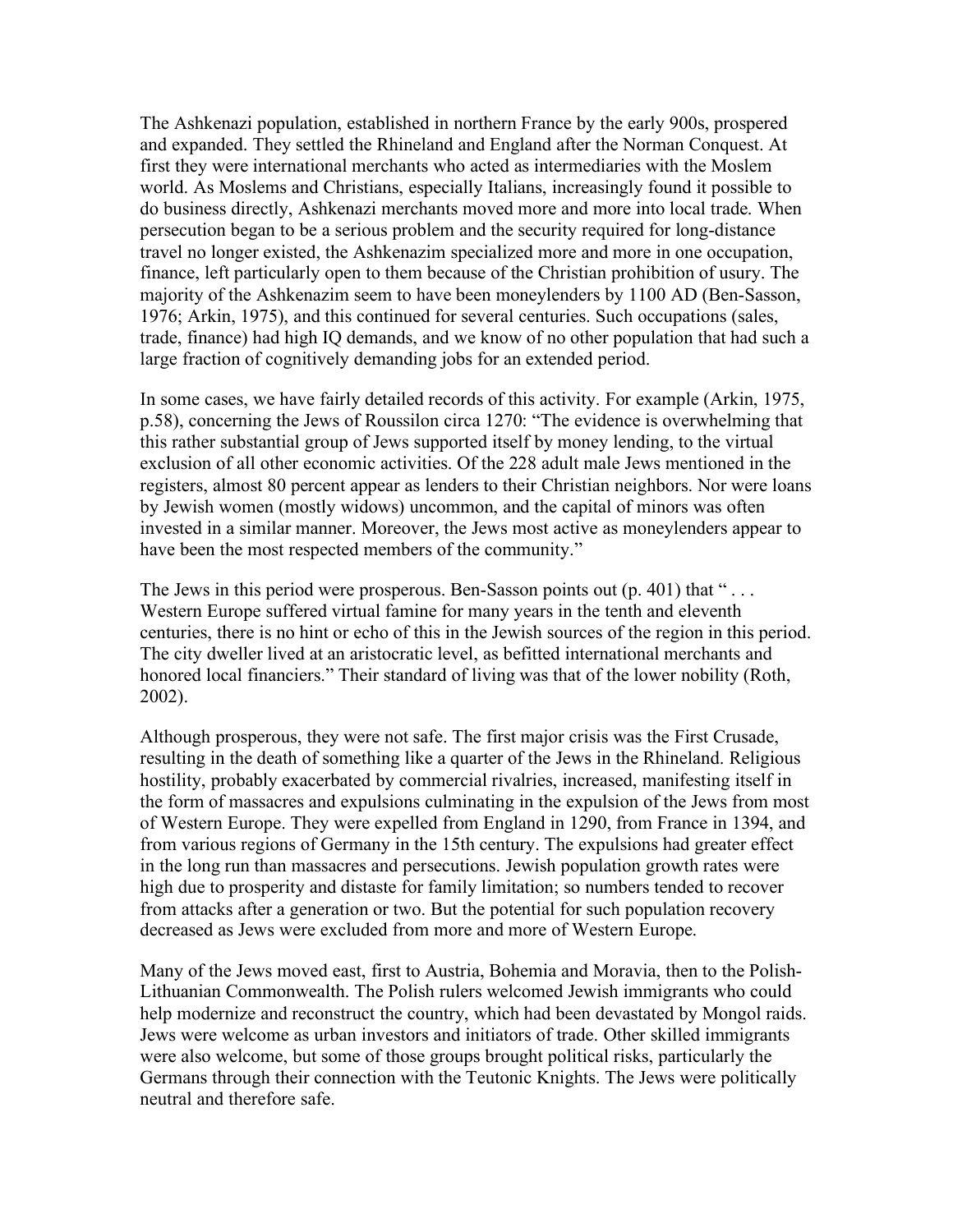As they had in Western Europe, the Jews of Poland had a very unusual occupational profile. The very first to immigrate were mainly moneylenders, but that soon changed. They became tax-farmers, toll-farmers, estate managers, and they ran mills and taverns. According to Weinryb (1972) in the middle of the fourteenth century, "about 15 percent of the Jewish population were earners of wages, salaries and fees. The rest were independent owners of business enterprises." They were the management class of the Polish-Lithuanian Commonwealth. Besides literacy, success in those specialized occupations depended upon skills similar to those of businessmen today, not least the ability to keep track of complex transactions and money flows.

Eventually, as the Ashkenazi population of the Polish-Lithuanian Commonwealth increased, more and more Jews became craftsmen—there are after only so many managerial and financial slots. Still, for 800 to 900 years, from roughly 800 AD to 1650 or 1700 AD, the great majority of the Ashkenazi Jews had managerial and financial jobs, jobs of high complexity, and were neither farmers nor craftsmen. In this they differed from all other settled peoples of which we have knowledge.

Jews who were particularly good at these jobs enjoyed increased reproductive success. Weinryb (1972, see also Hundert 1992) comments: "more children survived to adulthood in affluent families than in less affluent ones. A number of genealogies of business leaders, prominent rabbis, community leaders, and the like—generally belonging to the more affluent classes—show that such people often had four, six, sometimes even eight or nine children who reached adulthood. On the other hand, there are some indications that poorer families tended to be small ones. It should also be added that overcrowding, which favors epidemics was more prevalent among the poorer classes. In short, the number of children surviving among Polish Jews seems to have varied considerably from one social level to another." He goes on to suggest that wealthier Jews were less crowded as they lived in bigger houses, they could keep their houses warmer, they could afford wet-nurses, and they had better access to rural refugia from epidemics. As an example, in a census of the town of Brody in 1764 homeowner households had 1.2 children per adult member while tenant households had 0.6.

This differential fitness (high reproductive success associated with high income) decreased effective population size, increasing the effects of drift, as Risch and others (Risch et al., 1995, 2003) have pointed out. However, plausible amounts of fitness variance have only a small effect on effective population size. For example, if the richest 20% of the population averages 4 children, while the remaining 80% averages 2, effective population size is 79% as large as it would have been if everyone had two children. The effects of genetic drift are not much increased. On the other hand the same fitness variance has a big effect on selection. Increased fitness among the wealthy would have resulted in strong selection for cognitive and psychological traits that increased income in that social niche.

We know that individuals with high status and/or wealth typically had significantly higher than average fitness in Europe before the demographic transition beginning in the 18<sup>th</sup> century (Clark and Hamilton, 2003). This resulted in selective pressures favoring those traits that led to high status and wealth, selection easily strong enough to cause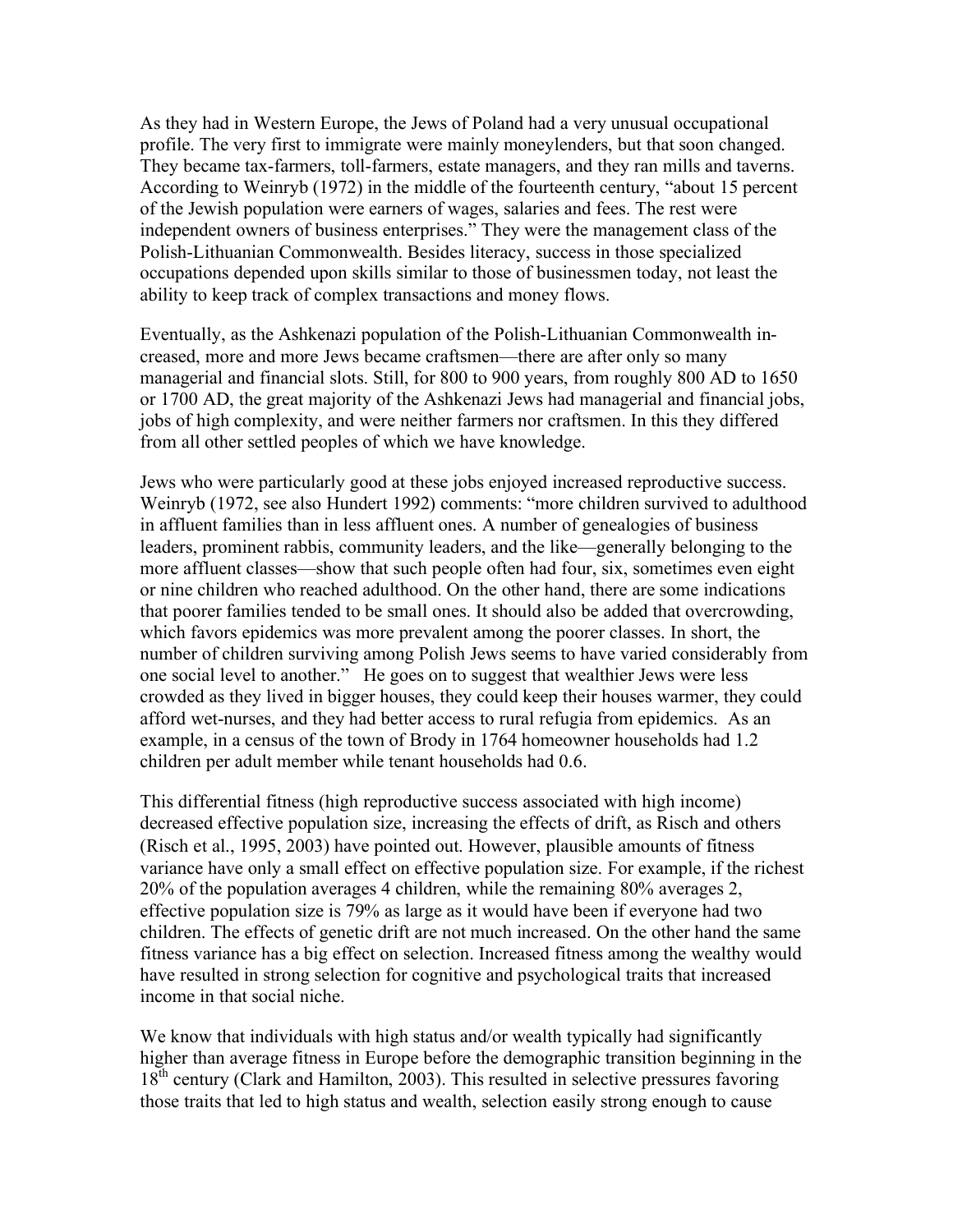significant change over historical time. It is likely that the selective pressures affecting the medieval Ashkenazi were far stronger and somewhat different, because such a high percentage had cognitively demanding jobs, and because the Ashkenazi niche was so specifically demanding of accounting and management skills, while upper classes elsewhere experienced a more diverse set of paths to wealth.

Societies reward different behavioral traits. In some times and places successful warriors and soldiers have had high status, in others merchants, in still others bureaucrats as in ancient China. There were societies in premodern Europe in which merchants and businessmen ranked near the top, but this was atypical. To the extent that status and wealth were inherited rather than earned, the correlation between cognitive traits and reproductive success in elite groups may have been quite weak.

In almost every case elite groups experienced substantial gene flow with other, much larger groups that were not subject to the same selective pressures. This means that the selective pressures experienced by such groups were diluted, spread out into the general population. Christian merchants in London or Rotterdam may have experienced selective pressures similar to those of the Ashkenazi Jews, but they intermarried: there was extensive gene flow with the general population, the majority of whom were farmers. The selection pressures experienced by farmers were probably quite different: most likely cognitive skills did not have as high a correlation with income among farmers that they did among individuals whose occupations required extensive symbol manipulation, such as moneylenders, tax farmers, and estate managers.

The Ashkenazi occupational pattern was different from that of the Jews living in the Islamic world. The Jews of Islam, although reproductively isolated, did not have the concentration of occupations with high IQ elasticity. Some had such jobs in some of the Arab world, in some periods, but it seems it was never the case that most did. In part this was because other minority groups competed successfully for these jobs-Greek Christians, Armenians, etc., in part because Moslems, at least some of the time, took many of those jobs themselves, valuing non-warrior occupations more highly than did medieval Christians. In fact, to a large extent, and especially during the last six or seven hundred years of relative Moslem decline, the Jews of Islam tended to have "dirty" jobs (Lewis, 1984). These included such tasks as cleaning cesspools and drying the contents for use as fuel—a common Jewish occupation in Morocco, Yemen, Iraq, Iran, and Central Asia. Jews were also found as tanners, butchers, hangmen, and other disagreeable or despised occupations. Such jobs must have had low IQ elasticity; brilliant tanners and hangmen almost certainly did not become rich.

The suggested selective process explains the pattern of mental abilities in Ashkenazi Jews-high verbal and mathematical ability but relatively low spatiovisual ability. Verbal and mathematical talent helped medieval businessmen succeed, while spatiovisual abilities were irrelevant.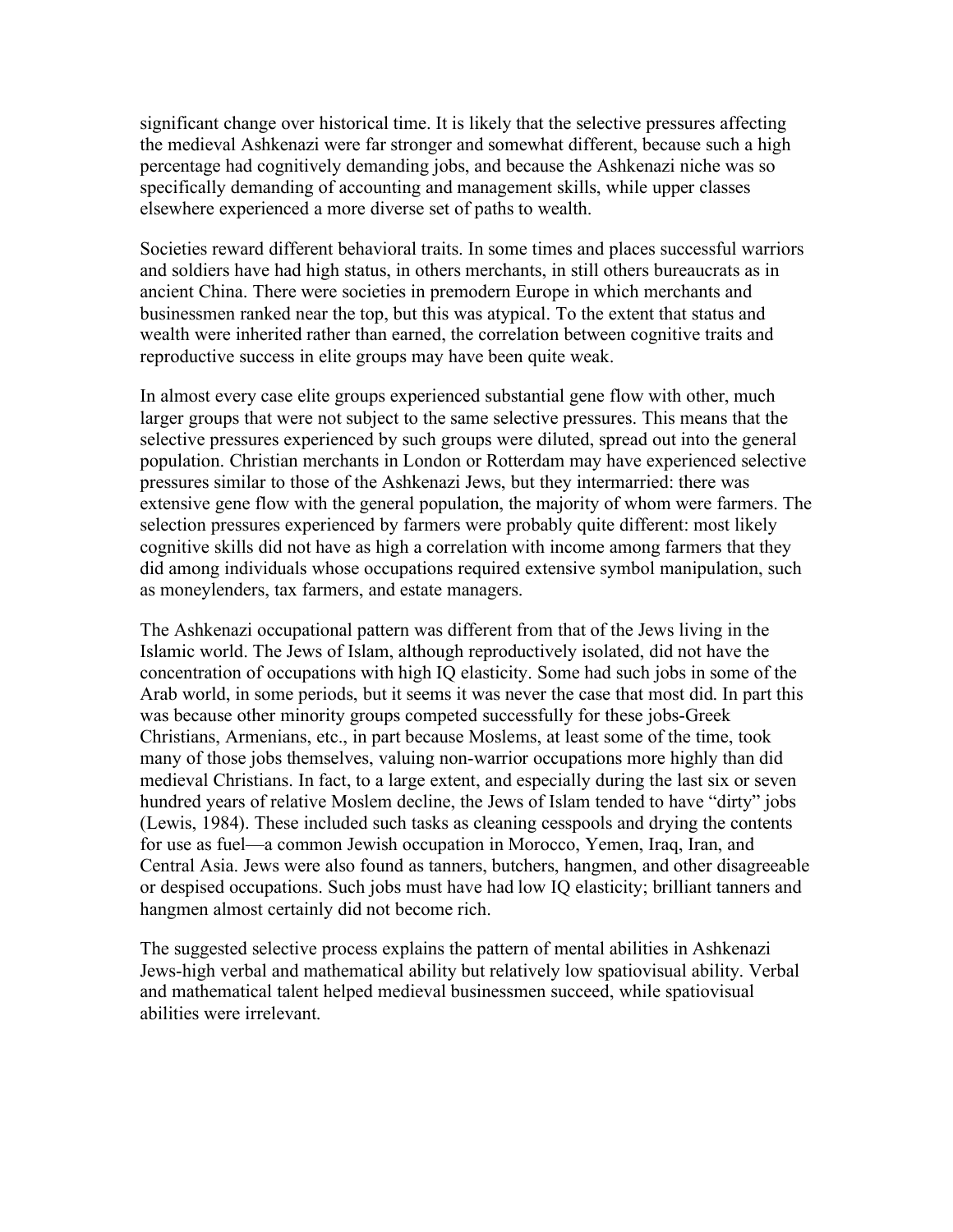## **Genetic Evidence about Ashkenazi History and the Bottleneck Hypothesis**

## **Evidence from Polymorphic Gene Frequencies**

The prevalence of several inherited diseases among Ashkenazim is often attributed to one or more population size bottlenecks in the past. Since the only evidence for such a bottleneck is the mutations themselves, it is important to look at other genetic markers for signs of any bottleneck. Episodes of small effective size could have allowed deleterious mutants to increase in frequency by chance. While the concentration of Ashkenazi mutations in a few pathways is a very strong argument against the bottleneck hypothesis, it is nevertheless important to evaluate the bottleneck hypothesis with available genetic data. The conclusion of this section is that Ashkenazi gene frequencies are so similar to those of Europeans that any bottleneck of fewer than five or ten thousand effective size is excluded by the data and that drift cannot account for the Ashkenazi diseases.

Patterns on the Y-chromosome and mitochondrial DNA suggest that the Ashkenazi founding population originated in the Middle East, in accord with tradition and the historical record. Gene flow from neighboring non-Jewish populations has been low, averaging less than 0.5% per generation (Hammer et al., 2000). Such a low per generation rate of gene flow still means that a substantial proportion of the Ashkenazi genome has been replaced by European genes over in the 80 or so generations since 0 AD: at a rate 0.5% per generation only  $0.995^{80} \sim 67\%$  of the genome would still be Middle Eastern, while at 1% per generation the Middle Eastern proportion would be 45%.

If there was a significant bottleneck in Ashkenazi history there ought to be a trace of it in contemporary Ashkenazi gene frequencies. We obtained from the ALFRED website maintained at Yale University by Kenneth and Judy Kidd (http://alfred.med.yale.edu/alfred) frequencies of 652 markers at 251 loci for which data were available for mixed Europeans, Ashkenazim, Russians, Samaritans, Druze, and Yemeni Jews. The mixed Europeans, Ashkenazim, and Russians are from large groups while the Samaritans, Druze, and Yemeni Jews are smaller ethnic groups. Table 1 shows statistics computed from these data.

On the diagonal of the matrix in table 1 are average heterozygosities for each population. Since a bottleneck should reduce heterozygosity, we expect reduced Ashkenazi heterozygosity under the bottleneck hypothesis. Instead there is no suggestion of any bottleneck at all in the overall heterozygosity values: Ashkenazim (148) are close to mixed Europeans (150) and Russians (149) while the Samaritans (129) do indeed show the genetic trace of history of small population size. The standard errors of all the values on the diagonal, estimated by bootstrapping, are slightly less than 4.

The off-diagonal entries in table 1 are genetic distances, statistics describing how different the pairs of populations are from each other. The biased distances were computed as where the  $p_i$  and  $p_j$  are allele frequencies in the two populations and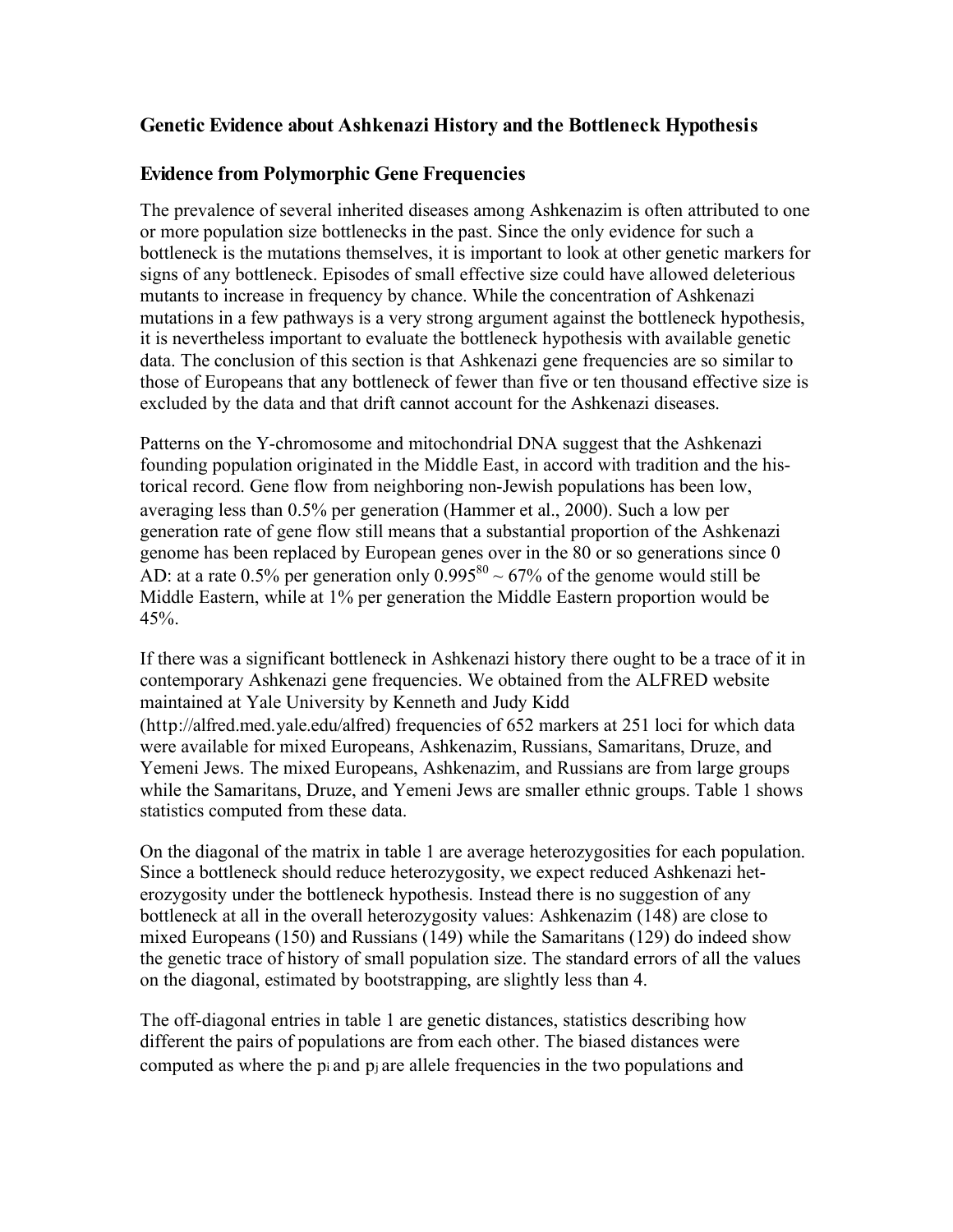$$
d_{ij} = \frac{\sum_{\text{alleles}} (p_i - p_j)^2}{\sum_{\text{alleles}} \overline{p}(1 - \overline{p})}
$$

from the same population would yield a positive distance. The unbiased distances in the where  $\bar{p} = (p_i + p_j)/2$  (Cavalli-Sforza et al., 1994). These distances are biased because of the binomial variance associated with finite samples from the populations: two samples lower triangle of the table were computed by subtracting the average of  $\frac{1}{2}$ + 1 where

2*Ni*

2*Nj*

of our simulations, since the simulations are of the same number of loci and the same the Ns are the sample sizes from each population. The unbiased distances should be used to compare these data with theory or with distances from other populations, but the biased distances are of more interest in this paper. They can be compared with the results sample sizes as the data. Bootstrapping shows that the standard errors of the biased distances in the table are about 2.

|             | EU  | AS  | DR  | <b>RU</b> | <b>SA</b> | YJ  |
|-------------|-----|-----|-----|-----------|-----------|-----|
| Europeans   | 150 | 14  | 44  | 10        | 120       | 58  |
| Ashkenazim  | 26  | 148 | 33  | 27        | 101       | 41  |
| Druze       | 57  | 47  | 146 | 62        | 122       | 52  |
| Russians    | 27  | 44  | 80  | 149       | 146       | 80  |
| Samaritans  | 138 | 120 | 142 | 169       | 129       | 137 |
| Yemeni Jews | 76  | 59  | 72  | 103       | 162       | 144 |

Table 1: Genetic statistics of Ashkenazim and other population all multiplied by 1000. Unbiased genetic distances are above the diagonal, average population heterozygosities are on the diagonal, and biased distances, to compare with simulations, are below the diagonal. These statistics are based on frequencies at 251 loci from the ALFRED database.

The important datum for evaluating the bottleneck hypothesis in table 1 is the genetic distance between mixed Europeans and Ashkenazim: Ashkenazim are nearly as similar to mixed Europeans as Russians are, and the differences are easily within the range of sampling error. From the perspective of a large collection of largely neutral genetic variation Ashkenazim are essentially European, not Middle Eastern.

This small genetic distance from a large collection of markers is crucial evidence that denies the bottleneck hypothesis for the Ashkenazi disorders. Simulations (below) show that either there was low gene flow into the Ashkenazim and no bottleneck else, if there was a significant bottleneck, subsequent gene flow was so high that it erased the effects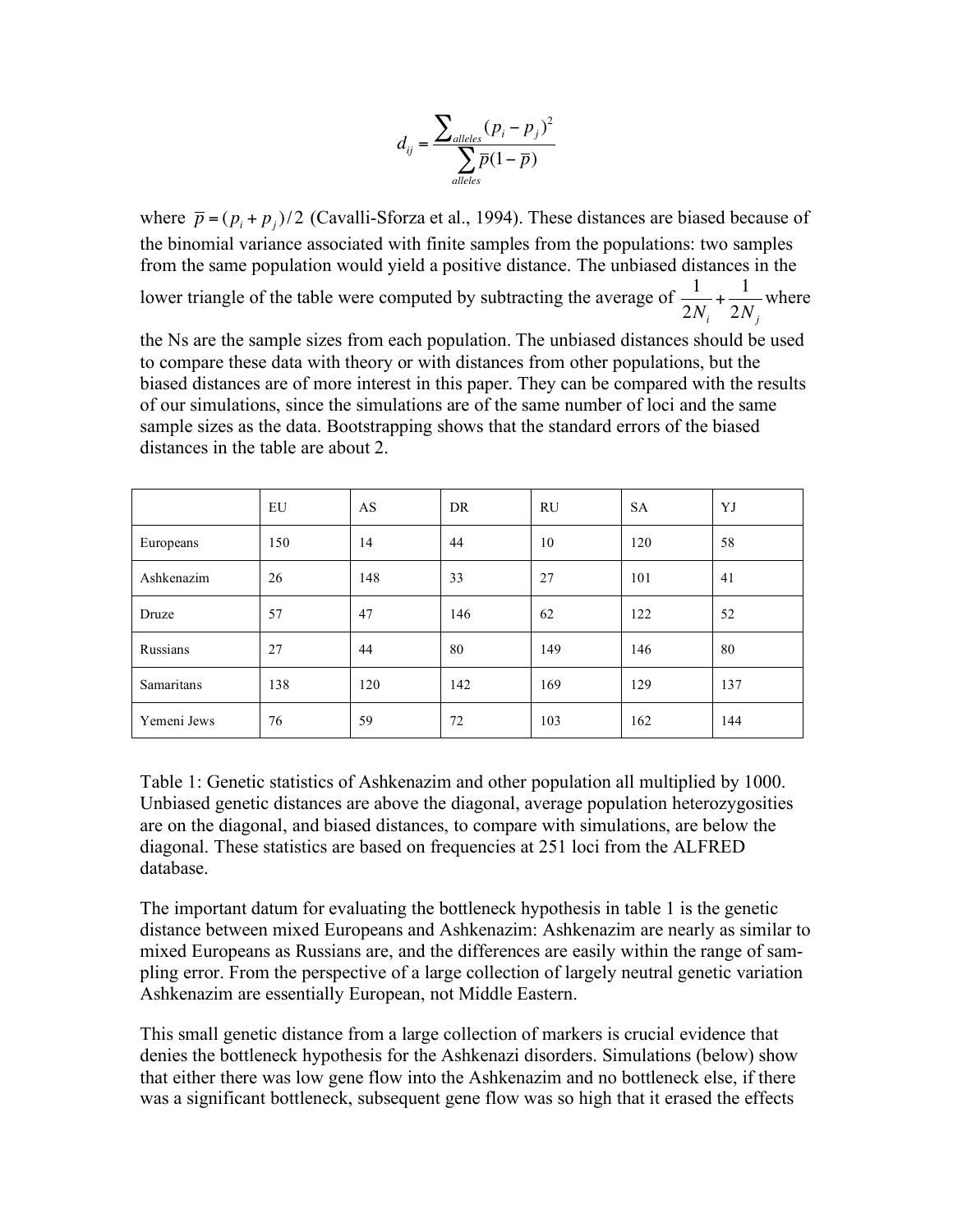of the bottleneck. In either case drift could not have been strong enough to allow deleterious mutants to increase to high frequencies.

The small genetic distance between Ashkenazim and other Europeans also shows that patterns in neutral markers may not be informative about biologically meaningful differences among populations. The genetic distance between Ashkenazim and other Europeans computed from IQ is roughly one hundred times greater than the distance from polymorphic markers.

### **Evidence from Rare Genes**

Even though gene frequencies in Ashkenazim are nearly indistinguishable from mixed Europeans overall, there are clear genetic signatures of the Middle Eastern ancestry of the population and of shared history with other Jewish groups.

Factor XI deficiency is a bleeding disorder. Usually mild, it can become serious after injury, surgery, or childbirth. It is partially dominant: 20-50% of carriers (not just homozygotes) also experience excessive bleeding. It is rare in most populations but quite common among Ashkenazi Jews: the gene frequency is about 5%. Two mutations of approximately equal frequency, E117X and F283L, account for almost all of the Ashkenazi Factor XI cases. The type III mutation, F283L, is found at elevated frequency only among the Ashkenazim, but the type II mutation, E117X, is roughly as frequent among Iraqi Jews and can be found at lower frequency among Sephardic Jews and Palestinian Arabs.

Female heterozygotes for BRCA1 mutations have a very risk high of breast cancer and ovarian cancer. This mutation is apparently lethal in homozygotes, since none have ever been observed, even though the Ashkenazi gene frequency is about 0.6%, surprisingly high for a deleterious dominant. About two-thirds of the Ashkenazi BRCA1 mutations are the 187delAG mutation, while the other one-third are the 5382insC mutation. 5382insC seems to limited to the Ashkenazi, but the 187delAG mutation is found at comparable levels in Iraqi and Moroccan Jews.

Most mutations of APC, the gene causing adenomatous polyposis of the colon, cause huge numbers of polyps of the colon and rectum, leading almost inevitably to colon cancer in early adult life. The disorder is dominant. There is a common APC variant (I1307K) among the Ashkenazi that causes a much milder syndrome in which there are many fewer polyps, usually less than 100. The I1307K mutation increases the risk of colon cancer by a factor of 1.5-2. This variant is very common among the Ashkenazim: the gene frequency is about 4%. It is also found in other Jewish groups at lower levels: the average gene frequency among non-Ashkenazi Jews in Israel is 0.7% (Niell et al., 2003).

There are other alleles at relatively high frequency in Ashkenazim that are even more widely shared with Middle Eastern populations. These are mostly old mutations, likely older than the origin of Jews as an ethnic group, and most are plausibly defenses againt infectious disease. This category includes alpha-thalassemia (Rund et al., 2004), familial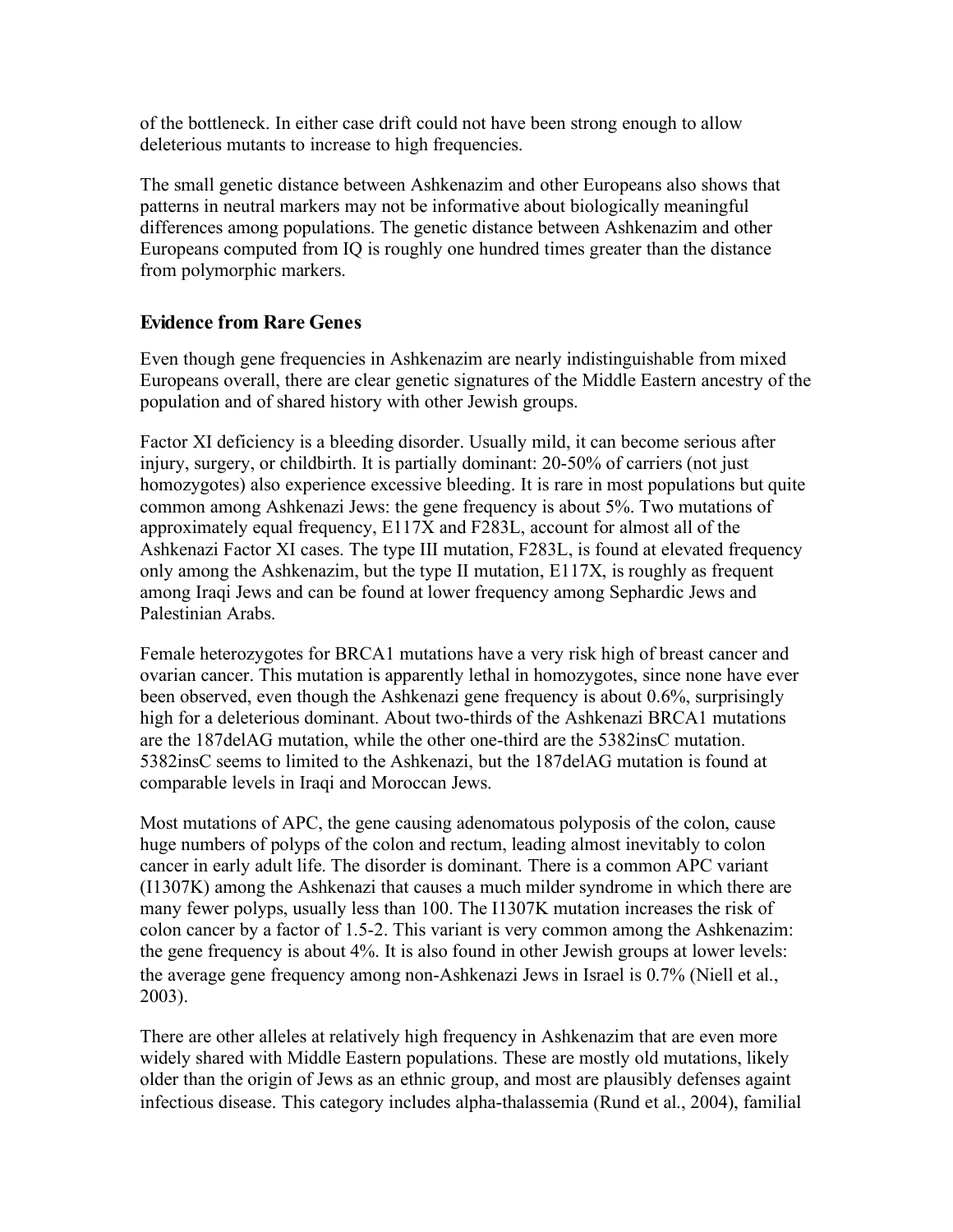Mediterranean fever (Aksentijevich et al., 1999), and the 167delT mutation of connexin-26 causing nonsyndromic deafness (Meyer et al., 2002).

These mutations show that Ashkenazi Jews and other Jewish groups share common ancestry. The exact extent of shared ancestry is unclear since all these alleles are subject to selection. There is a hint of an odd pattern in which a given mutation first becomes surprisingly common in the ancestral Jewish population, then, much later, becomes even more common among the Ashkenazim, sometimes accompanied by other mutations of the same gene.

## **The Ashkenazi Mutations**

There are a number of genetic diseases that are unusually common among the Ashkenazim. We also know a fair amount about genetic disease among the Sephardic and Asian Jews: How can we categorize these diseases and the associated mutations?

Most fall into a few categories, as noted by Ostrer (2001): sphingolipid storage diseases, glycogen storage diseases, clotting disorders, disorders of adrenal steroid biosynthesis, and disorders of DNA repair. It is interesting that although several Jewish disorders fall into each of these categories, sometimes several in the same population, none of the Finnish genetic diseases, for example, fall into any of these categories (Norio, 2003), while only one of the genetic disorders common in Quebec does, Tay-Sachs (Scriver, 2001). But that is as expected: genetic diseases made common by drift would be very unlikely to cluster in only a few metabolic paths, as if on a few pages of a biochemistry text. The existence of these categories or disease clusters among the Jews suggests selective forces at work, just as the many different genetic disorders affecting hemoglobin and the red cell in the Old World tropics suggest selection, which we know is for malaria resistance.

The two most important genetic disease clusters among the Ashkenazim are the sphingolipid storage disorders (Tay-Sachs, Gaucher, Niemann-Pick, and mucolipidosis type IV) and the disorders of DNA repair (BRCA1, BRCA2, Fanconi's anemia type C, and Bloom syndrome) but there are several others that are at quite elevated frequency in Ashkenazim. Using published allele frequencies we can calculate that the probability at conception of having at least one allele of the sphingolipid or DNA repair complex is 15%. If we add Canavan disease, familial dysautonomia, Factor XI deficiency (Peretz et al., 1997), and the I1307K allele of the APC locus (Gryfe et al., 1999) this figure grows to 32%, and if we further include non-classical congenital adrenal hyperplasia the probability of having at least one allele from these disorders is 59%.

## **The Sphingolipid Disorders**

There are four common sphingolipid-storage diseases among them—Tay-Sachs, Gaucher, Niemann-Pick, and mucolipidosis type IV (MLIV). Each is an autosomal recessive lysosomal storage disorder. Tay-Sachs, Gaucher, and Niemann-Pick are caused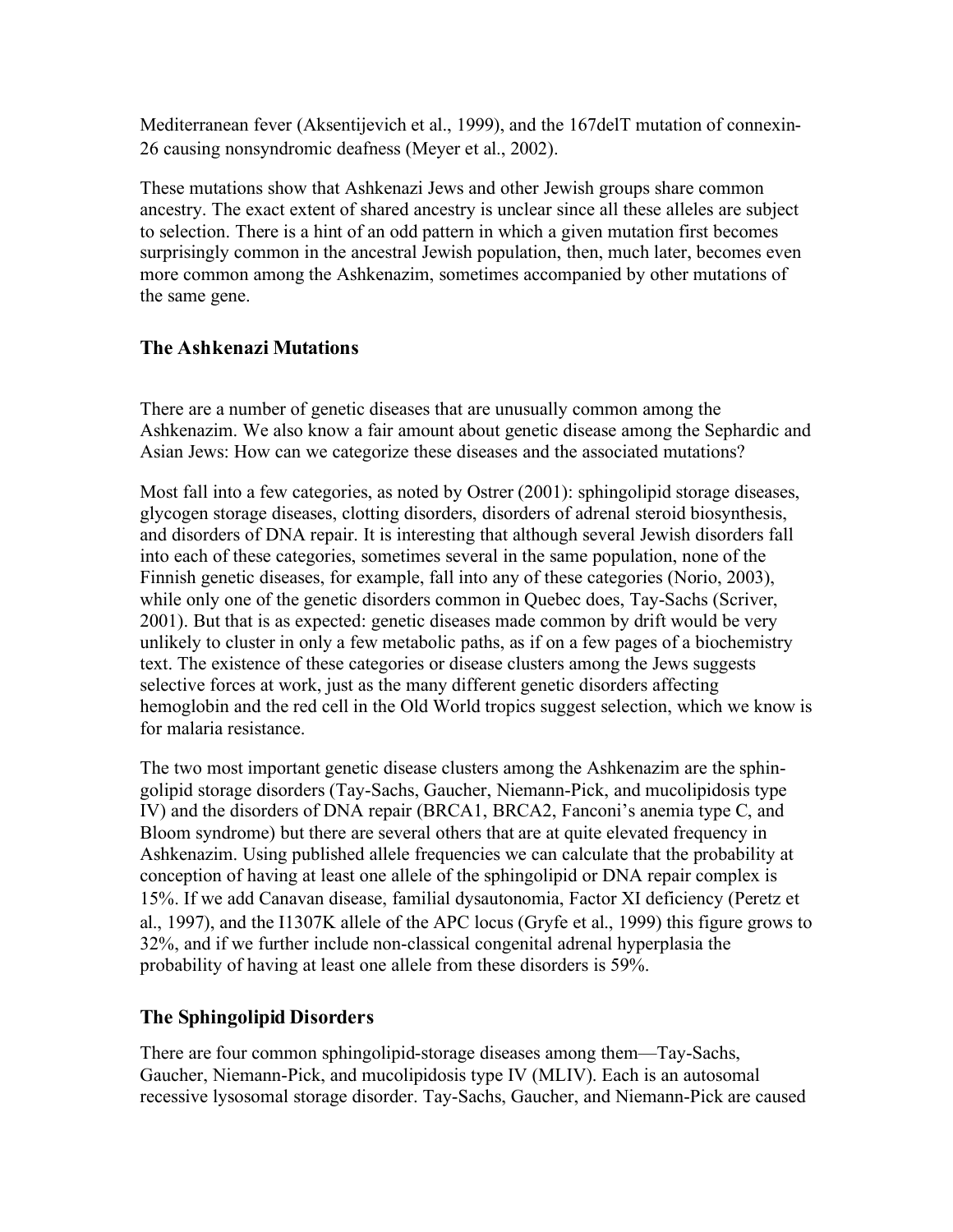by defective sphingolipid catabolism, while MLIV involves abnormal lysosomal sorting and trafficking. In each case the main storage substances are sphingolipids.

Each of these diseases is surprisingly common among the Ashkenazi Jews, particularly surprising because Tay-Sachs, Niemann-Pick, and MLIV homozygotes do not reproduce, while Gaucher homozygotes often have health problems. Table 2 shows the relevant gene frequencies and allele variants.

Each of these gene frequencies is much higher than in the general European population. Each disease involves elevated frequencies of several different mutations of the same gene, especially Niemann-Pick. All result in the accumulation of sphingolipids. What can explain this? This question is of course not new: people have been arguing about this for decades (Chase and McKusick, 1972; Chakravarti and Chakraborty, 1978; Cavalli-Sforza, 1979; Motulsky, 1979; Jorde, 1992; Diamond, 1994; Risch et al., 2003; Zlotogora and Bach, 2003).

| Mutation         | Homozygote Fitness                                              | Frequencies                                                        | Alleles                                                                |
|------------------|-----------------------------------------------------------------|--------------------------------------------------------------------|------------------------------------------------------------------------|
| Gaucher          | N370S has residual activity.<br>fitness $\sim$ 0.8, 84GG lethal | $2.8 \times 10^{-2}$ (Beutler and<br>Grabowski, 2001)              | $N370S(74\%)$ , 84GG(12\%),<br>L444P(3.9%), IVS2(2.6%),<br>V394L(2.6%) |
| Tay-Sachs        | Lethal                                                          | $2.0 \times 10^{-2}$ (Bach et al., 2001)                           | $1278$ insTATC $(85%)$<br>$IVS12+1(10\%)$ .<br>G269S(4%)               |
| Niemann-Pick     | Lethal                                                          | $5.25 \times 10^{-3}$ (Schuchman and<br>Miranda, 1997)             | Type A: R496L(43%),<br>L302P(29%), fsP330(25%),<br>Type B: R608P(?)    |
| Mucolipidosis IV | Lethal                                                          | 4.45 $x10^{-3}$ (Bargal et al.,<br>2001; Edelmann et al.,<br>2002) | $VS3-2AG(72%)$<br>411del6434(23%)                                      |

Table 2: The Ashkenazi Sphingolipid Disorders

Some believe that the elevated disease frequencies reflect genetic drift (Risch et al., 2003), but drift is an extremely implausible explanation for the pattern. First, there is strong statistical evidence that the sphingolipid storage mutations are products of selection. Conservative population-genetic calculations of the probability of a deleterious mutant achieving an appreciable frequency are negligible (see below). The probability that four such unlikely mutation distributions occurred by chance in genes that have closely related functions, that all have a similar biochemical result, is harder to estimate but must be extraordinarily small: we provide some estimates of this probability below.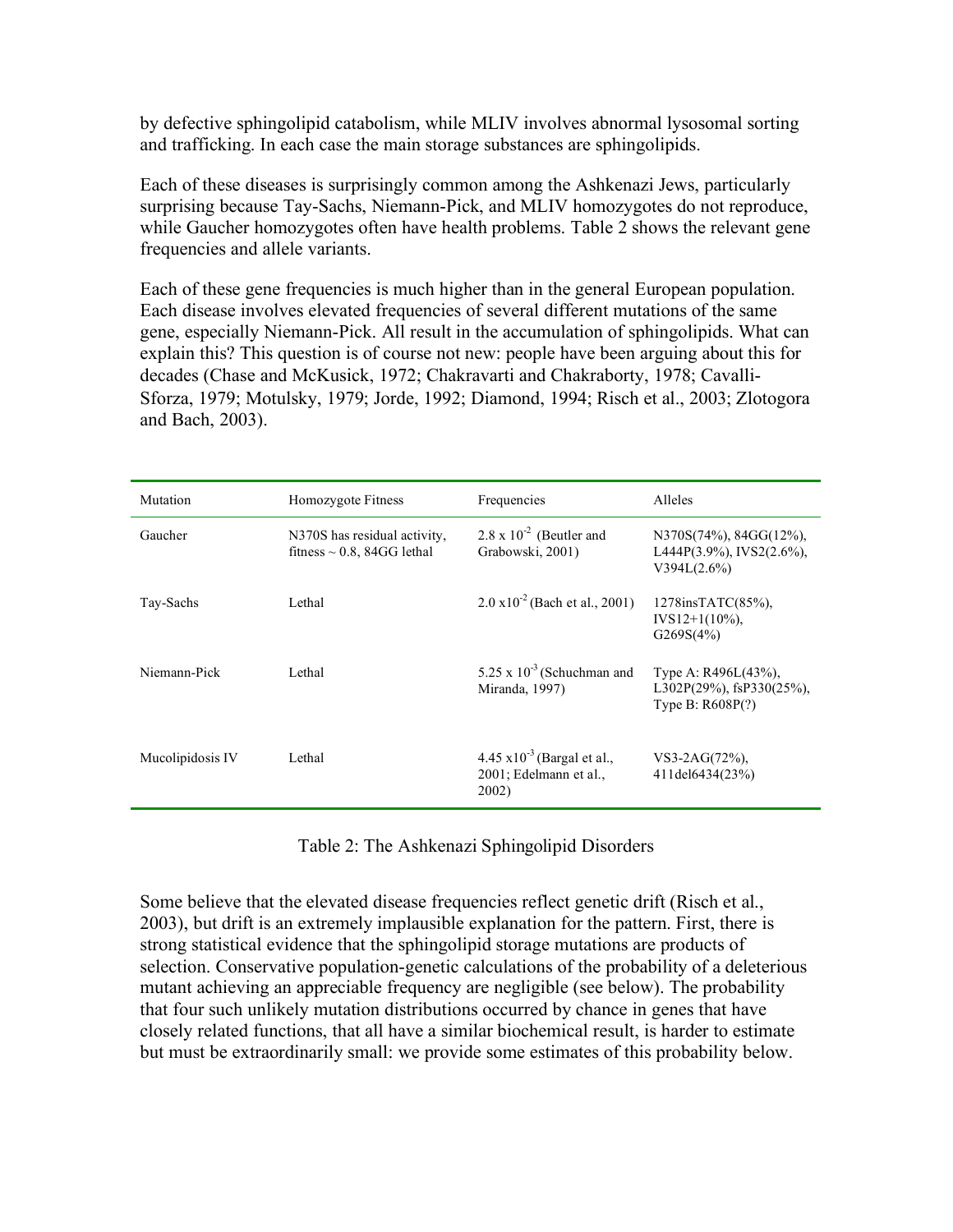#### **Biology of the Sphingolipid Mutations**

The sphingolipid storage mutations were probably favored and became common because of natural selection, yet we don't see them in adjacent populations. We suggest that this is because the social niche favoring intelligence was key, rather than geographic location. It is unlikely that these mutations led to disease resistance in heterozygotes for two reasons. First, there is no real evidence for any disease resistance in heterozygotes (claims of TB resistance are unsupported) and most of the candidate serious diseases (smallpox, TB, bubonic plague, diarrheal diseases) affected the neighboring populations, that is people living literally across the street, as well as the Ashkenazim. Second and most important, the sphingolipid mutations look like IQ boosters. The key datum is the effect of increased levels of the storage compounds. Glucosylceramide, the Gaucher storage compound, promotes axonal growth and branching (Schwartz et al., 1995). In vitro, decreased glucosylceramide results in stunted neurons with short axons while an increase over normal levels (caused by chemically inhibiting glucocerebrosidase) increases axon length and branching. There is a similar effect in Tay-Sachs (Walkley et al., 2000; Walkley, 2003): decreased levels of GM2 ganglioside inhibit dendrite growth, while an increase over normal levels causes a marked increase in dendritogenesis. This increased dendritogenesis also occurs in Niemann-Pick type A cells, and in animal models of Tay-Sachs and Niemann-Pick.

Figure 1, from Schwartz et al. (1995) shows the effect of glucosylceramide, the sphingolipid that accumulates in Gaucher disease. These camera lucida drawings of cultured rat hippocampal neurons show the effect of fumonisin, which inhibits glucosylceramide synthesis, and of conduritol B-epoxide (CBE) which inhibits lysosomal glycocerebrosidase and leads to the accumulation of glucosylceramide, thus mimicking Gaucher disease. Decreased levels of glucosylceramide stunt neural growth, while increased levels caused increased axonal growth and branching.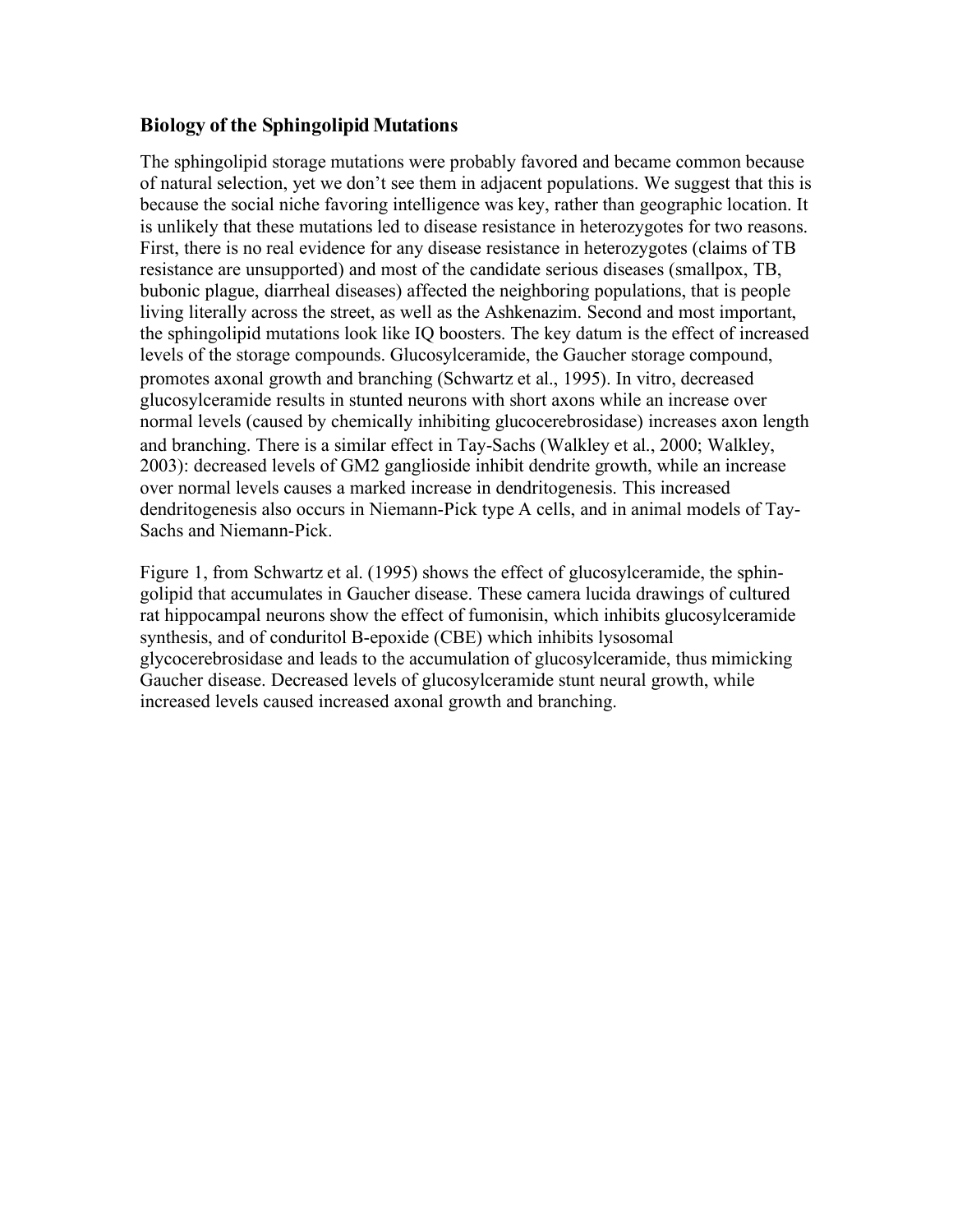

#### **Figure 1: Glucosylceramide Increases Axon Growth, from Schwartz et al. (1995), reproduced by permission of the Journal of Biological Chemistry.**

Dendritogenesis appears to be a necessary step in learning. Associative learning in mice significantly increases hippocampal dendritic spine density (Leuner et al., 2003), while enriched environments are also known to increase dendrite density (Holloway, 1966). It is likely that a tendency to increased dendritogenesis (in Tay-Sachs and Niemann-Pick heterozygotes) or to increased axonal growth and branching (in Gaucher heterozygotes) facilitates learning.

Heterozygotes have half the normal amount of the lysosomal hydrolases and should show modest elevations of the sphingolipid storage compounds. A prediction is that Gaucher, Tay-Sachs, and Niemann-Pick heterozygotes will have higher tested IQ than control groups, probably on the order of 5 points.

We do have strong but indirect evidence that one of these, Gaucher disease, does indeed increase IQ. Professor Ari Zimran, who heads the Gaucher Clinic at the Shaare Zedek Medical Centre in Jerusalem, furnished us a list of occupations of 302 Gaucher patients. Because of the Israeli medical care system, these are essentially all the Gaucher patients in the country. Of the 255 patients who are not retired and not students, 81 are in occupations that ordinarily average IQ's greater than 120. There are 13 academics, 23 engineers, 14 scientists, and 31 in other high IQ occupations like accountants, physicians, or lawyers. The government of Israel states that 1.35% of Israeli's working age population are engineers or scientists, while in the Gaucher patient sample 37/255 or 15% are engineers or scientists. Since Ashkenazim make up 60% of the workforce in Israel, a conservative base rate for engineers and scientists among Ashkenazim is 2.25% assuming that all engineers and scientists are Ashkenazim. With this rate, we expect 6 in our sample and we observe 37. The probability of 37 or more scientists and engineers in our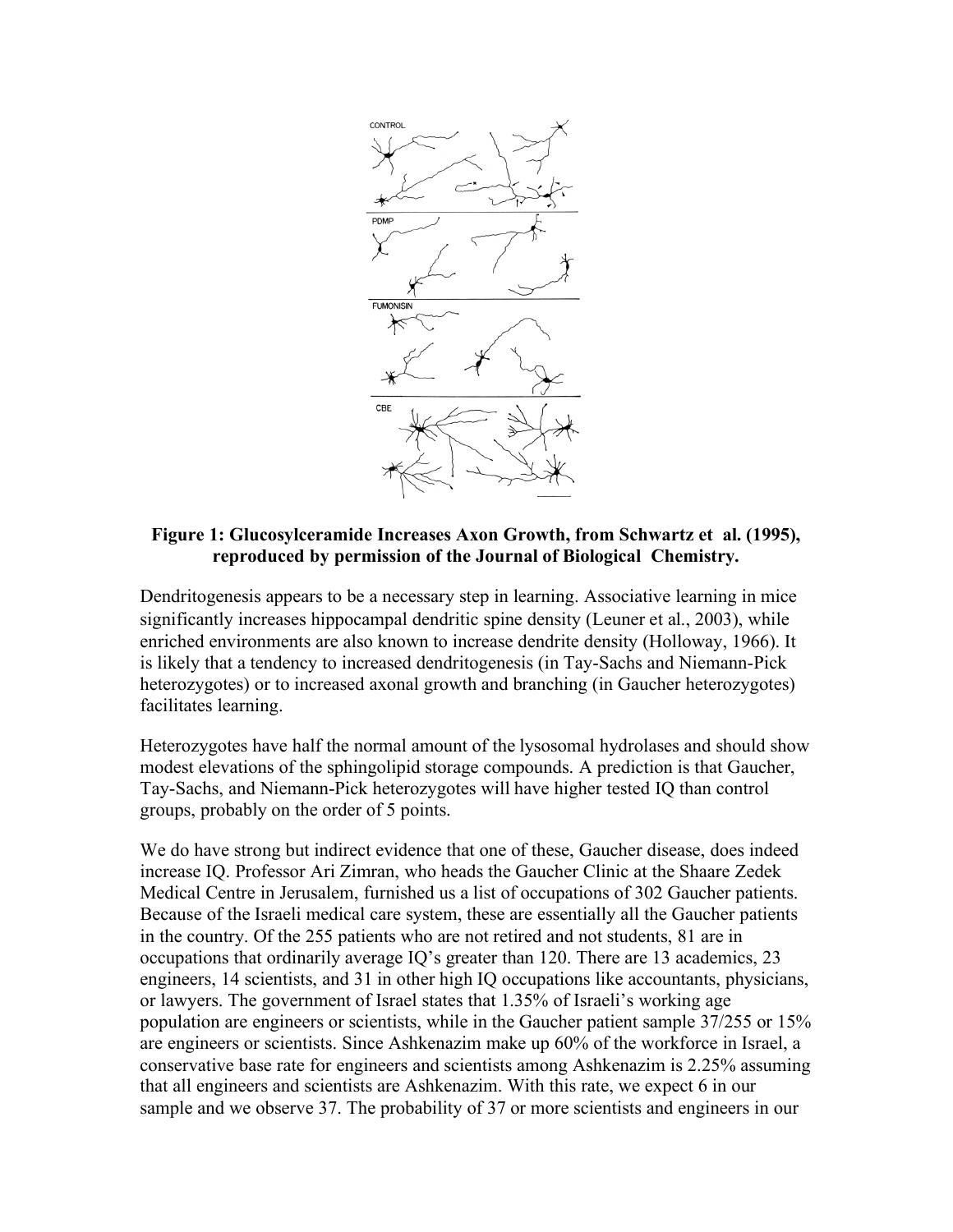sample, given a base rate of 2.25%, is approximately  $4 \times 10^{-19}$ . There are 5 physicists in the sample, while there is an equal number, 5, of unskilled workers. In the United States the fraction of people with undergraduate or higher degrees in physics is about one in one thousand. If this fraction applies even approximately to Israel the expected number of physicists in our sample is 0.25 while we observe 5. Gaucher patients are clearly a very high IQ subsample of the general population.

Are there Ashkenazi mutations other than these sphingolipid storage disorders that likely became common because of strong selection for IQ? There are several candidates.

Ever since torsion dystonia among the Ashkenazim was first recognized, observers have commented on the unusual intelligence of patients. Flatau and Sterling (Eldridge, 1976) describe their first patient as showing "an intellectual development far exceeding his age", and their second patient as showing "extraordinary mental development for his age." At least ten other reports in the literature have made similar comments. Eldridge (1970, 1976) studied 14 Jewish torison dystonia patients: he found that their average IQ before the onset of symptoms was 121, compared to an averge score of 111 in a control group of 14 unrelated Jewish children matched for age, sex, and school district. Riklan and colleagues found that 15 Jewish patients with no family history of dystonia (typical of DYT1 dystonia) had an average verbal IQ of 117 (Eldridge, 1979; Riklan et al., 1976).

Torsion dystonia is unusual among the Ashkenazi mutations in that it is caused by a lowpenetrance dominant rather than a recessive, so disease risk and any heterozygote advantage exist in the same individual. About 10% of heterozygotes have crippling muscular spasms (usually curable by modern neurosurgery), and such individuals seldom reproduced in the past. A net fitness advantage could have existed if healthy carriers had a greater than 10% fitness edge, presumably from increased intelligence. Risch (Risch et al., 1995) found that linkage data indicate that the DYT1 mutation came into existence around 300 years ago. He suggests that a high reproductive variance may have decreased the effective Ashkenazi population size, resulting in drift, but as we pointed earlier, this proposed mechanism strengthens selection far more than drift. The high gene frequency and recent origin of the DYT1 are signs of positive selection, while the many observations of increased intelligence among people with ITD strongly suggests that increased fitness resulted from increased intelligence.

Non-classic congenital adrenal hyperplasia (CAH) is another mutation that is unusually common among the Ashkenazim and has been reported to increase IQ. At least seven studies show high IQ in CAH patients, parents, and siblings, ranging from 107 to 113. Parents are obligate carriers and 2/3rds of siblings are carriers. There is also SES elevation in patient families (Nass and Baker, 1991). This mainly applies to the milder forms of CAH; there is no apparent IQ advantage in seriously ill patients like saltwasters. The Ashkenazi gene frequency is almost 20% (New and Wilson, 1999).

#### **The DNA Repair Cluster**

The second major cluster of Ashkenazi mutations is the DNA repair cluster, involving BRCA1, BRCA2, Fanconi's anemia, and Bloom syndrome. These diseases all affect a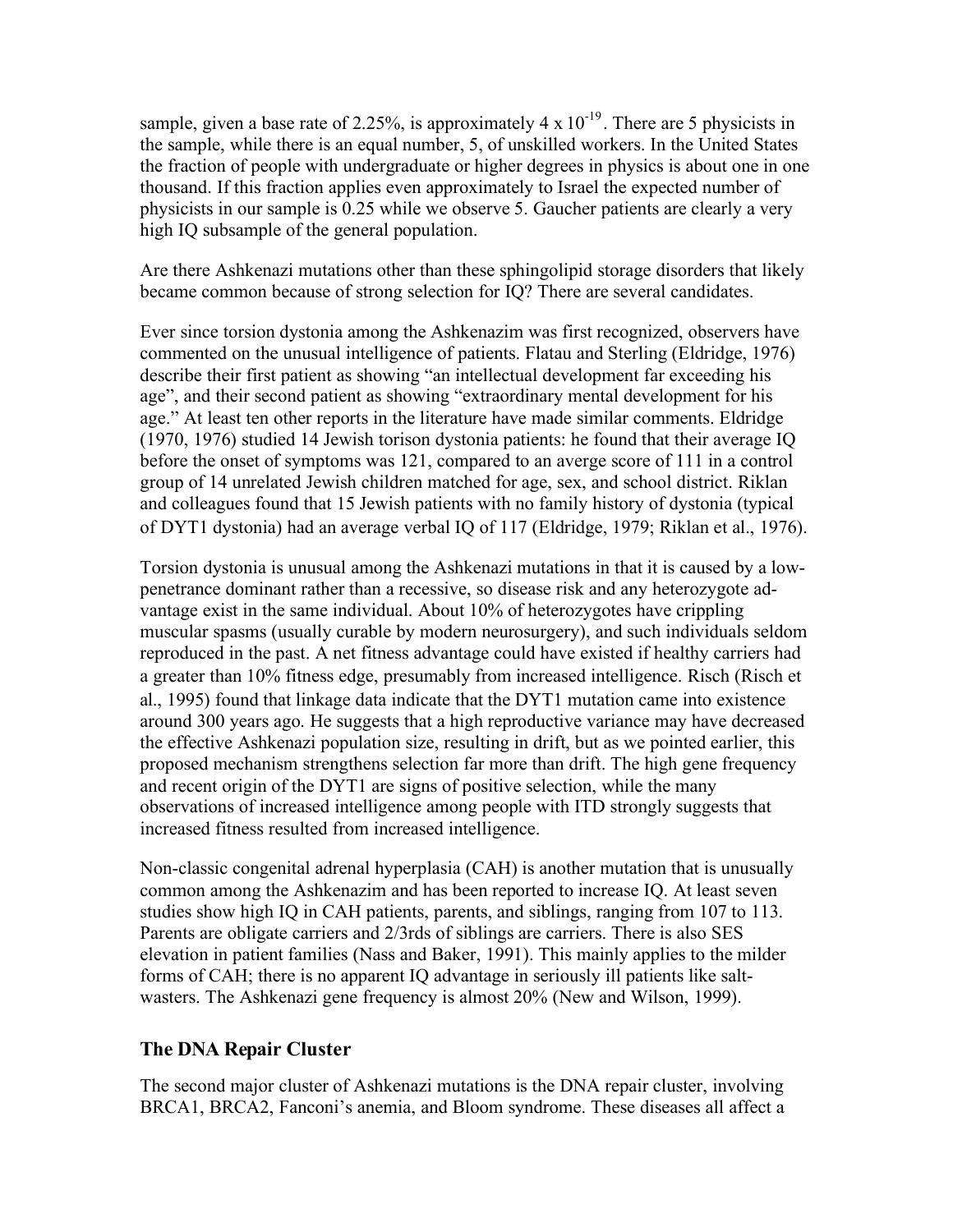group of functionally related proteins involved in DNA repair. This is mainly an Ashkenazi cluster, but the common Ashkenazi BRCA1 mutation 187delAG is also common in Sephardic populations, while the Tyr978X BRCA1 mutation exists in 1-2% of Iraqi and Iranian Jews. There are two Ashkenazi BRCA1 mutations: 187delAG has an Ashkenazi carrier frequency of 0.96-1.14% and 5382insC has a carrier frequency of 0.15- 0.28%. Table 3 lists the relevant gene frequencies and allele variants, from Dong et al. (2002).

All of these DNA repair mutations participate in homologous recombination repair (HRR), a process that is important in repairing double-strand breaks, a common byproduct of DNA replication. BRCA1 and BRCA2 participate in the processes that implement cell cycle checkpoints in response to double-strand breaks, help coordinate the repair of those breaks, facilitate transcription coupled repair of oxidative base damage and also act as transcription modifiers.

| Mutation          | Homozygote Fitness                                                           | Frequency of Mutants                      | Alleles                              |
|-------------------|------------------------------------------------------------------------------|-------------------------------------------|--------------------------------------|
| BRCA1             | breast and ovarian cancer<br>risk in heterozygotes, lethal<br>in homozygotes | 5.8 x $10^{-3}$ (Hartge et al.,<br>1999)  | 187del $AG(66\%)$ ,<br>5832insC(33%) |
| BRCA <sub>2</sub> | breast cancer risk in<br>heterozygotes, lethal in<br>homozygotes             | 5.55 x $10^{-3}$ (Hartge et al.,<br>1999) | $6174$ delT $(100\%)$                |
| Fanconi Anemia    | Homozygote fitness close<br>to zero                                          | $5.6 \times 10^{-3}$ (Auerbach, 1997)     | $IVS4+4A(100\%)$                     |
| Bloom Syndrome    | Homozygote fitness close<br>to zero                                          | $4.7 \times 10^{-3}$ (Li et al., 1998)    | $2281$ delta6ins $(100\%)$           |

Table 3: The Ashkenazi DNA Repair Cluster Disorders

Fanconi anemia is a genetically complex autosomal recessive disorder characterized by chromosomal instability and defective crosslink repair. It is caused by mutations in any of 8 genes. A, C, E, F, and G form the FA nuclear complex: mutations in the C protein cause the Ashkenazi form of Fanconi anemia. The FA complex is required for the activation of a portion of FANCD2 protein, which is then localized to nuclear foci that contain the breast cancer susceptibility protein BRCA1. Most recently, the B and D1 complementation groups were surprisingly identified as having homozygous mutations in BRCA2, suggesting that FANCB and FANCD1 are synonymous with BRCA2 (Howlett et al., 2002). Mutations that completely destroy BRCA2 function apparently cause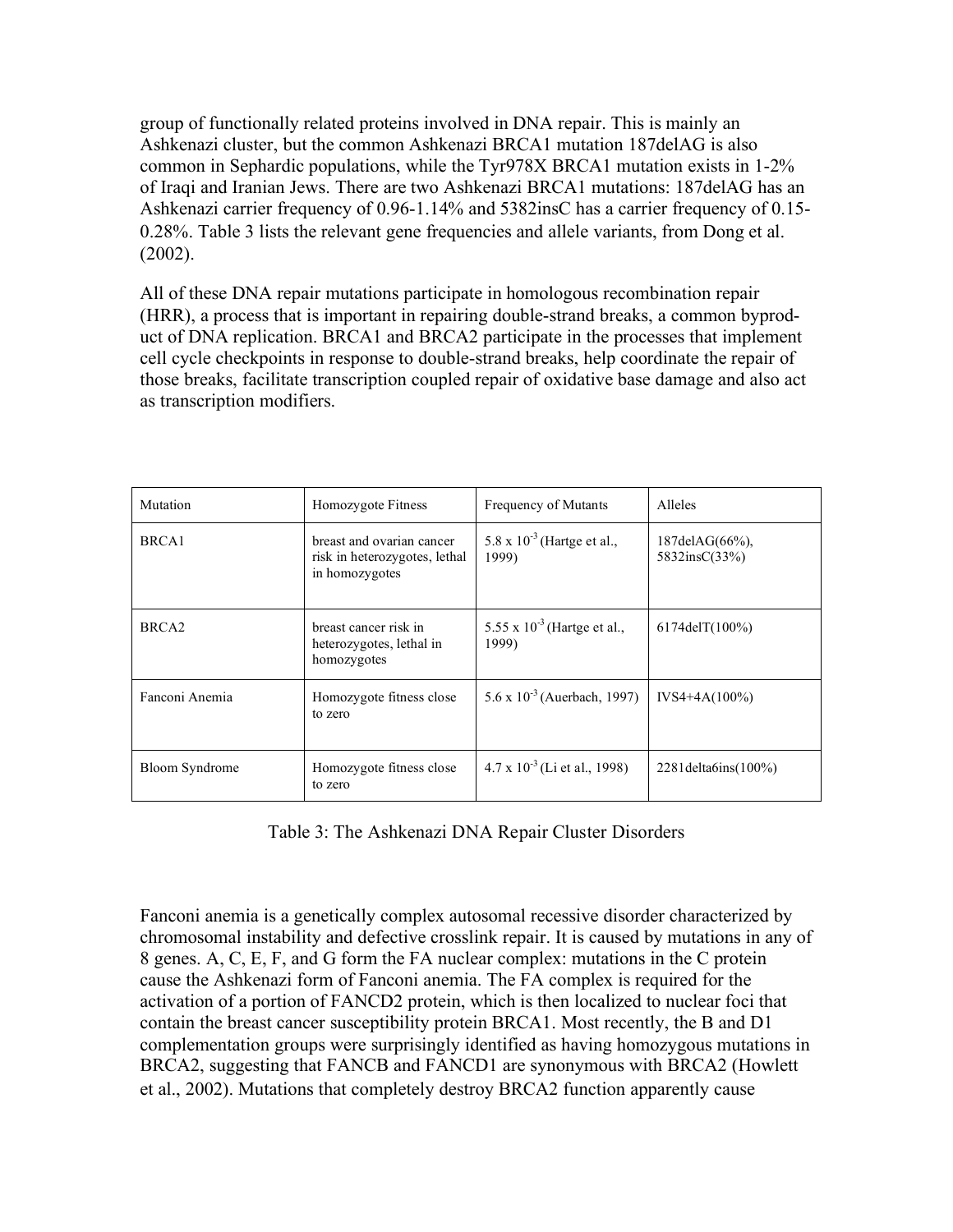embryonic death in homozygotes, while milder mutations with residual function cause Fanconi anemia. Thus there are really two kinds of Fanconi anemia among the Ashkenazim, Fanconi C and BRCA2.

Bloom syndrome is an autosomal recessive disorder, characterized at the cellular level by a greatly increased frequency of sister-chromatid exchange. An increase in exchanges between homologous chromosomes is also seen. Cultured BS cells also show a greatly increased number of chromatid breaks, gaps, and rearranged chromosomes.

The BLM protein is a DNA helicase, and considerable evidence suggests that the BLM protein plays a role in HRR, although its exact role is unclear, and is involved in repairing damage at stalled replication forks. In vitro, a complex containing BLM, termed BRAFT, also contains five of the Fanconi anemia (FA) complementation group proteins (Meetei et al., 2003). BRAFT displays a DNA-unwinding activity, which requires the presence of BLM because complexes isolated from BLM-deficient cells lack such an activity. The complex also contains topoisomerase III and replication protein A, proteins that are known to interact with BLM and could facilitate unwinding of DNA. This suggests a connection between the BLM and FA pathways of genomic maintenance.

Again we see a set of improbably common mutations among the Ashkenazim that have a close biochemical relationship, a strong suggestion that natural selection has acted on the biochemical pathways is involved. As it turns out there are other signs. Looking at linkage disequilibrium and allele frequency, Slatkin and Rannala conclude that both BRCA1 and BRCA2 have been under recent strong selection in many populations (Slatkin and Rannala, 2000). In fact, BRCA1 appears to have been under positive selection in the hominid lineage over the past few million years as well (Huttley et al., 2000).

What could the selective advantage be? It seems unlikely that any degree of disruption of a basic housekeeping process such as DNA repair could ever be favored by selection. In fact BRCA1 and BRCA2 heterozygotes face cancer risks. Still, those risks come fairly late in the reproductive schedule and have only slight effect on fertility, so heterozygote advantage is not impossible. Our original speculative notion of how these DNA repair mutations might in some cases give heterozygote advantage was inspired by the fact that BRCA1 is expressed by embryonic and adult neural stem cells and is involved in cell proliferation (Korhonen et al., 2003). It apparently limits growth, and BRCA1 is known to down-regulate cellular proliferation. It seemed possible that a defective BRCA1 gene might, in heterozygotes, slightly unleash neural growth in a way that might favor cognition. Assuming that there is anything to this notion, the other Ashkenazi HRR-path DNA repair mutations may have similar effects.

Recent work (Evans et al., 2004) supports this hypothesis. Evans et al. show that microcephalin, a gene controlling brain size has evolved rapidly throughout the primate lineage leading to humans and that this evolutionary process exhibits strong signs of positive selection (see also Wang and Bing, 2004). Microcephalin and BRCA1 both show signs of positive selection during primate evolution, share BRCT domains, and have critical functions in regulating the development of neural stem cells. Evans et al. suggest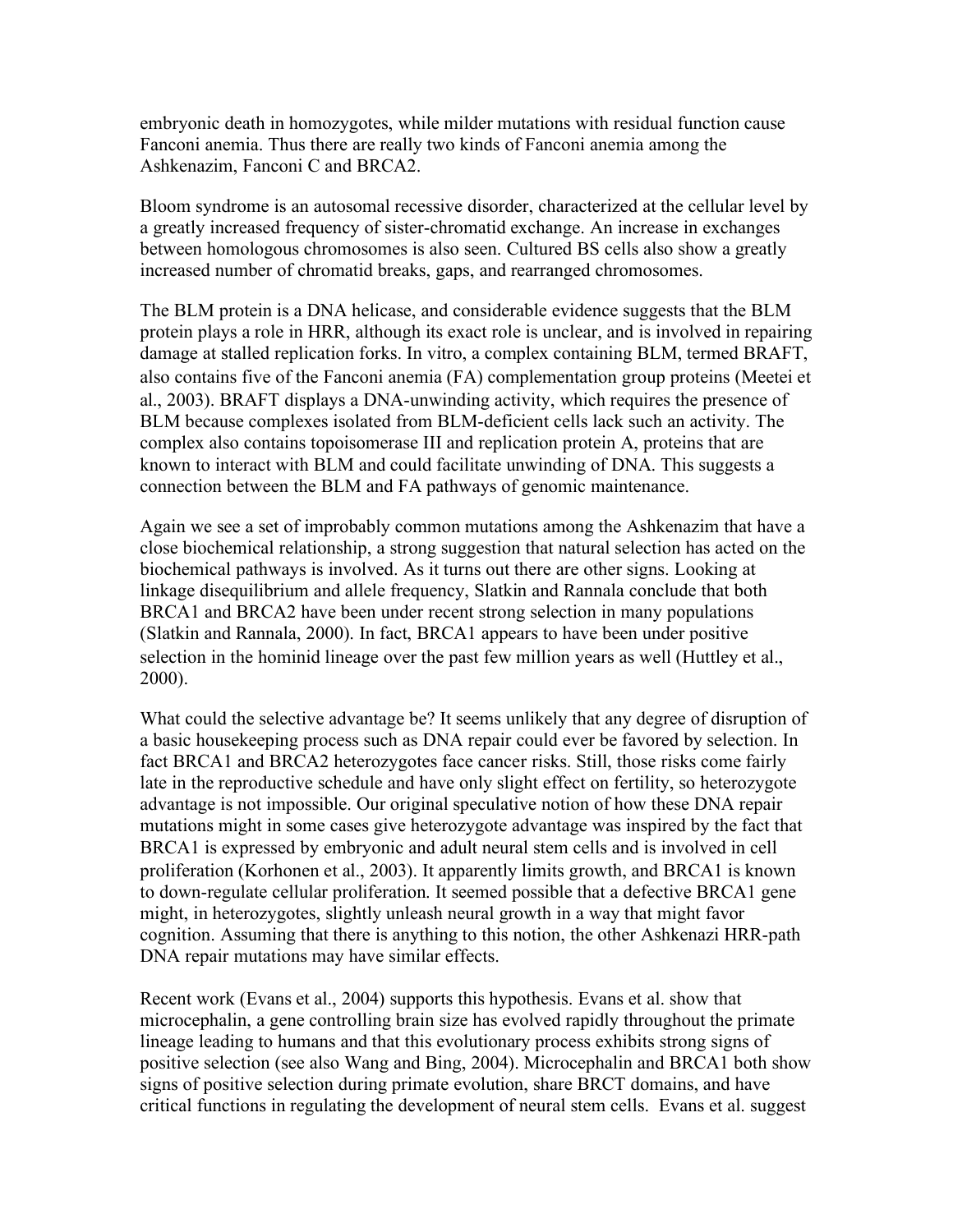that the observed positive selection on BRCA1 has been driven by its effect on brain development rather than tumor suppression. It may be, then, that the Ashkenazi DNArepair mutations in genes such as BRCA1 may be the most recent manifestation of an evolutionary trend that goes back many millions of years, from lemurs to human subpopulations.

The age of the Ashkenazi mutations may help clarify this story. In general, we expect that the IQ-increasing mutations with the highest frequency today should have originated shortly after conditions began favoring high IQ among the Ashkenazim, shortly after they began to occupy their niche as financiers. Mutations that came into existence earlier, when IQ did not have an unusually high reproductive payoff, would very likely have disappeared by chance. It might be that a mutation would have side effects that would, in the absence of high payoffs to IQ, actually reduce carrier fitness. This must be the case for torsion dystonia. IQ-increasing mutations could certainly have originated later, but would not have had as many generations in which to increase. This implies that almost all of this class of mutations should have originated after the Ashkenazim began to occupy their niche in finance, perhaps 1200 to 1300 years ago, with the most common mutations originating early in this period.

Seven of the most common Ashkenazi mutations (GD(1226), GD(84 GG), TSS(1278insTATC), MLIV(IVS3), DYS(IVS20), BLM(2281), and BRCA1\* (187delAG)) seem to have originated around that time (Risch et al., 2003; Frisch et al., 2004). This might also be consistent with a genetic bottleneck in the founding of the Ashkenazim, but as we have shown above, genetic evidence at many loci denies the existence of any bottleneck.

## **Population Genetic Test of the Bottleneck Hypothesis**

The clearest statement of the bottleneck hypothesis has been provided by Slatkin (2004). He studied a model in which there were two potential bottleneck events, one during after the diaspora from the Middle East and another during the late middle ages in Europe. He takes the Jewish population in 50AD to be one million. The population size was reduced, in his model, to N<sub>0</sub> during the first bottleneck at  $70AD$  and N<sub>1</sub> during the second around 1350AD, with N0 and N1 taking values of 150 to 3000 and 600 to 6000 respectively. Intermediate values, from historical sources, are 150,000 in AD 1096, 200,000 in 1648, 750,000 in 1765, 6,000,000 in 1900, and 10,500,000 today. Given values of his two parameters the population size of Ashkenazim from year 0 to the present is given by interpolation in his Table 1. These numbers are census sizes, and effective sizes are taken to be one third of these values.

Slatkin then examines the bottleneck hypothesis in the following way: assuming that a mutation was present in the bottleneck population, he asks whether there is today so much linkage disequilibrium with neighboring sites on the chromosomes that selection must be invoked: selection would cause gene frequency to rise rapidly and recently so little recombination would have occurred in the mutant's history. He proceeds by taking the current frequency of the mutation and the population history as parameters, then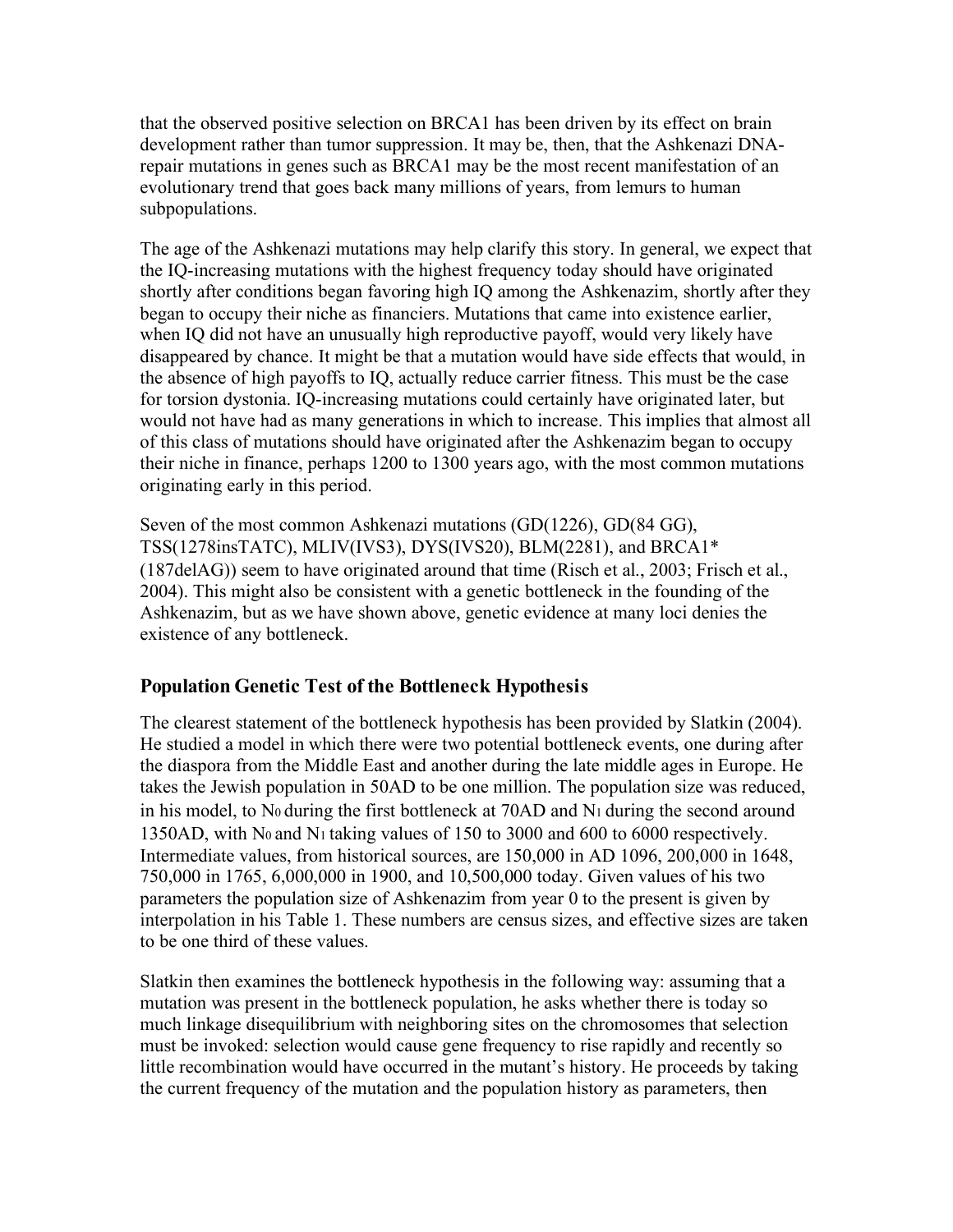averaging over the allele age and the distribution of the number of ancestral lineages at the time of the hypothesized bottleneck. Notice that he is not concerned with the probability that a new mutant actually could have reached observed proportions, he is only concerned with the evidence of linkage disequilibrium about the need to invoke selection. Perhaps not surprisingly he is able to reject very few hypotheses about these genes and their history, but he does conclude from consideration of allele age that an earlier bottleneck, around 70AD, rather than a late medieval bottleneck is the more plausible.

We have simulated Ashkenazi population history using a coalescent algorithm and the population size scenarios used by Slatkin back to 70AD. Before 70AD we set the number of migrants between Ashkenazi and European ancestors to 6 in order to generate an initial genetic distance of about 50, on the scale of table 1, to mimic current genetic distances between European and Middle Eastern Populations. After 70AD we set the number of migrants exchanged between Ashkenazi and European ancestors each generation to the current Ashkenazi population size multiplied by a migration rate, conventionally 0.005 following Hammer et al. (2000).

Our simulations show that a bottleneck about AD 70 of 150 or even 300 is incompatible with the small genetic distance between Europeans and Ashkenazim. With a migration rate of 0.005 the genetic distance is always greater than 30 and there is a 5% heterozygosity loss in the Ashkenazi population. In order to have such a small distance the migration rate needs to be set to 0.01, and with a one percent rate of gene flow per generation the Ashkenazi population becomes essentially 1-  $0.99^{\degree}$   $\sim 0.55$  or over half European. Such a high rate of gene flow is incompatible, as we show below with simulation, with Tay-Sachs and other inherited disorders reaching their observed frequencies through drift. Even a bottleneck of 600 is only marginally possible with  $m =$ 0.005.

Slatkin's model assumes that the heterozygous carriers of Tay-Sachs suffer no fitness impairment and that the gene frequency is low enough that selection against homozygotes can be ignored, i.e. that neutral theory can be applied. We have examined this by doing forward simulations of his postulated population histories that incorporate selection. Specifically we assume that complete reproductive compensation occurs so that every death due to Tay-Sachs is replaced with a carrier, with probability 2/3, or a non-carrier, with probability  $1/3$ , since the parents must have been both carriers. The estimated probabilities of Tay-Sachs reaching the observed gene frequency of 2% from a single mutant introduced during the bottleneck are shown in table 4. Each of these is based on one million simulations of the postulated history. Our assumption of full reproductive compensation is unreasonable and it favors the bottleneck drift hypothesis. The probabilities in table 4 are cut approximately by one half if we do not assume reproductive compensation.

The results shown in table 4 show that neutral theory (e.g. Frisch et al., 2004) gives wildly incorrect answers in the case of these recessive lethals. For example the chance that a Tay-Sachs mutation introduced at 70AD exceeds 2% under the extreme Slatkin model of two severe bottlenecks and a low migration rate of 0.005 is 1% with full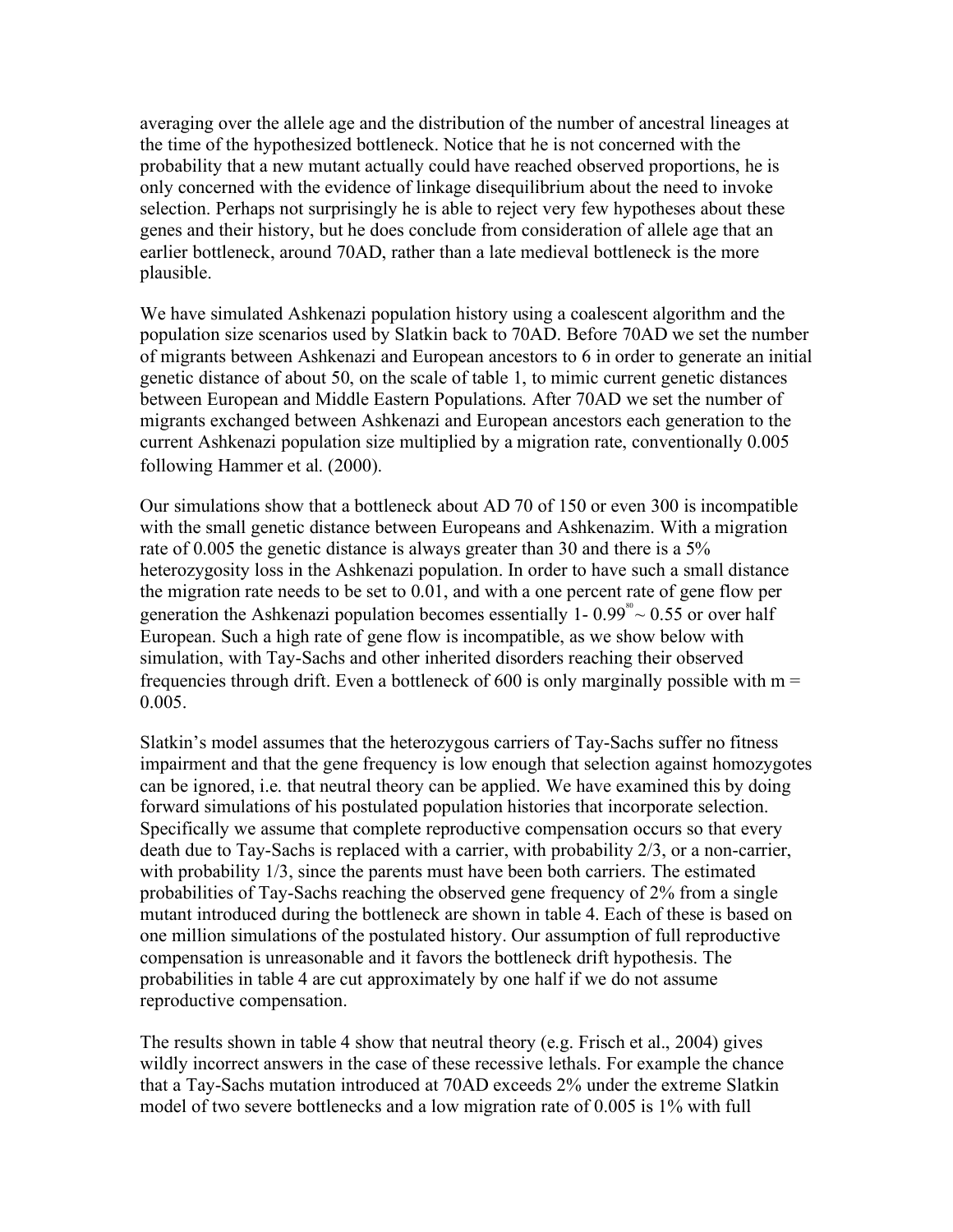reproductive compensation. With no gene flow and no selection, i.e. the neutral model, the corresponding probability is 15%: the answer given by the neutral model is wrong by a factor of 15.

|           |              | $N_0 = 150$ | $N_0 = 600$ | $N_0 = 3000$     |
|-----------|--------------|-------------|-------------|------------------|
|           | $N_1 = 600$  | $0.01\,$    | 0.002       | 0.0001           |
| $m=0.005$ | $N_1 = 3000$ | 0.002       | 0.0001      | $\boldsymbol{0}$ |
|           | $N_1 = 6000$ | 0.001       | 0.00004     | $\mathbf{0}$     |
|           | $N_1 = 600$  | 0.003       | 0.0004      | 0.00002          |
| $m=0.01$  | $N_1 = 3000$ | 0.0001      | 0.000002    | $\mathbf{0}$     |
|           | $N_1 = 6000$ | 0.00004     | 0.000002    | $\boldsymbol{0}$ |

Table 4: Probabilities estimated from one million simulations each of the probability of a Tay-Sachs mutation introduced during a bottleneck at AD70 reaching a frequency of 2 percent or greater in Ashkenazim

Table 4 refers to mutations introduced during the hypothesized early bottleneck at AD70. Simulations of a mutation introduced during the later hypothesized bottleneck, after the plague and the Crusades in 1350AD, never reach a frequency of 2% in our simulations. This is in agreement with Slatkin's conclusion that if a bottleneck were responsible for the high frequency of Tay-Sachs it must be the early and not the late one.

These simulations show that the scenario of a severe early bottleneck coupled with a low migration rate is the only one in which there is a reasonable chance of recessive lethal mutant reaching a frequency of 2% by drift alone. The low genetic distance between Ashkenazi and European populations denies this scenario, however, and we are left with the conclusion that the bottleneck hypothesis is wrong.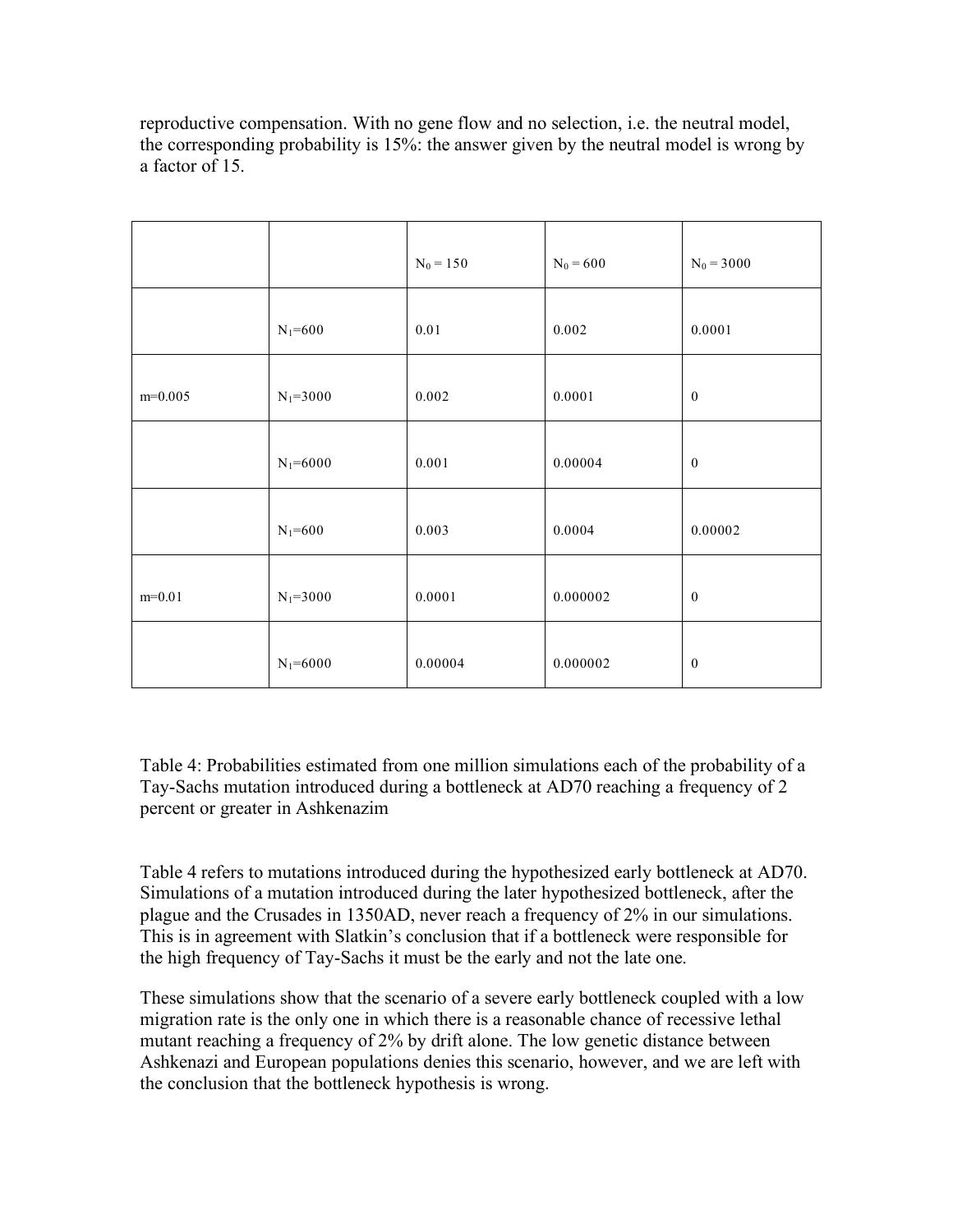## **Functional Genomics of the Ashkenazi Mutation Clusters**

The bottleneck hypothesis has also been advanced by Risch et al. (2003). They compare the frequency of Ashkenazi sphingolipid mutations (lysosome storage diseases, LSD) with some other characteristic Ashkenazi mutations (non-LSD): Bloom syndrome, Canavan disease, cystic fibrosis, and Fanconi's anemia. They find that no differences exist between LSD and this set of non-LSD mutations with respect to (1) number and frequency of disease mutations (2), coalescence times, and (3) geographic distribution of mutation frequencies. They conclude that there is no reason to believe that some special selective force has operated on the LSDs compared with the other genetic diseases found in the Ashkenazi population. They then argue that this must mean that all are the result of drift since it it would be unparsimonious to suppose that most of the AJ mutations were the result of a selective process.

Our hypothesis in this paper is precisely that most of these are the result of the same selective force, on IQ. (Cystic fibrosis and connexin-26 are probably involved in disease resistance.) Their findings are in fact in good agreement with our model. Just as the LSD disorders are all biochemically related, Bloom Syndrome and Fanconi's anemia fall on the same page of the biochemistry textbook as BRCA1 and BRCA2. These likely affect early neurological development (Evans et al., 2004), while Canavan disease looks like a neurological booster that modifies myelin.

A different force probably favored the cystic fibrosis mutations–typhoid resistance, just as in in neighboring populations. The time scale and strength of selection on CF is different, and the del508 mutation is much older than the Ashkenazi mutations.

Risch et al. dismiss the argument that the clustering of mutations into a few pathways is statistically strong evidence of selection. In order to evaluate the significance of the clustering we have done a direct test.

| Disease             | Uniprot ID         | GO Common Name    | <b>NCBI</b> Name  |
|---------------------|--------------------|-------------------|-------------------|
| Tay-Sachs.          | P06865             | <b>HEXA HUMAN</b> | HEXA              |
| Niemann-Pick Type A | P17405             | ASM HUMAN         | SMPD1             |
| Gaucher disease     | P04062             | <b>GLCM HUMAN</b> | <b>GBA</b>        |
| MLIV - mucolipin-1  | O9GZU1             | MLN1 HUMAN        | MCOLN1            |
| BRCA1               | P38398             | BRC1_HUMAN        | BRCA1             |
| BRCA <sub>2</sub>   | P51587             | <b>BRC2 HUMAN</b> | BRCA <sub>2</sub> |
| <b>BLM</b>          | P54132             | <b>BLM HUMAN</b>  | <b>BLM</b>        |
| Fanconi's anemia    | O00597             | <b>FACC HUMAN</b> | <b>FANCC</b>      |
| <b>APC</b>          | P <sub>25054</sub> | APC HUMAN         | <b>APC</b>        |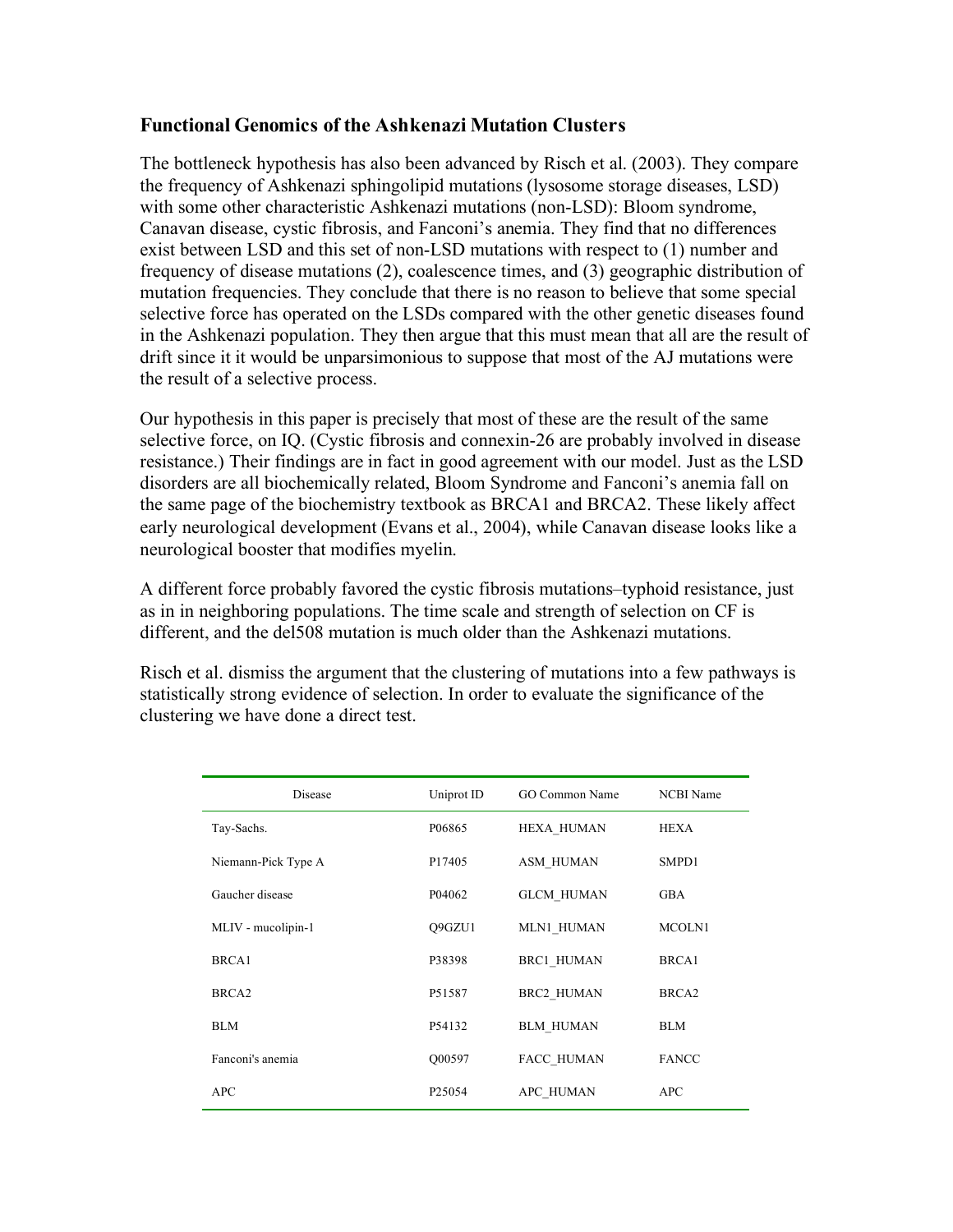| Canavan                           | P45381             | <b>ACY2 HUMAN</b> | <b>ASPA</b>      |
|-----------------------------------|--------------------|-------------------|------------------|
| familial dysautonomia             | Q8N516             |                   | <b>IKBKAP</b>    |
| congenital adrenal hyperplasia    | Q16874             |                   | CYP21A2          |
| torsion dystonia                  | O14656             | TO1A HUMAN        | DYT1             |
| Cystic fibrosis                   | P13569             | <b>CFTR HUMAN</b> | <b>CFTR</b>      |
| familial Mediterranean fever      | O15553             | MEFV HUMAN        | <b>MEFV</b>      |
| connexin-26                       | P <sub>29033</sub> | CXB2 HUMAN        | CX <sub>B2</sub> |
| Factor XI                         | P03951             | FA11 HUMAN        | F11              |
| familial hyperinsulinism          | O09428             | ACC8 HUMAN        | ABCC8            |
| familial hypercholesterolemia     | P01130             | LDLR HUMAN        | LDLR.            |
| glycogen storage disease type VII | P08237             | K6PF HUMAN        | <b>PFKM</b>      |
| Cystinuria                        | Q07837             | SC31 HUMAN        | SLC3A1           |

Table 5: Ashkenazi mutations examined for occurrence in clusters

It is possible to quantify just how probable it is that the functional clustering of Ashkenazi mutant genes would happen by chance. To do this, we used the Gene Ontology database (GO-EBI,EMBL-EBI, 2003), an established tool used to assess the statistical significance of human gene clusters obtained by high-throughput methods such as microarrays. Gene Ontology's framework is advantageous because it moves beyond simple text-string annotations and instead roots function in a hierarchical network of meaning. For example, the term "sphingolipid metabolism" is a child of "membrane lipid metabolism", which is in turn a child of "lipid metabolism", and so on. Genes are assigned places in the network by a consortium of human curators along with evidence codes that indicate the level and type of experimental or computational confirmation for the placement (or placements, as genes can be involved in multiple processes).

The Gene Ontology database is relevant for our analysis because it contains the best estimate to date of the number of genes involved in various functional categories, such as sphingolipid metabolism or lytic vacuole assembly. As such it can be used to estimate the statistical significance of an observed functional clustering. For example, if there are K known lipid metabolism genes in a genome with N genes, and we observe k lipid metabolism genes in a putative functional cluster of n genes, we can compute the likelihood that this concentration of lipid metabolism genes would happen at random. Specifically, we can regard this as a problem of picking n balls at random out of a jar of N balls, K of which are red. The hypergeometric distribution provides the likelihood of obtaining k or more red balls in a sample of size n in this case.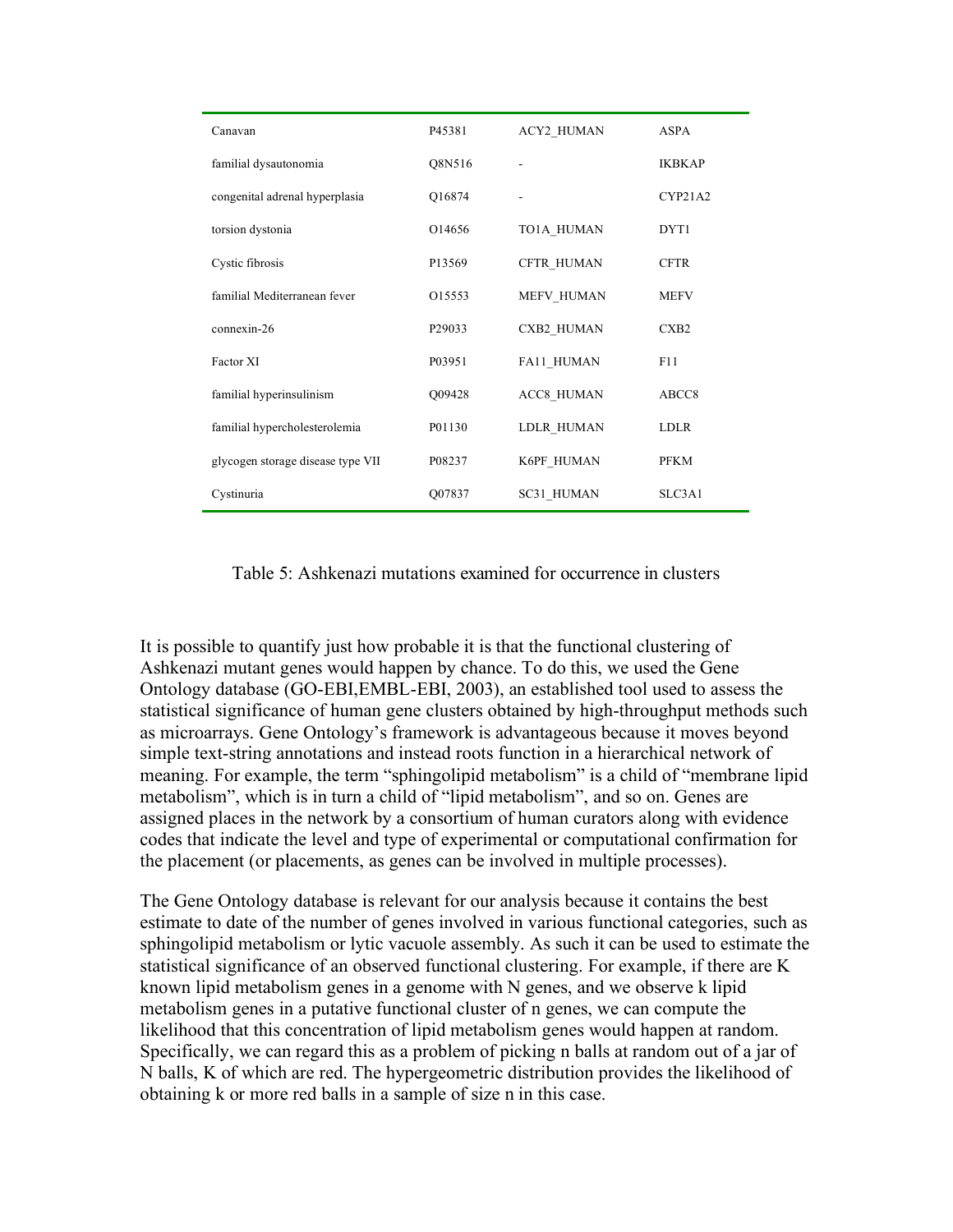In practice these raw P-values must be corrected. The inference algorithm is more complicated both because of multiple testing issues and because of the dependency structure of the network. First, testing several hypotheses at a time (such as whether a cluster is involved in lipid metabolism, vacuole assembly, or DNA repair) can result in false positives if the hypothesis test threshold is not calibrated to account for multiple tests. Second, many of the hypotheses tested in a GO analysis are dependent. For example, an assessment of whether a given cluster is involved in lipid metabolism is not statistically independent from an assessment of whether it is involved in membrane lipid metabolism. These dependencies and multiple testing issues have been accounted for by exhaustive statistical simulation of the network, and the convention is that corrected P-values less than about 0.01 represent biologically significant groups (Boyle et al., 2004).

We used the GO-TermFinder software on 21 genes with frequent mutant alleles in Ashkenazi Jews (Table 5) to find functional clusters and assess their statistical significance. We searched these 21 genes against the UniProt Gene Ontology annotation maintained by the European Bioinformatics Institute (Camon et al., 2004).

| <b>NCBI</b> Name                                                                                          | GO ID      | Term                                  | $\mathbf{P}$     | Ashkenazi      | Total |
|-----------------------------------------------------------------------------------------------------------|------------|---------------------------------------|------------------|----------------|-------|
| MCOLN1, SMPD1, HEXA, GBA                                                                                  | GO:0000323 | lytic vacuole                         | $\mathbf{0}$     | 4              | 108   |
| MCOLN1, SMPD1, HEXA, GBA                                                                                  | GO:0005764 | lysosome                              | $\boldsymbol{0}$ | 4              | 108   |
| MCOLN1, SMPD1, HEXA, GBA                                                                                  | GO:0005773 | vacuole                               | 0.0001           | $\overline{4}$ | 114   |
| ABCC8, SLC3A1, SMPD1, HEXA,<br>PFKM, GBA                                                                  | GO:0005975 | carbohydrate metabolism               | 0.002            | 6              | 612   |
| SMPD1, HEXA, GBA                                                                                          | GO:0006665 | sphingolipid metabolism               | 0.002            | 3              | 50    |
| SLC3A1, SMPD1, HEXA, GBA                                                                                  | GO:0016798 | hydrolase activity, glycosyl<br>bonds | 0.003            | $\overline{4}$ | 193   |
| SLC3A1, F11, BLM, CFTR, ASPA,<br>DYT1, ABCC8, SMPD1, HEXA,<br><b>GBA</b>                                  | GO:0016787 | hydrolase activity                    | 0.009            | 10             | 2951  |
| FANCC, BLM, BRCA2, BRCA1                                                                                  | GO:0006281 | DNA repair                            | 0.015            | 4              | 266   |
| FANCC, BLM, BRCA2, BRCA1                                                                                  | GO:0006974 | response to DNA damage stimulus       | 0.025            | 4              | 303   |
| SLC3A1, F11, BLM, IKBKAP,<br>CFTR, ASPA, PFKM, BRCA1,<br>ABCC8, DYT1, FANCC, SMPD1,<br>CYP21A2, HEXA, GBA | GO:0003824 | catalytic activity                    | 0.026            | 15             | 7623  |
| FANCC, BLM, BRCA2, BRCA1                                                                                  | GO:0009719 | response to endogenous<br>stimulus    | 0.032            | 4              | 321   |
| DYT1, FANCC, BLM, MEFV,<br>BRCA2, BRCA1                                                                   | GO:0006950 | response to stress                    | 0.032            | 6              | 995   |
| APC, BRCA1                                                                                                | GO:0015631 | tubulin binding                       | 0.035            | 2              | 29    |
| SMPD1, HEXA, GBA                                                                                          | GO:0006643 | membrane lipid metabolism             | 0.040            | 3              | 131   |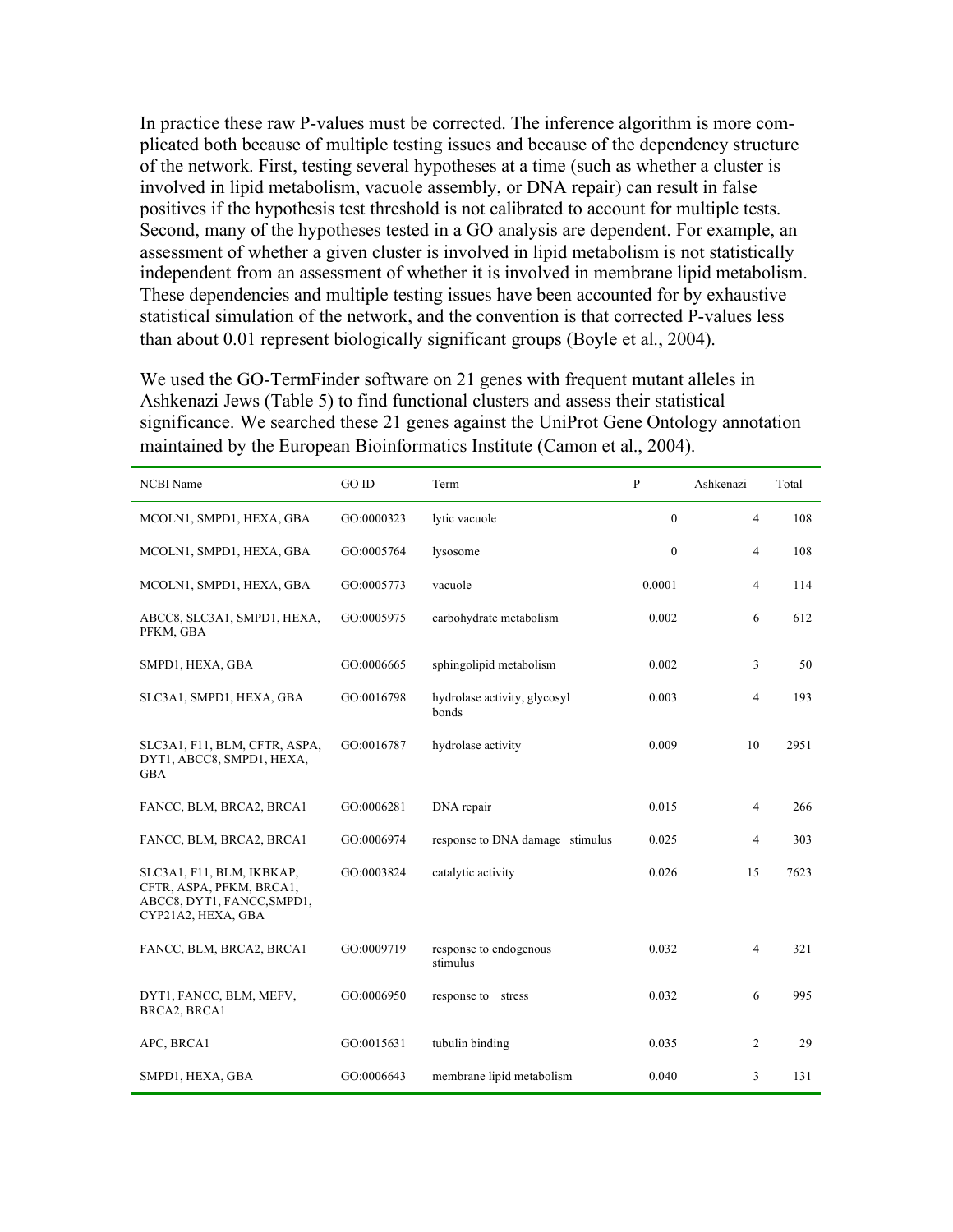Table 6: Clustering of mutations into pathways. The last two columns are the number out of 21 Ashkenazi genes in the cluster and the number out of 24,021 human genes in the cluster.

The results are summarized in Table 6. We note that the software picked up most of the clusters we had independently discovered, and several of them (lytic vacuole assembly, sphingolipid metabolism, glycosyl hydrolase activity) have statistical significance far beyond the 0.01 heuristic for corrected P-values. Furthermore, the DNA-repair cluster we identified is right on the edge of this heuristic with a P-value of .015. In sum, it is highly unlikely that several such tightly functionally linked groups would be present in a random collection of 21 genes. This is extremely strong evidence against the hypothesis that these mutations became frequent through drift rather than natural selection.

## **Conclusion**

Our general hypothesis is that high IQ test scores of Ashkenazim, along with their unusual pattern of abilities, are a product of natural selection, stemming from their occupation of an unusual social niche. All the required preconditions–low inward gene flow and unusually high reproductive reward for certain cognitive skills, over a longenough period–did exist. These preconditions are both necessary and sufficient, so such a selective process would almost inevitably have this kind of result. The pattern of high achievement among Ashkenazi Jews and the observed psychometric results are certainly consistent with this hypothesis.

Our more specific prediction is that some or most of the characteristic Ashkenazi genetic diseases are by-byproducts of this strong selection for IQ. In particular we think that this is the most likely explanation of the sphingolipid mutations. The improbably high frequency and observed effects of the storage compounds of axonal and dendritic growth are very suggestive of selection for some neurological trait. We predict that heterozygotes for the sphingolipid storage mutations should have higher scores on psychometric tests of verbal and mathematical abilities than their non-carrier sibs. In the case of Gaucher disease, homozygotes for mild mutations such as N370S may also have elevated scores, and the occupational profile of the sample of Gaucher patients supports the hypothesis. Considering the reports of elevated IQ in torsion dystonia and CAH heterozygotes, we think that carriers of other common Ashkenazi mutations should also be studied, including the DNA repair mutations but also carriers of mutations with neurological effects such as familial dysautonomia and Canavan disease.

It should not be difficult to compare full sibs who are and are not carriers of specified mutations. It will also be worthwhile to look at other indicators like income and occupation. While we think that IQ is the most relevant outcome measure it may be that the historical process we have discussed selected for other traits that led to success and fitness in medieval times, so a broad spectrum of outcomes should be examined.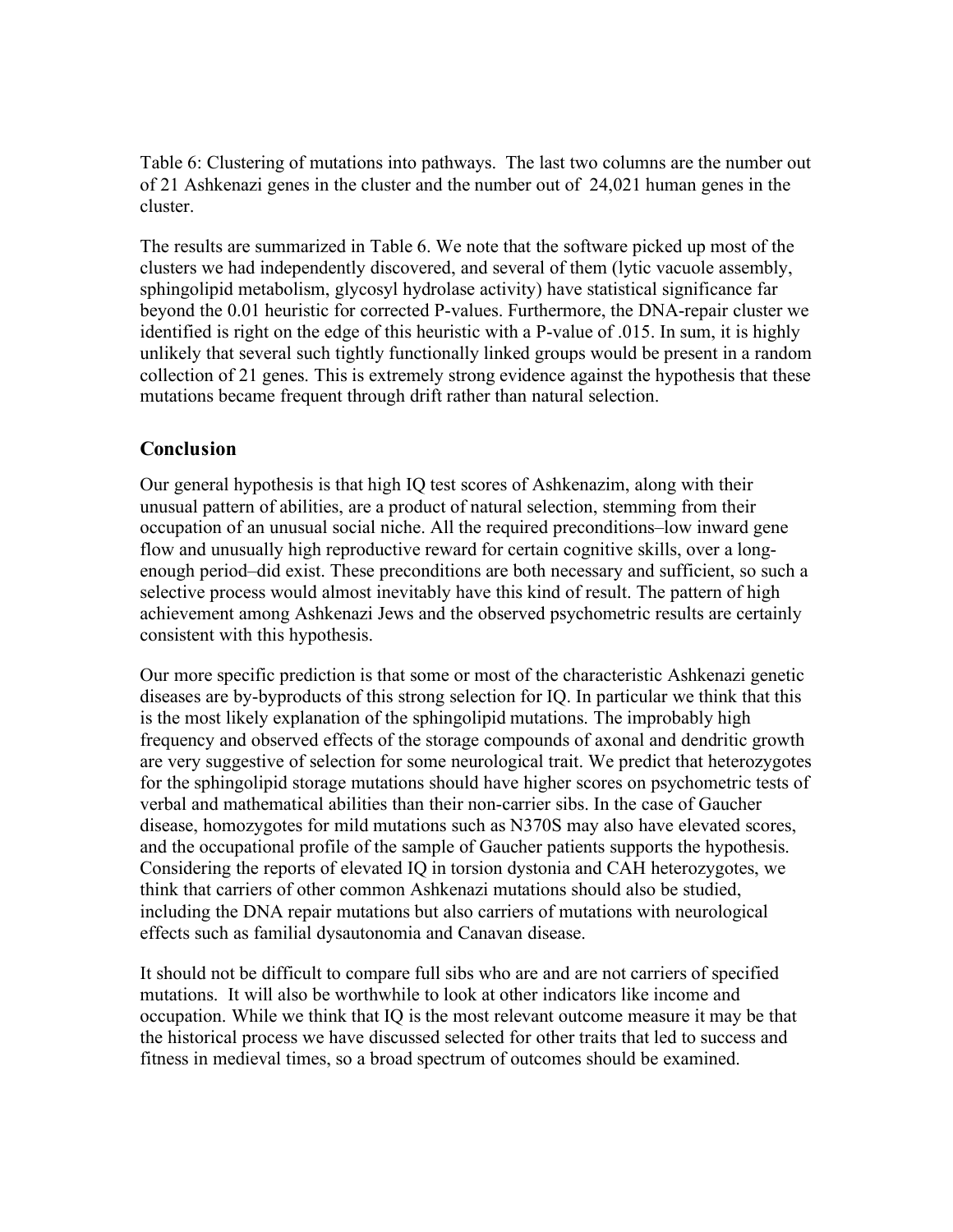Our hypothesis is consistent with the neo-Darwinian synthesis, the historical record, and the genetic and psychometric data. If it is confirmed, we believe that in the future researchers will have to consider the role of selective change in the historical process. In addition, neuroscience may benefit from this natural experiment.

### **Acknowledgements**

We are grateful for comments and help from many colleagues, not all of whom agree with our model. An unnamed colleague introduced us to the Gene Ontology database and carried out the queries we describe for us. Montgomery Slatkin helped us with the population genetic simulations. Renee Pennington, Alan Rogers, Vinayak Eswaran, Pat Lambert, and Rosalind Arden provided critiques of parts of the manuscript.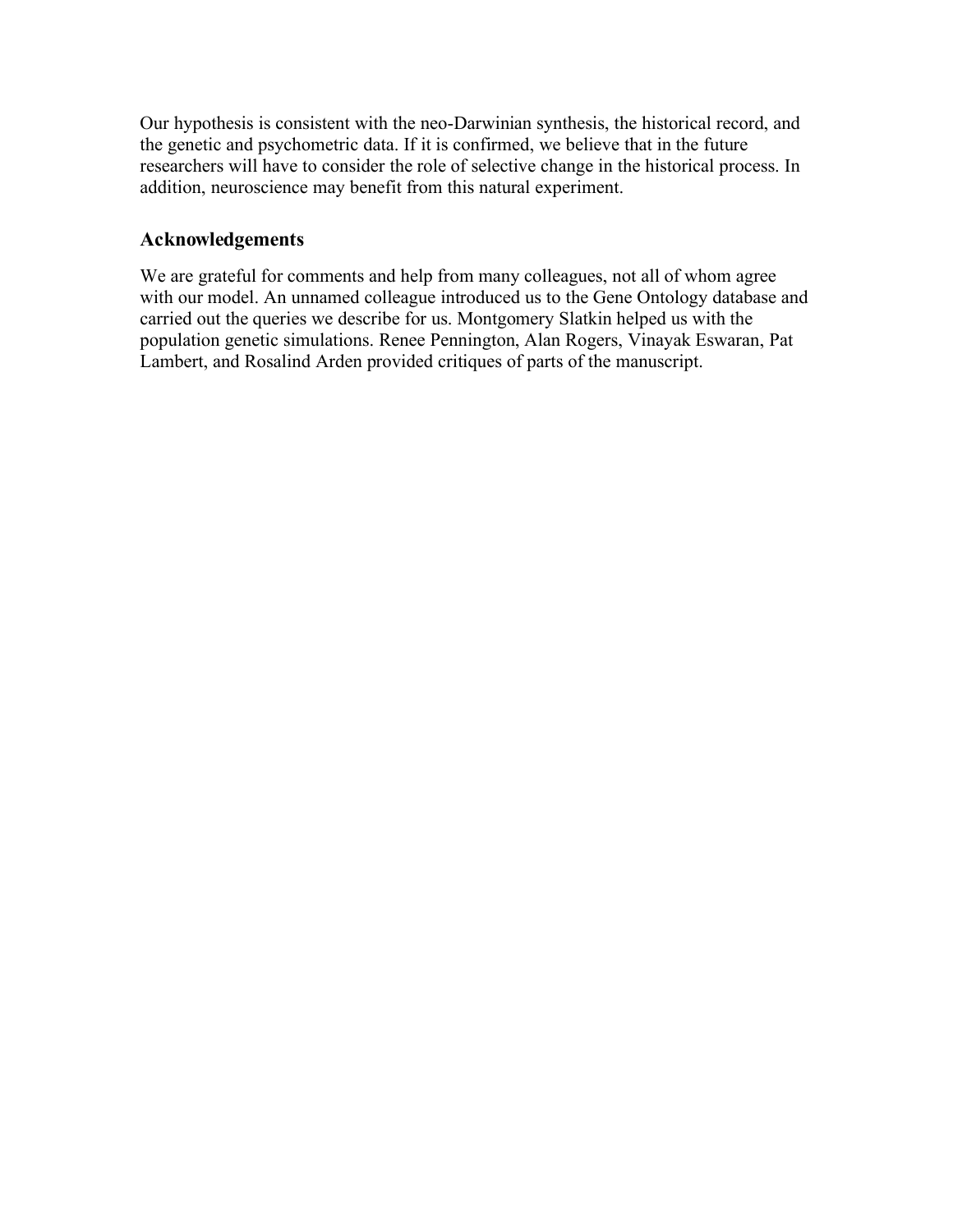#### **References**

**Aksentijevich, I., Torosyan, Y., Samuels, J., Centola, M., Pras, E., Chae, J. J., Oddoux, C., Wood, G., Assaro, M. P., Palumbo, G., Giustolisi, R., Pras, M., Ostrer, H. & Kastner, D. L.** (1999) Mutation and haplotype studies of Familial Mediterranean Fever reveal new ancestral relationships and evidence for a high carrier frequency with reduced penetrance in the Ashkenazi Jewish population. *American Journal of Human Genetics* 64, 949–962.

**Ankori, Z.** (1979) Origins and history of Ashkenazi Jewery (8th to 18th century). In Goodman, R.M. & Motulsky, A.G. (eds.) *Genetic diseases among Ashkenazi Jews*. Raven Press, NewYork, pp. 19–46.

**Arkin, M.** (ed.) (1975) *Aspects of Jewish Economic History*. The Jewish Publication Society of America, Philadelphia.

**Auerbach, A.D.** (1997) Fanconi anemia: genetic testing in Ashkenazi Jews. *GeneticTesting* 1, 27–33.

**Bach, G., Tomczak, J., Risch, N. & Ekstrein, J.** (2001) Tay-Sachs screening in the Jewish Ashkenazi population: DNA testing is the preferred procedure. *American Journal of Medical Genetics* 99,70–75.

**Backman, M. E.** (1972) Patterns of mental abilities: ethnic, socioeconomic, and sex di!erences. *American Educational Research Journal* 9,1–12.

**Bamshad, M. & Wooding, S.** (2003) Signatures of natural selection in the human genome. *Nature Reviews Genetics* 4, 99–111.

**Bargal, R., Avidan, N., Olender, T., Ben Asher, E., Zeigler, M., Raas-Rothschild, A., Frumkin, A., Ben-Yoseph, O., Friedlander, Y., Lancet, D. & Bach, G.** (2001) Mucolipidosis type IV: novel MCOLN1 mutations in Jewish and non-Jewish patients and the frequency of the disease in the Ashkenazi Jewish population. *Human Mutation* 17, 397–402.

**Barnavi, E.** (ed.)(1992) *A Historical Atlas of the Jewish People.* Alfred A Knopf, New York.

**Ben-Sasson, H.** (1976) *A History of the Jewish People.* Harvard University Press, Cambridge.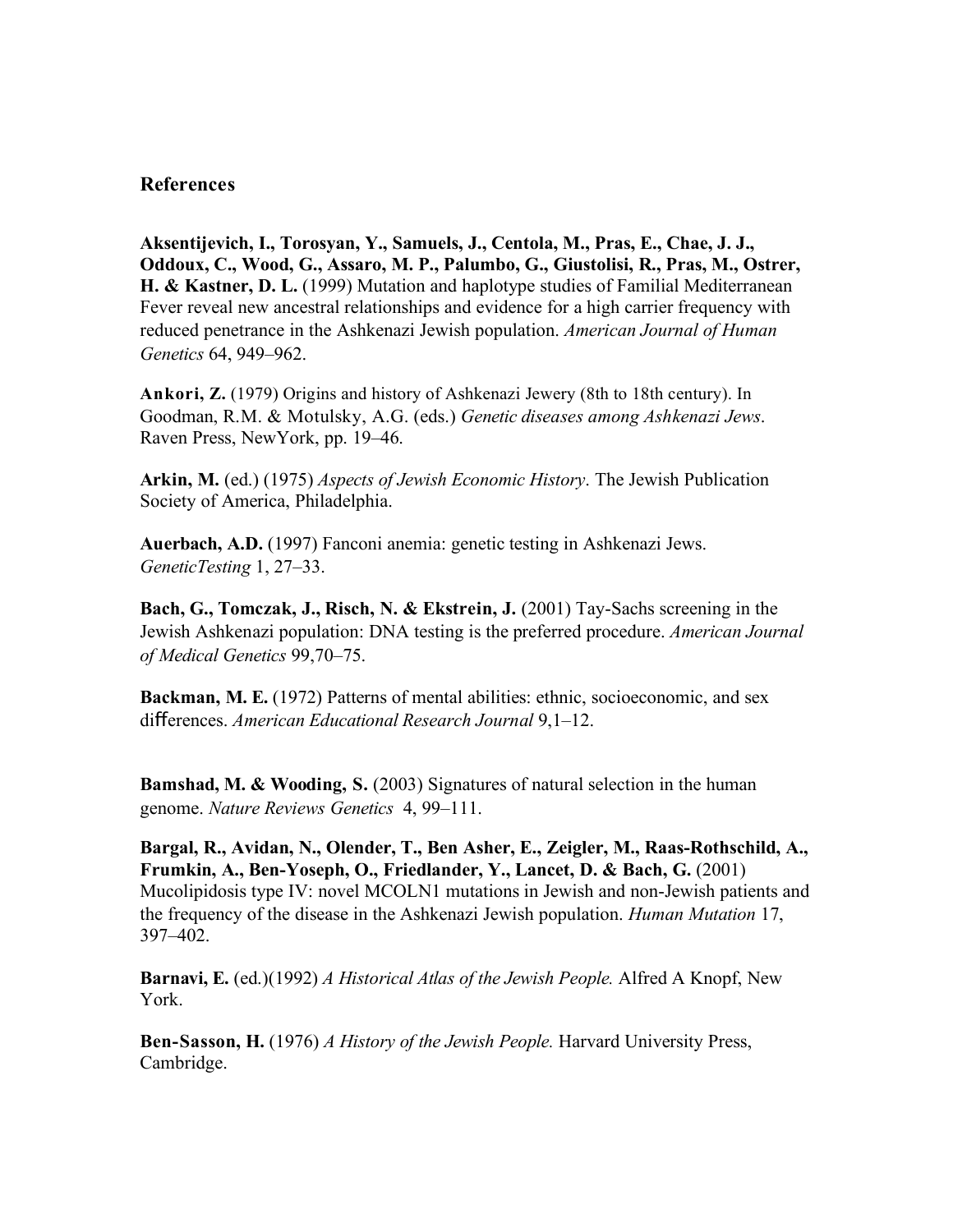**Beutler, E. & Grabowski, G. A.** (2001) Gaucher disease. In Scriver, C. R., Beaudet, A. L., Sly, W. S. & Vialle, D. (eds.) *The Metabolic and Molecular Bases of Inherited Disease*, McGraw-Hill, NewYork, pp. 3635–3668.

**Botticini, M. & Eckstein, Z.** (2002) *From Farmers to Merchants: A Human Capital Interpretation of Jewish Economic History*. http//www.cepr.org/pubs/dps/DP3718.asp.

**Boyle, E., Weng, S., Gollub, J., Jin, H., Botstein, D., Cherry, J. & Sherlock, G.** (2004) GO::TermFinder - open source software for accessing gene ontology information and finding significantly enriched gene ontology terms associated with a list of genes. *Bioinformatics* 20, 3710-3715.

**Burg, B. & Belmont, I.** (1990) Mental abilities of children from different cultural backgrounds in Israel. *Journal of Cross-Cultural Psychology* 21,90–108.

**Camon, E., Magrane, M., Barrell, D., Lee, V., Dimmer, E., Maslen, J., Binns, D., Harte, N., Lopez, R. & Apweiler, R.** (2004) The Gene Ontology Annotation (GOA) Database: sharing knowledge in Uniprot with Gene Ontology. *Nucleic Acids Research* 32, D262–D266.

**Cavalli-Sforza, L. L.** (1979) The Ashkenazi gene pool: interpretations. In Goodman, R. M. & A. G. Motulsky (eds.) **Genetic diseases among Ashkenazi Jews.** Raven Press, New York, pp. 93–104.

**Cavalli-Sforza, L. L., Menozzi, P. & Piazza, A.** (1994) *The History and Geography of HumanGenes*. Princeton University Press, Princeton, NJ.

**Chakravarti, A. & Chakraborty, R.** (1978) Elevated frequency of Tay-Sachs disease among Ashkenazic Jews unlikely by genetic drift alone. *American Journal of Human Genetics* 30, 256–261.

**Chase, G.A. & McKusick, V. A.** (1972) Controversy in human genetics: founder effect inTay-Sachs disease. *American Journal of Human Genetics* 24,339–340.

**Clark, G. & Hamilton, G.** (2003) Survival of the fittest? capital, human capital and selection in the Malthusian economy. Working paper, UC-Davis Department of Economics .

**Crow, J.** (2002) Unequal by nature: a geneticist's perspective on human differences. *Daedalus* Winter,81–88.

**Crowe, D. M. & Kolsti, J.** (1991) *The Gypsies of Eastern Europe.* ME Sharpe Inc, Armonk, NewYork.

**Devlin, B., Daniels, M. & Roeder, K.** (1997)The heritability of IQ. *Nature* 388, 468 - 471.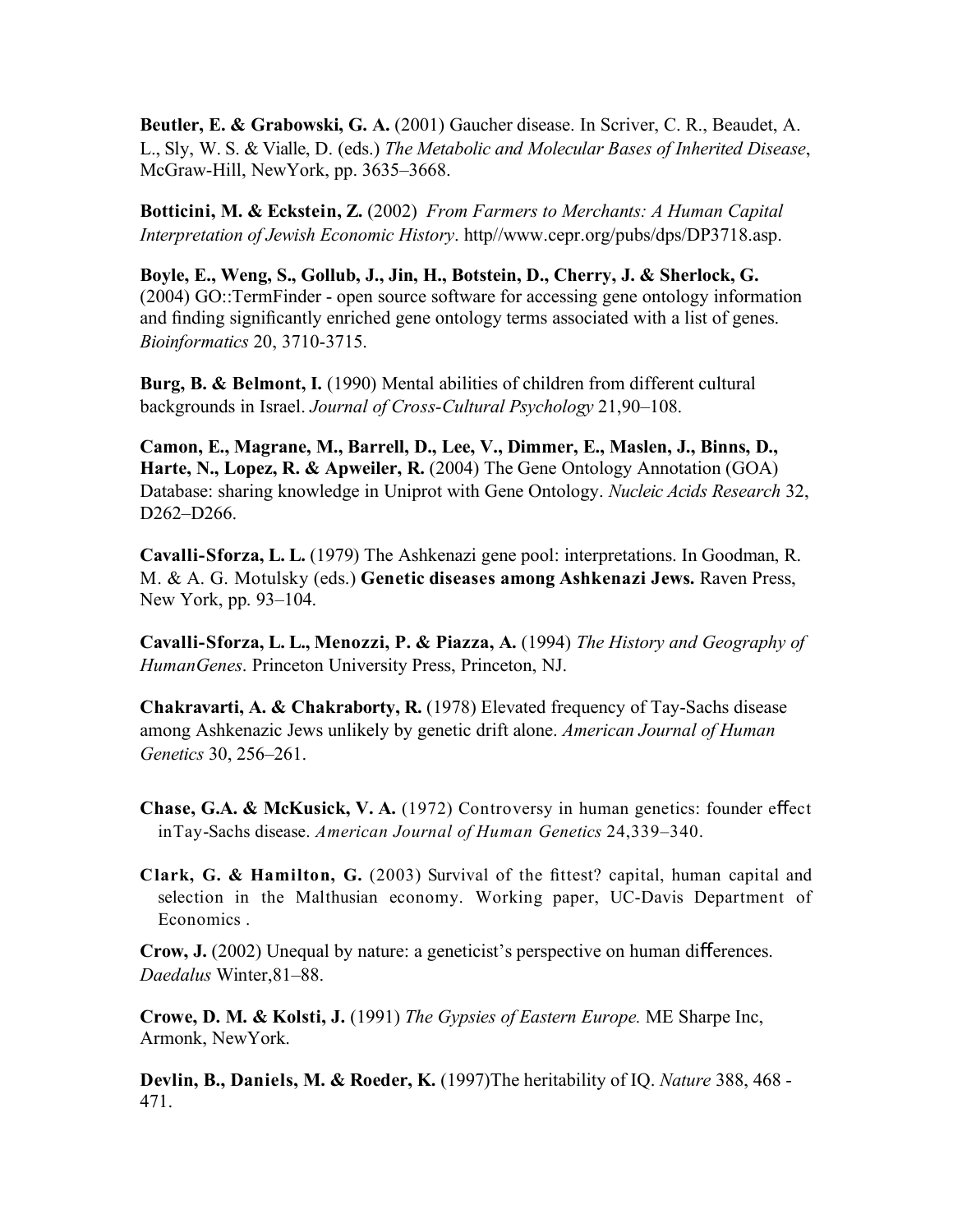**Diamond, J.M.** (1994) Jewish lysosomes. *Nature* 368,291–292.

**Dong, J., Edelmann, L., Bajwa, A. M., Kornreich, R. & Desnick, R. J.** (2002) Familial dysautonomia: Detection of the IKBKAPIVS20+6TC and R696P mutations and frequencies among Ashkenazi Jews. *American Journal of Medical Genetics* 110,253–257.

**Edelmann,L., Dong,J., Desnick,R.J. & Kornreich, R.** (2002) Carrier screening for mucolipidosis type IV in the American Ashkenazi Jewish population. *American Journal of Human Genetics* 70, 1023–1027.

**Eldridge, R.** (1970) Torsion dystonias: genetic and clinical studies. *Neurology* 11,1–78.

**Eldridge,R.** (1976)Edward Flatau, Wladyslaw Sterling, torsion spasm in Jewish children, and the early history of human genetics. *Advances in Neurology* 14,105–114.

**Eldridge, R.** (1979) Torsion dystonia: autosomal recessive form. In Goodman, R. M. & Motulsky,A.G. (eds.) *Genetic Diseases Among Ashkenazi Jews.* RavenPress, New York.

**Evans, P., Anderson, J., Vallender, E., Choi, S. & Lahn, B.** (2004) Reconstructing the evolutionary history of microcephalin, a gene controlling human brain size. *Human Molecular Genetics* 13, 1139-1145.

**Eysenck, H.** (1995) Review of *A People That Shall Dwell Alone* by Kevin MacDonald. *Personality and Individual Di*!*erences* 19,121.

**Falconer, D.** (1981) *Intrduction to Quantitative Genetics*, 2nd edition. Longman, London.

**Flynn, J.** (1987) Massive gains in 14 nations: what IQ tests really measure. *Psychological Bulletin* 101,171–191.

**Frisch, A., Colombo, R., Michaelovsky, E., Karpati, M., Godkman, B. & Pele, L.** (2004) Origin and spread of the 1278insTATC mutation causing Tay-Sachs disease in Ashkenazi Jews: genetic drift as a robust and parsimonious hypothesis. *Human Genetics* 114, 377-376/

**Galloway, S. M., McNatty, K. P., Cambridge, L. M., Laitinen, M. P., Juengel, J. L., Jokirata, T. S., McLaren, R. J., Luiro, K., Dodds, K. G., Montgomery, G.W., Beattie, A. E., David, G. H. & Ritvos, O.** (2000) Mutations in an oocyte-derived growth factor gene (BMP15) cause increased ovulation rate and infertility in a dosage-sensitive manner. *Nature Genetics* 25, 279–283.

**GO-EBI, EMBL-EBI** (2003) The gene ontology(GO) database and informatics resource. *Nucleic Acids Research* 32, D258–D261.

**Goddard, H**. (1917) Mental tests and the immigrant. *Journal of Delinquency* 2, 243- 277.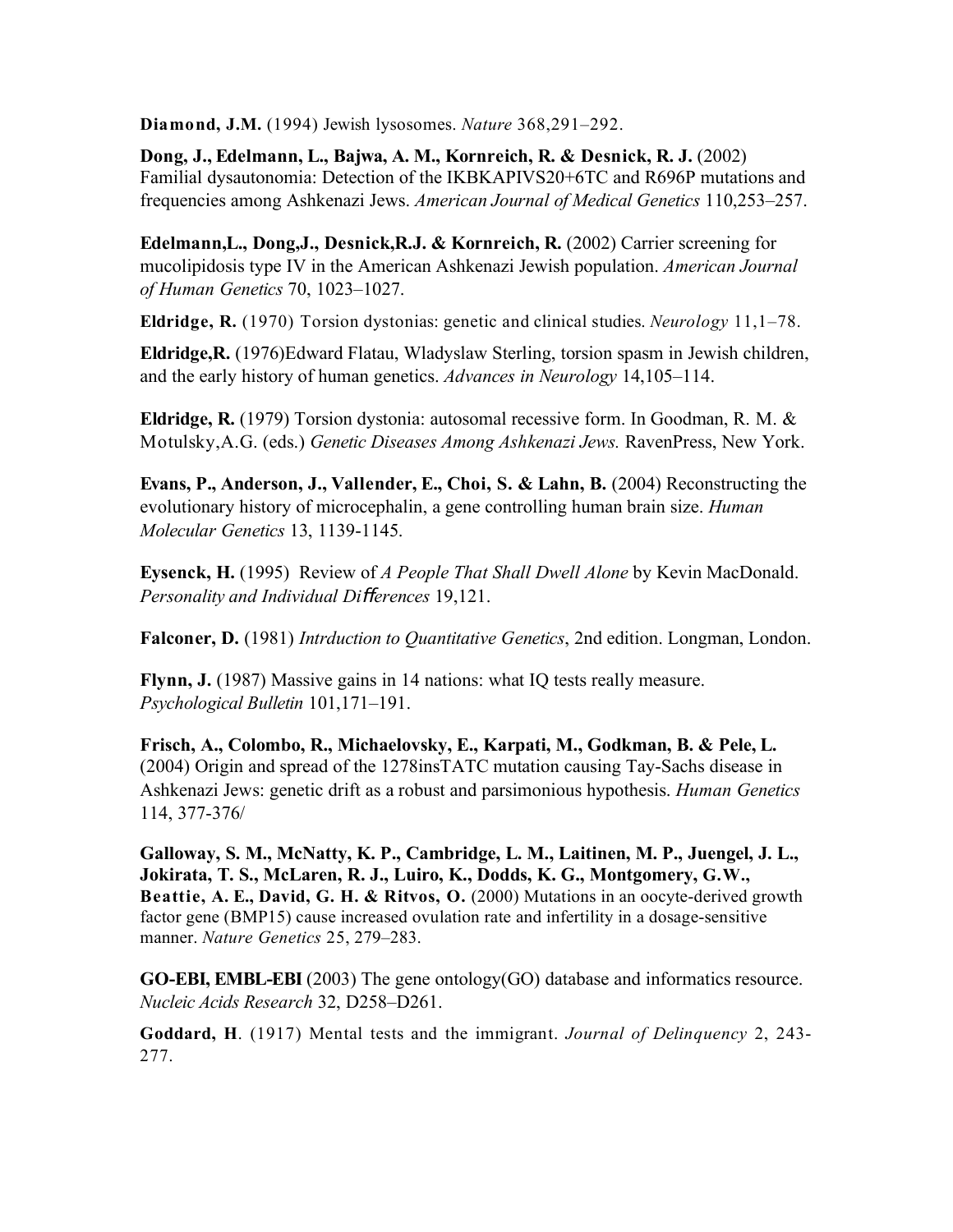**Gottfredson, L.** (2003) g, jobs, and life. In Nyborg, H. (ed.) *The Scientific Study of General Intelligence,* Elsevier Science, Oxford, pp. 293–342.

**Gottfredson, L.** (2004) Intelligence: is it the epidemiologists' elusive "fundamental cause" of social class inequalities in health? *Journal of Personality and Social Psychology* 86, 174-199.

**Gottfredson, L. S.** (1997) Why g matters: The complexity of everyday life. *Intelligence* 24, 79–132.

**Gottfredson, L.S.** (2002) g:highly general and highly practical. In Sternberg, R. J. & Grigorenko, E. L. (eds.) *The general factor of intelligence: how general is it?,* Erlbaum, Mahwah, NJ, pp. 331–380.

**Gray, J. & Thompson, P.** (2004) Neurobiology of intelligence: science and ethics. *Nature Reviews Neuroscience* 5,1–13.

**Gregory of Tours** (1982) *The History of the Franks*. PenguinBooks, NewYork.

**Gross,N.** (1975) *Economic History of the Jews.* Schocken Books, New York.

**Gryfe, R., DiNicola, N., Lal, G., Gallinger, S. & Redston, M.** (1999) Inherited colorectal polyposis and cancer risk of the APC I1307K polymorphism. *American Journal of Human Genetics* 64, 378–384.

**Haier, R. J.** (2003) Positron emission tomography studies of intelligence: from psychometrics to neurobiology. In Nyborg, H. (ed.) *The Scientific Study of General Intelligence*, Elsevier Science, Oxford, pp. 41–51.

**Hammer, M. F., Redd, A. J., Wood, E. T., Bonner, M. R., Jarjanazi, H., Karafet, T., Santachiara-Benerecett, S., Oppenheim, A., Jobling, M. A., Jenkins, T., Ostrer, H. & Bonne-Tamir, B.** (2000) Jewish and Middle Eastern non-Jewish populations share a common pool of Y-chromosome biallelic haplotypes. *Proceedings of the National Academy of Sciences USA* 97, 6769–6774.

**Hammerstein, P.** (1996) Darwinian adaptation, population genetics, and the streetcar theory of evolution. *Journal of Mathematical Biology* 34, 511–532.

**Hartge, P., Struewing, J. P., Wacholder, S., Brody, L. C. & Tucker, M. A.** (1999) The prevalence of common BRCA1 and BRCA2 mutations among Ashkenazi Jews. *American Journal of Human Genetics* 64,963–970.

Herrnstein, R. J. & Murray, C. (1994) *The Bell Curve: Intelligence and Class Structure inAmericanLife.* The Free Press, New York.

**Holloway, R. L.** (1966) Dendritic branching: some preliminary results of training and complexity in rat visual cortex. *Brain Research* 2,393–96.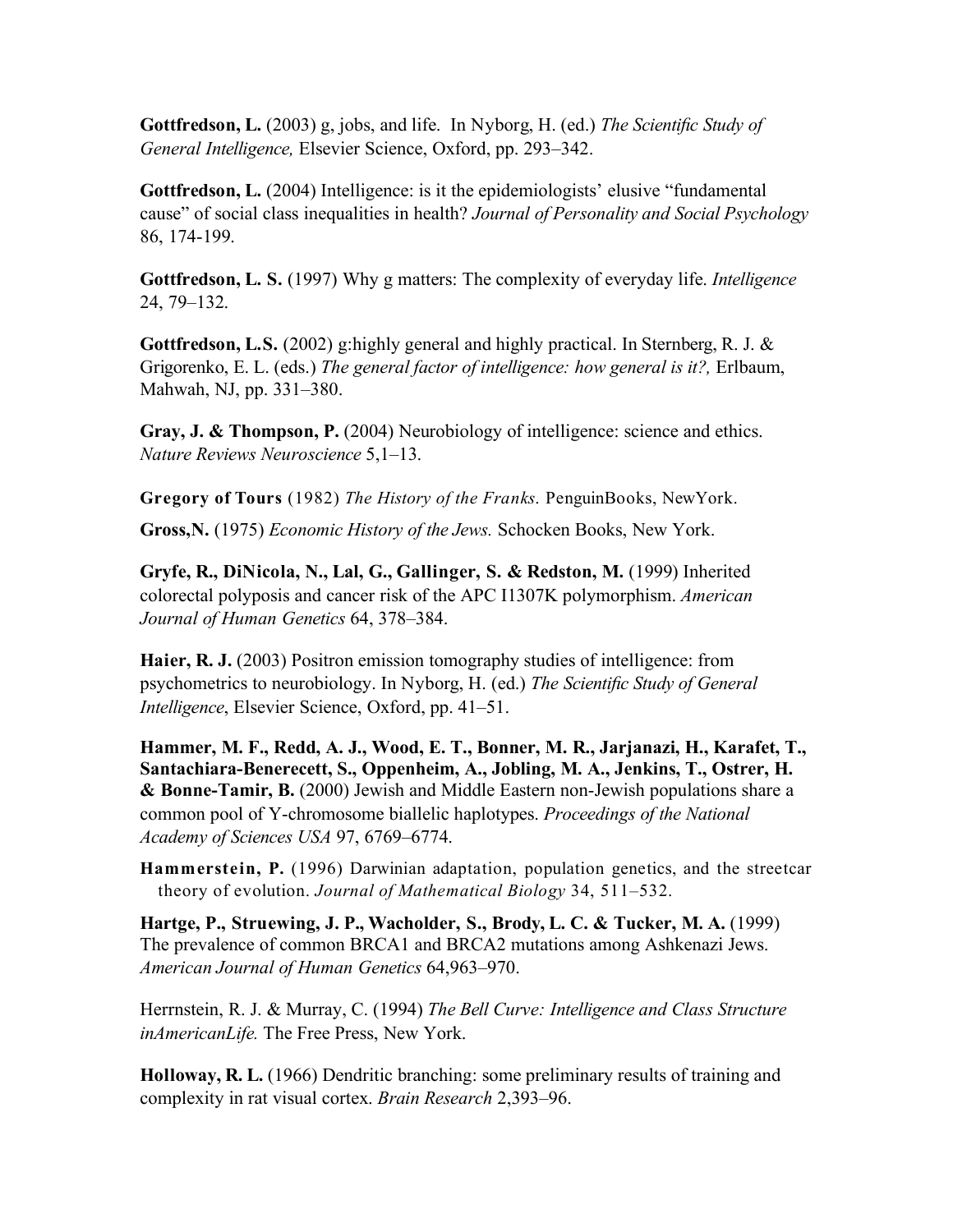**Howlett, N. G., Taniguchi, T., Olson, S., Cox, B., Waisfisz, Q., deDie-Smulders, C., Persky, N., Grompe, M., Joenje, H., Pals, G., Ikeda, H., Fox, E. A. & D'Andrea, A. D.** (2002) Biallelic inactivation of BRCA2 in Fanconi Anemia. *Science* 297, 606–609.

**Hughes, A.** (1928) Jew and Gentiles: their intellectual and temperamental differences. *Eugenics Review* , July.

**Hundert, G. D.** (1992) *The Jews in a Polish Private Town.* Johns Hopkins Universty Press, Baltimore, Maryland.

**Huttley, G. A., Easteal, S., Southey, M. C., Tesoriero, A., Giles, G. G., McCredie, M. R., Hopper, J. L., Venter, D. J. & Australian Breast Cancer Family Study.** (2000) Adaptive evolution of the tumour suppressor brca1 in humans and chimpanzees. *Nature Genetics* 25, 410–413.

**Jensen, A.** (1998) *The g Factor: the Science of Mental Ability*. Praeger, Westport Ct.

**Jorde, L.B.** (1992) Genetic diseases in the Ashkenazi population: evolutionary considerations. In Bonne-Tamir, B. & Adam, A. (eds.) *Genetic Diversity among Jews*, Oxford University Press, New York, pp.305–318.

**Kamin, L.** (1974) *The Science and Politics of IQ.* Erlbaum, Potomac, MD.

**Korhonen, L., Brnnvall, K., Skoglsa, Y. & Lindholm, D.** (2003) Tumor suppressor gene BRCA1 is expressed by embryonic and adult neural stem cells and involved in cell proliferation. *Journal of Neuroscience Research* 71,769–76.

**Lande, R.** (1976) Natural selection and random genetic drift in phenotypic evolution. *Evolution* 30, 314–334.

**Latter, B. & Robertson, A.** (1962) The effects of inbreeding and artificial selection on reproductive fitness. *Genetical Research Cambridge* 3, 110–138.

**Leuner, B., Falduto, J. & Shors,T. J.** (2003) Associative memory formation increases the observation of dendritic spines in the hippocampus. *The Journal of Neuroscience* 23, 659–665.

**Levinson, B.** (1959) A comparison of the performance of monolingual and bilingual native-born Jewish preschool children of traditional parentage on four intelligence tests. *Journal of Clinical Psychology* 15,74–76.

**Levinson, B.** (1977) Cognitive style of Eastern European Jewish males. *Perceptual and Motor Skills* 45, 279–283.

**Levinson, B. & Block, Z.** (1977) Goodenough-Harris drawings of Jewish children of Orthodox background. *Psychological Reports* 41,155–158.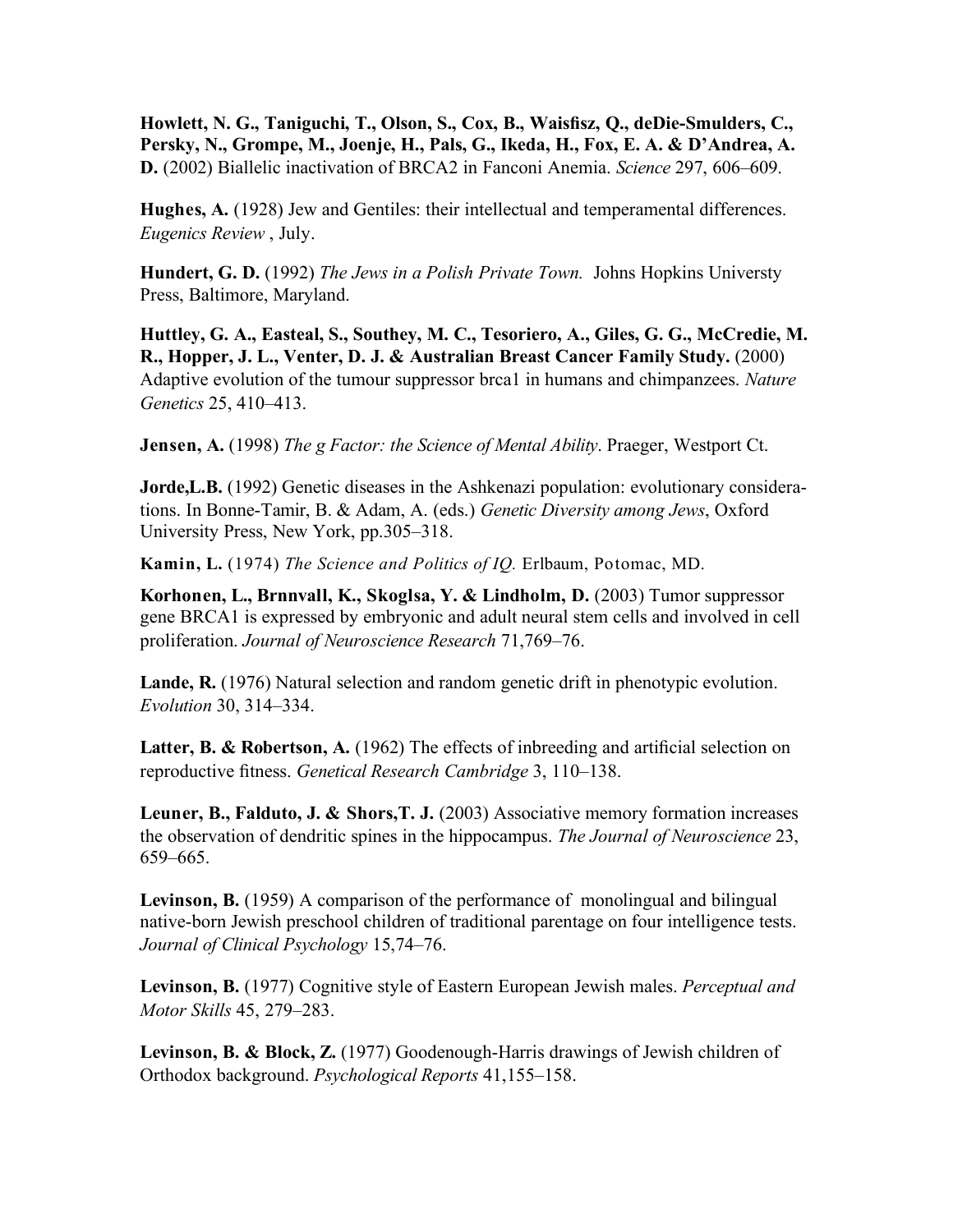**Lewis, B.** (1984) *The Jews of Islam*. Princeton University Press, Princeton.

**Li, L., Eng, C., Desnick, R. J., German, J. & Ellis, N.** (1998) Carrier frequency of the Bloom syndrome blmAsh mutation in the Ashkenazi Jewish population. *Molecular Genetics and Metabolism* 64, 286–290.

**Lynn, R.** (2004) The Intelligence of American Jews. *Personality and Individual Di*!*erences* 26, 201–206.

**MacDonald, K.** (1994) *A PeopleThat Shall Dwell Alone*. Praeger, New York.

**Mackintosh, N.** (1998) *IQ and Human Intelligence*. Oxford University Press, Oxford.

**McNatty, K. P., Juengel, J. L., Wilson, T., Galloway, S. M. & Davis, G. H.** (2001) Genetic mutations influencing ovulation rate in sheep. *Reproduction Fertilility and Development* 13,549–555.

**Meetei, A. R., Sechi, S., Wallusch, M., Yang, D., Young, M. K., Joenje, H., Hoatlin, M. E. & Wang, W.** (2003) A Multiprotein nuclear complex connects Fanconi anemia and Bloom syndrome. *Molecular and Cellular Biology* 23, 3417–3426.

**Meyer, C. G., Amedofu, G. K., Brandner, J. M., Pohland, D., Timmann, C. & Horstmann, R.D.** (2002) Selection for deafness? *Nature Medicine* 8,1332–1333.

**Motulsky, A. G.** (1979) Possible selective effects of urbanization on Ashkenazi Jewish populations. In Goodman, R. M. & Motulsky, A. G. (eds.) *Genetic Diseases among Ashkenazi Jews,* Raven Press, New York, pp. 301–312.

**Nass, R. & Baker, S.** (1991) Androgen effects on cognition: congenital adrenal hyperplasia. *Psychoneuroendocrinology* 16, 189–201.

**New, M. I. & Wilson, R. C.** (1999) Steroid disorders in children: congenital adrenal hyperplasia and apparent mineralocorticoid excess. **Proceedings of the National Academy of Sciences USA 96**, 12790–12797.

**Niell, B., Long, J., Rennert, G. & Gruber, S.** (2003) Genetic anthropology of the colorectal cancer susceptibility allele APC I1307K: evidence of genetic drift within the Ashkenazim*. American Journal of Human Genetics* 73,1250–1260.

**Norio, R.** (2003) The Finnish disease heritage iii: the individual diseases. *Human Genetics* 112, 470–526.

**Ortar, G.** (1967) Educational achievement of primary school graduates in Israel as Related to their socio-cultural Background. *Comparative Education* 4, 23–35.

**Ostrer, H.** (2001) A genetic profile of contemporary Jewish populations. *Nature Reviews Genetics* 2, 891–898.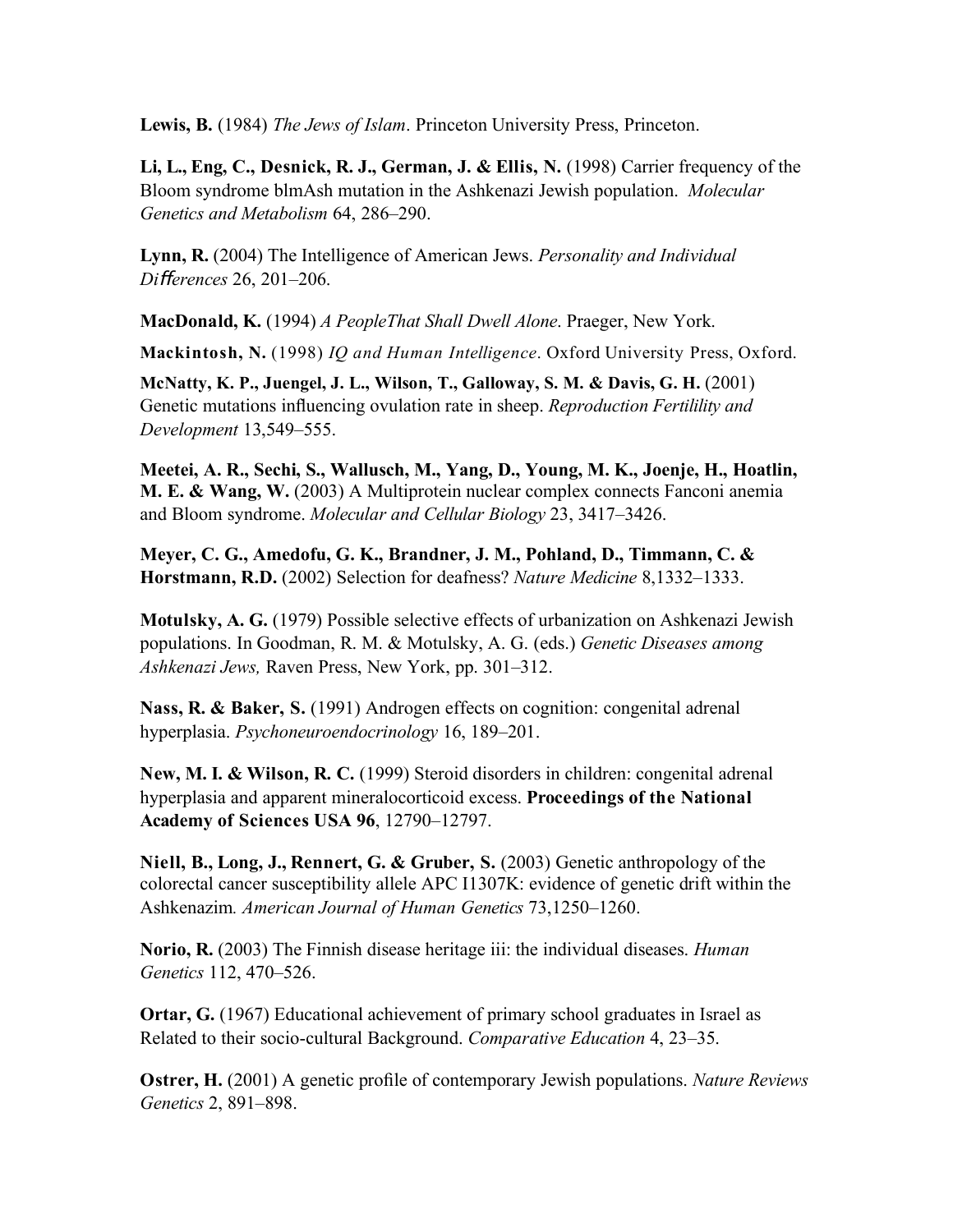**Patai, R.** (1977) *The Jewish Mind*. Charles Scribners Sons, New York.

**Peretz, H., Mulai, A., Usher, A. ,Zivelin, A., Segal, A., Weisman, Z., Mittelman, M., Lupo, H., Lanir, N., Brenner, B., Shpilberg, O. & Seligsohn, U.** (1997) The two common mutations causing FactorXI deficiency in Jews stem from distinct founders: one of ancient Middle Eastern origin and another of more recent European origin. *Blood* 90, 2654–2659.

**Riklan, M., Cullinan, T. & Cooper, I. W.** (1976) Psychological studies in Dystonia Musculorum Deformans. *Advances in Neurology* 14,189–200.

**Risch, N., deLeon, D., Ozelius, L., Kramer, P., Almasy, L., Singer, B., Fahn, S., Breakefield, X. & Bressman, S.** (1995) Genetic analysis of idiopathic torsion dystonia in Ashkenazi Jews and their recent descent from a small founder population. *Nature Genetics* 9, 152–159.

**Risch, N., Tang, H., Katzenstein, H. & Ekstein, J.** (2003) Geographic distribution of disease mutations in the Ashkenazi Jewish population supports genetic drift over selection. *American Journal of Human Genetics* 72, 812–22.

**Romanoff, J. S.** (1976) *Birth order, family size, and sibling spacing as influences on intelligence and academic abilities of Jewish adolescents.* Department of Psychology, Temple University .

**Roth, N.** (2002) *Medieval Jewish Civilization: An Encyclopedia.* Routledge Encyclopedias of the Middle Ages V.7. Routledge,London.

**Routtenberg, A., Cantallops, I., Zaffuto, S., Serrano, P. & Namgung, U.** (2000) Enhanced learning after genetic overexpression of a brain growth protein. *Proceedings of the National Academy of Sciences USA* 97,7657–7662.

**Rowe, D.** (1993) *The Limits of Family Influence: Genes, Environment, and Behavior.* Guilford, New York.

**Rund, D., Filon, D., Jackson, N., Asher, N., Oron-Karni, V., Sacha, T., Czekalska, S. & Oppenheim, A.** (2004) An unexpectedly high frequency of heterozygosity for alpha-thalassemia in Ashkenazi Jews. *Blood Cells Molecules and Diseases* 33,1–3.

**Russell, C. & Lewis, H.** (1900) *The Jew in London*. Harper-Collins, London.

**Schuchman, E. H. & Miranda, S. R.** (1997) Niemann-Pick disease: mutation update, genotype/phenotype correlations, and prospects for genetic testing. *Genetic Testing* 1, 13– 19.

**Schwartz, A., Rapaport, E., Hirschberg, K. & Futerman, A. H.** (1995) A regulatory role for sphingolipids in neuronal growth: inhibition of sphingolipid synthesis and degradation have opposite effects on axonal branching. *Journal of Biological Chemistry* 270, 10990–10998.